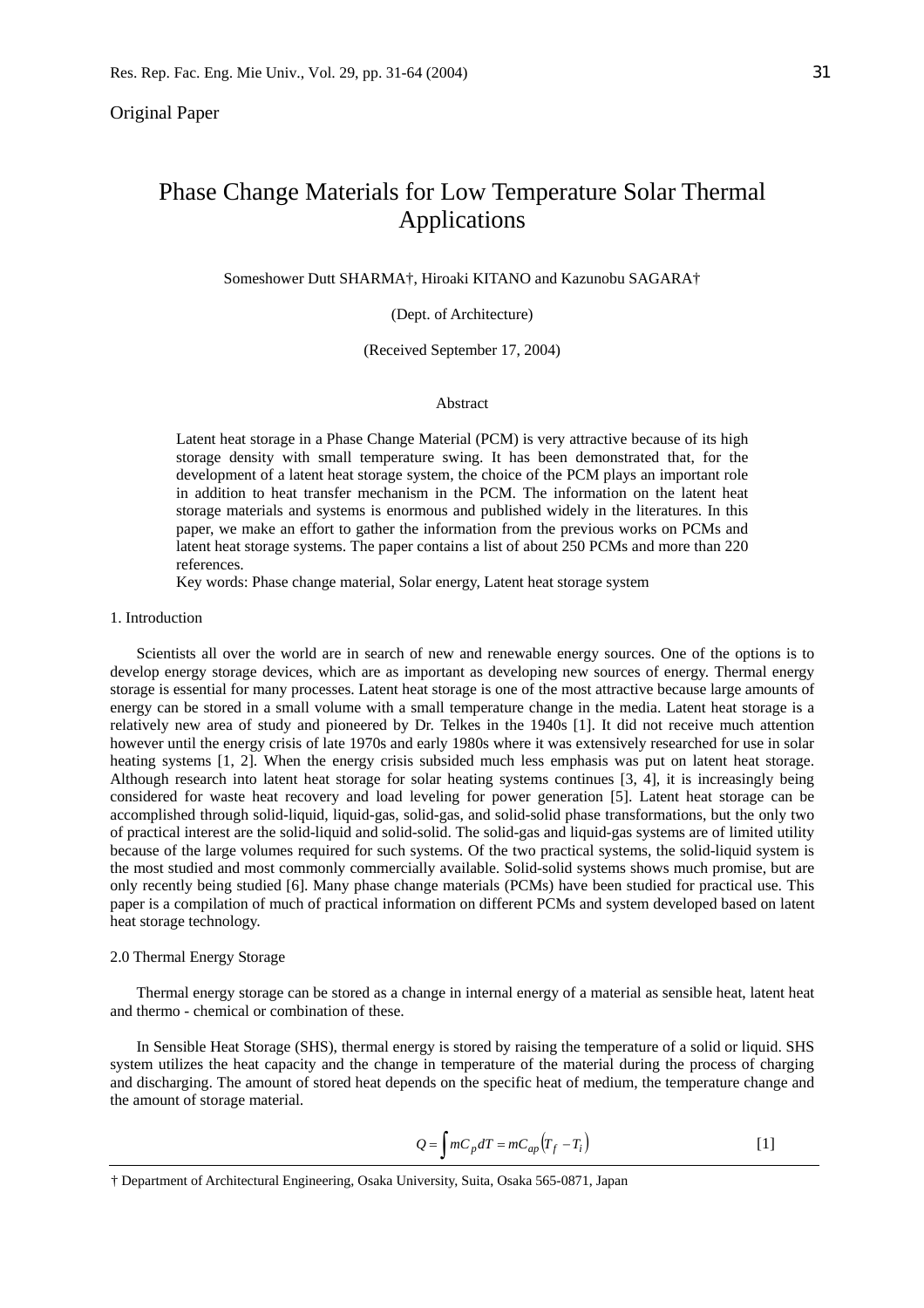Latent Heat Storage (LHS) is based on the heat absorption or release when a storage material undergoes a phase change from solid to liquid or liquid to gas or vice – versa. The storage capacity of the LHS system with a PCM medium is given by

$$
Q = ma_m \Delta h_m + \int_i^m C_p dT + \int_m^f mC_p dT
$$
  
=  $m[a_m \Delta h_m + C_{sp}(T_m - T_i) + C_{lp}(T_f - T_m)]$  [2]

 LHS systems have certain benefits in comparison with SHS systems. The most important is the higher energy density per unit mass and per unit volume.

 Thermo chemical systems rely on the energy absorbed and released in breaking and reforming molecular bonds in a completely reversible chemical reaction. In this case, the heat stored depends on the amount of storage material, the endothermic heat of reaction, and the extent of conversion.

$$
Q = a_r m \Delta h_r \tag{3}
$$

 Amongst above thermal heat storage techniques, latent heat thermal energy storage is particularly attractive due to its ability to provide high energy storage density and its characteristics to store heat at constant temperature corresponding to the phase transition temperature of phase change material (PCM). Phase change may be in the following form: solid – solid, solid – liquid, solid – gas, Liquid – gas.

 In solid – solid transitions, heat is stored when the material is transformed from one crystalline to another. This transition generally has smaller latent heat and volume changes than solid – liquid transitions. Solid–solid PCMs offer the advantages of less stringent container requirements and greater design flexibility [9]. Most promising materials are organic solid solution of pentaerythritol, pentaglycerine,  $Li_2SO_4$  and  $KHF_2[10]$ . Trombe Wall with these materials could provide better performance than a plain concrete Trombe Wall.

 Solid - gas and liquid – gas transition through have higher latent heat of phase transition but their large volume changes on phase transition are associated with the containment problems and rule out their potential utility in thermal storage systems. Large changes in volume make the system complex and impractical.

 Solid – liquid transformations have comparatively smaller latent heat than liquid - gas. However, these transformations involve only a small change (of order of 10 percent or less) in volume. Solid- liquid transitions have proved to be economically attractive for use in thermal energy storage systems. PCMs themselves cannot be used as heat transfer medium. Heat transfer medium must me employed with heat exchanger in between to transfer energy from the source to the PCM and from PCM to the load. The heat exchanger to be used has to be designed specially, in view of the low thermal diffusivity of PCMs in general. The volume changes of the PCMs on melting would also necessitate special volume design of the containers to wholes PCM. It should be able to absorb these volume changes and should also be compatible with the PCM used. Any latent heat energy storage system must, therefore, posses at least following three properties: a suitable PCM with its melting point in the desired temperature range, a suitable heat exchange surface and a suitable container compatible with the PCM.

## 3.0 Latent Heat Storage Materials

 Phase Change Materials (PCM) is latent heat storage material. As the source temperature rises, the chemical bonds within the PCM break up as the material changes phase from solid to liquid (as is the case for solid-liquid PCMs which are of particular interest here). The phase change is a heat-seeking (endothermic) process and therefore, the PCM absorbs heat. Upon storing heat in the storage material, the material begins to melt when the phase change temperature is reached. The temperature then stays constant until the melting process is finished. The heat stored during the phase change process (melting process) of the material is called latent heat. The effect of latent heat storage has two main advantages: 1. It is possible to store large amounts of heat with only small temperature changes and therefore to have a high storage density. 2. Because the change of phase at a constant temperature takes some time to complete, it becomes possible to smooth temperature variations. They store 5 to 14 times more heat per unit volume than sensible storage materials such as water, masonry, or rock [14]. A large number of PCMs are known to melt with a heat of fusion in any required range. The PCM to be used in the design of thermal storage systems should passes desirable thermo physical, kinetics and chemical properties [11, 12].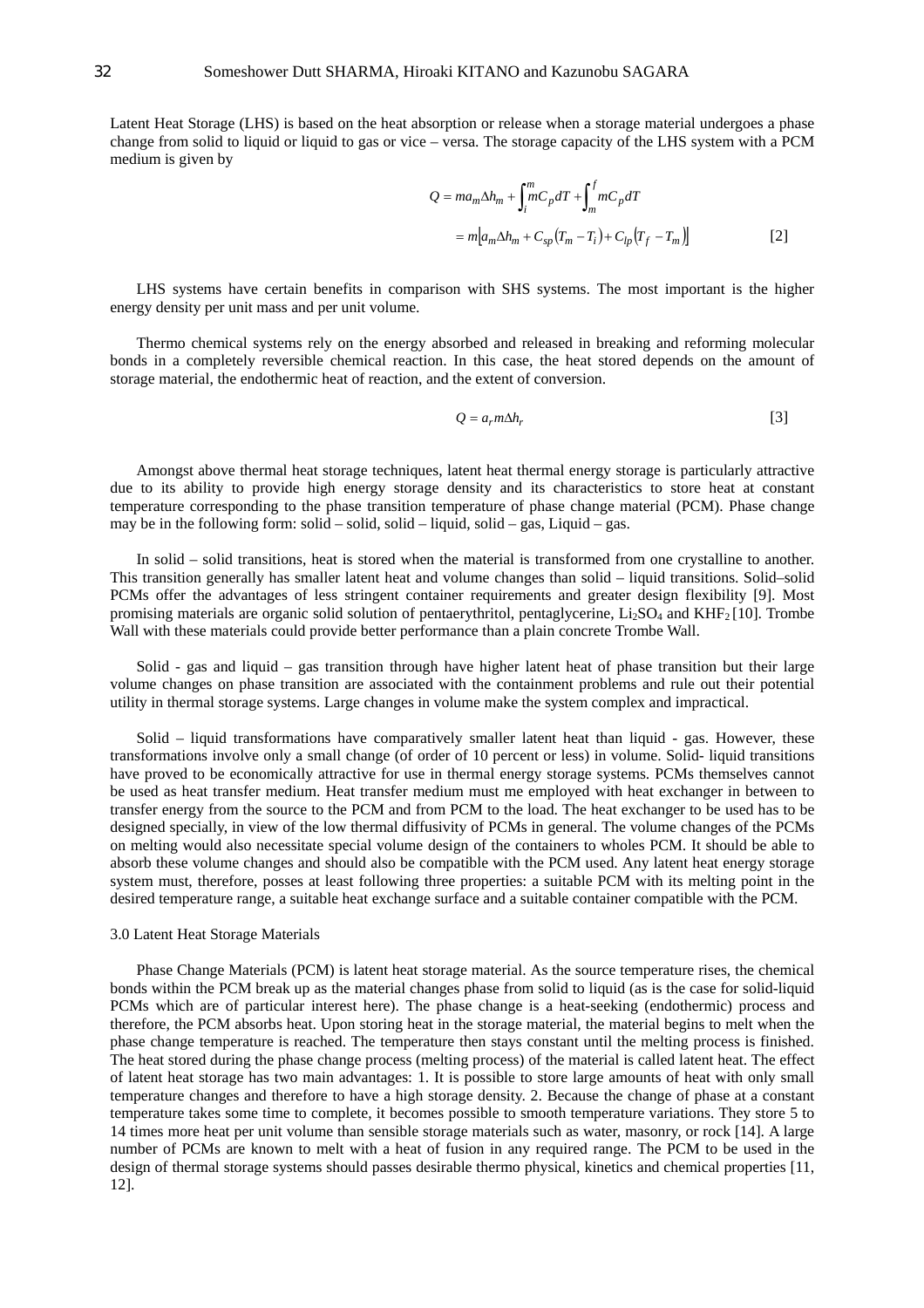Thermo physical properties

- (i) Melting temperature in the desired operating temperature range.
- (ii) High latent heat of fusion per unit volume so that the required volume of the container to store a given amount of energy is less.
- (iii) High specific heat to provide for additional significant sensible heat storage.
- (iv) High thermal conductivity of both solid and liquid phases to assist the charging and discharging of energy of the storage systems.
- (v) Small volume changes on phase transformation and small vapor pressure at operating temperatures to reduce the containment problem.
- (vi) Congruent melting of the phase change material for a constant storage capacity of the material with each freezing/melting cycle.

Kinetic properties

- (i) High nucleation rate to avoid super cooling of the liquid phase.
- (ii) High rate of crystal growth, so that the system can meet demands of heat recovery from the storage system.

Chemical properties

- (i) Chemical stability.
- (ii) Complete reversible freeze / melt cycle.
- (iii) No degradation after a large number of freeze / melt cycle.
- (iv) Non-corrosiveness to the construction materials.
- (v) Non-toxic, non-flammable and non-explosive materials for safety.

Moreover, low cost and large-scale availability of the phase change materials is also very important.

3.1 Classification of PCMs

A large number of phase change materials (organic, inorganic and eutectic) are available in any required temperature range. A classification of PCMs is given in Fig. 1.



Fig.1: Classification of latent heat storage materials

There are a large number of organic and inorganic materials, which can be identified as PCM from the point of view melting temperature and latent heat of fusion. Organic and inorganic types of PCMs are given in Table 1 and 2 respectively. As no single material can have all the required properties for an ideal thermal storage media, one has to use the available materials and tries to make up for the poor physical property by an adequate system design. For example metallic fins can be used to increase the thermal conductivity of PCMs, super cooling may be suppressed by introducing a nucleating agent in the storage material and incongruent melting can be inhibited by use of suitable thickness. For their very different thermal and chemical behavior, the properties of each sub group, which affects the design of latent heat thermal energy storage systems using PCMs of that sub group, are discussed in detail below.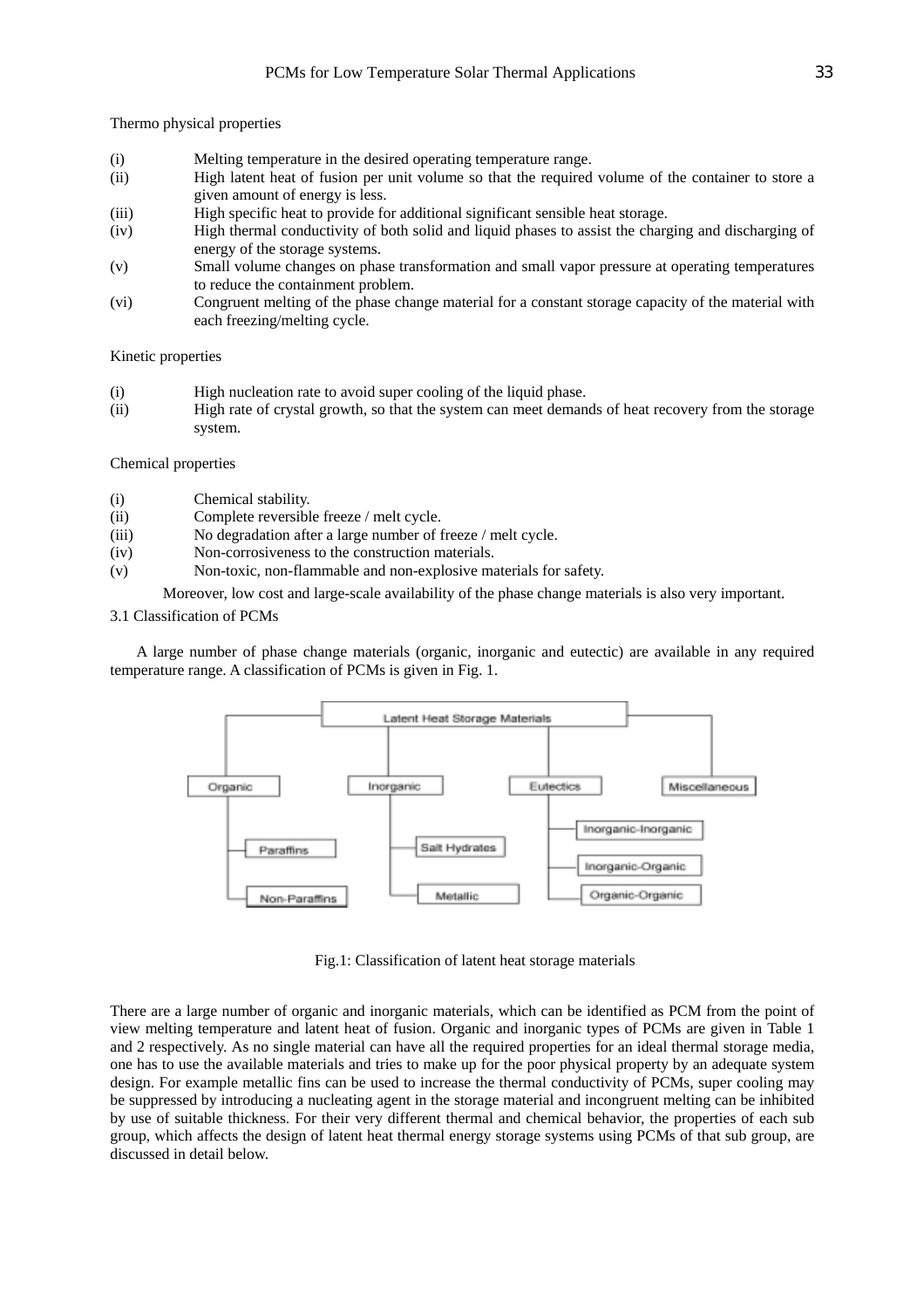| Material     | Melting point | Latent heat of   | Material                  | Melting point | Latent heat of   |
|--------------|---------------|------------------|---------------------------|---------------|------------------|
|              | $(^0C)$       | fusion $(kJ/kg)$ |                           | $(^0C)$       | fusion $(kJ/kg)$ |
| N-Tetradeca  | 5.5           | 226              | N-Penta Cosane            | 53.7          | 164              |
| Formic Acid  | 7.8           | 247              | Myristic Acid             | 54.0          | 199              |
| N-Pentadeca  | 10.0          | 205              | Oxolate                   | 54.3          | 178              |
| Acetic Acid  | 16.7          | 273              | Tristearin                | 54.5          | 191              |
| N-Hexadeca   | 16.7          | 237              | $O-X$ ylene               | 55.0          | 121              |
| Caprilone    | 40.0          | 260              | β-Chloroacetic            | 56.0          | 147              |
| Docasyle     | 40.0          | 201              | N-Hexacosane              | 56.3          | 255              |
| N-Henicosan  | 40.5          | 161              | Nitro Naphthalene<br>56.7 |               | 103              |
| Phenol       | 41.0          | 120              | $\alpha$ -Chloroacetic    | 61.2          | 130              |
| N-Lauric     | 43.0          | 183              | N-Octacosane              | 61.4          | 134              |
| P-Joluidine  | 43.3          | 167              | Palmitic Acid             | 61.8          | 164              |
| Cynamide     | 44.0          | 209              | Bees Wax                  | 61.8          | 177              |
| N-Docosane   | 44.5          | 157              | Glyolic Acid              | 63.0          | 109              |
| N-Tricosane  | 47.6          | 130              | P-Bromophenol             | 63.5          | 86               |
| Hydrocinna   | 48.0          | 118              | Azobenzene                | 67.1          | 121              |
| Cetyl        | 49.3          | 141              | Acrylic Acid              | 68.0          | 115              |
| O-Nitroanili | 50.0          | 93               | Toluene<br>Dintro         | 70.0          | 111              |
| Camphene     | 50.0          | 239              | Phenylacetic Acid         | 76.7          | 102              |
| Diphenyl     | 52.9          | 107              | Thiosinamine              | 77.0          | 140              |

Table 1: List of organic PCMs [94 - 98]

#### 3.11 Paraffins

The normal paraffins of type  $C_nH_{2n+2}$  are a family of saturated hydrocarbons with very similar properties. Paraffins between  $C_5$  and  $C_{15}$  are liquids, and the rest are waxy solids. Paraffin wax is the mainly used commercial organic heat storage PCM [1,14]. It consists of mainly straight chain hydrocarbons that have melting temperatures from 23 to 67 °C [2]. Commercial grade paraffin wax is obtained from petroleum distillation and is not a pure substance, but a combination of different hydrocarbons. In general the longer the average length of hydrocarbon chain the higher the melting temperature and heat of fusion [13]. Properties of some paraffin are given in Table 3. Paraffins are easily available from many manufacturers and are usually more expensive than salt hydrates [1,14].

#### 3.11.1 Advantages

 Paraffin waxes show no tendency to segregate. They are also chemically stable although Lane [1] reports slow oxidation when exposed to oxygen requiring closed containers. Sharma [8, 145] reports stable properties after 1500 cycles in commercial grade paraffin wax. Paraffin waxes show high heats of fusion as shown in Table 3. They also have no tendencies to super cool, so nucleating agents are not necessary [1, 14]. Paraffin waxes are safe and non-reactive [14,15]. They are compatible with all metal containers and easily incorporated into heat storage systems [1]. Care however should be taken when using plastic containers as paraffin's have a tendency to infiltrate and soften some plastics [1].

#### 3.11.2 Disadvantages

 Paraffins have low thermal conductivity in their solid state as can be seen from Table 4. This presents a problem when high heat transfer rates are required during the freezing cycle. Velraj [16] reports that this problem can be decreased through the use of finned containers and metallic fillers or through combination latent/sensible storage systems. Aluminum honeycombs has been found to improve system performance [14]. Paraffins have a high volume change between the solid and liquid stages. This causes many problems in container design [15]. Paraffin's are flammable, this can be easily alleviated by a proper container [13 - 15]. Lane [1] also reports that paraffins can contract enough to pull away from the walls of the storage container greatly decreasing heat storage capacity. Unlike Salt Hydrates, commercial paraffins generally do not have sharp well-defined melting points.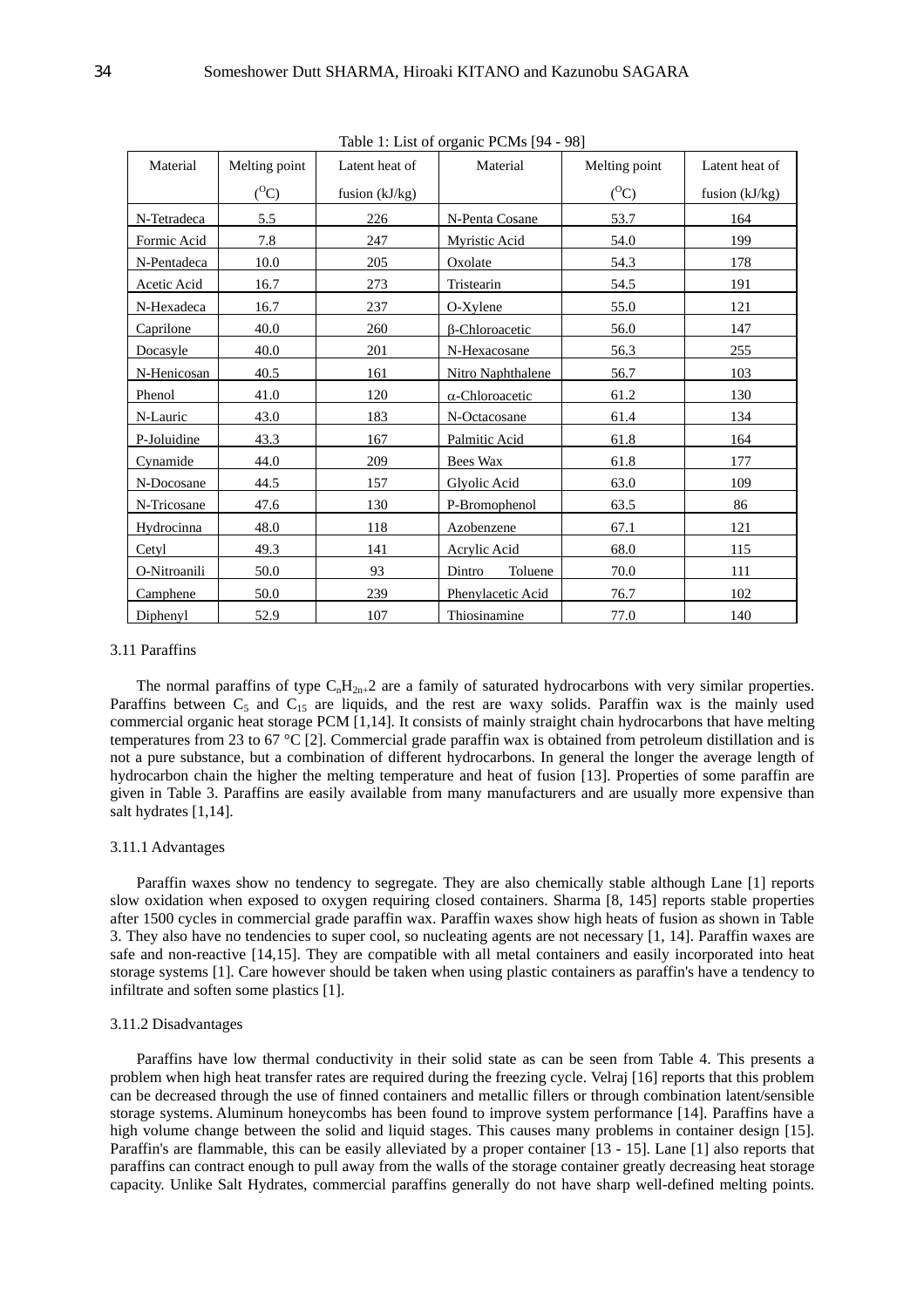Abhat [2] reports melting ranges of up to 43 °C. This is due to the fact that they are a mixture of materials and a solid-solid phase transformation in commercial grade parafffins immediately before melting that stores a great amount of the latent heat capacity of the material [2]. This decreases the efficiency of the heat storage system, as is no longer isothermal.

#### 3.12 Non-paraffins

 This is the largest category of candidate's materials for phase change storage. Lane et al [1, 18 - 19], Abhat [2] and Buddhi [12] have conducted an extensive survey of organic materials and identified a number of esters, fatty acids, alcohol's and glycol's suitable for energy storage. These materials are flammable and should not be exposed to excessively high temperature, flames or oxidizing agents. Non - paraffins are tabulated in Table 4.

#### 3.13 Fatty acids

Fatty acids, characterized by the chemical formula  $CH<sub>3</sub>(CH<sub>2</sub>)<sub>2n</sub>COOH$ , have much the same characteristics as paraffins. Their advantages of sharper phase transformations are offset by the disadvantage of about three times the cost of parffins [15]. They are also mild corrosive. Some fatty acids of interest to low temperature latent heat thermal energy storage applications are tabulated in Table 5. Sharma [8, 145] reports stable properties after 1500 cycles for stearic acid.

#### 3.14 Salt hydrates

 Salt hydrates are some of the oldest and most studied heat storage PCMs [1]. They consist of a salt and water, which combine in a crystalline matrix when the material solidifies. They can be used in alone or in eutectic mixtures [2]. Properties of some salt hydrates are given in Table 6. There are many different materials that have melting ranges from 15 to 117 °C [1]. Salt hydrates are the most important group of PCMs, which have been extensively studied for their use in latent heat thermal energy storage systems. Three types of the behavior of the melted salts can be identified: congruent, incongruent and semi congruent melting.

#### 3.14.1 Advantages

 Low cost and easy availability of salt hydrates makes commercial attractive for heat storage applications. Two of the least expensive and most available salt hydrates are  $CaCl<sub>2</sub>.6H<sub>2</sub>O$  and  $Na<sub>2</sub>SO<sub>4</sub>.10H<sub>2</sub>O$  [1]. Many salt hydrates are sufficiently inexpensive for the use in storage [18]. Salt hydrates have a sharp melting point, this maximizes the efficiency of a heat storage system. They have a high thermal conductivity when compared with other heat storage PCMs. This can increase heat transfer in and out of the storage unit. They have a high heat of fusion to decrease the needed size of the storage system. Salt hydrates have a lower volume change than other PCMs.

#### 3.14.2 Disadvantages

 Segregation is formation of other hydrates or dehydrated salts that tend to settle out and reduce the active volume available for heat storage. Abhat [2] reports a decrease in heat of fusion of over 73% in Na<sub>2</sub>SO<sub>4</sub>.10H<sub>2</sub>O after 1000 melt/freeze cycles. This problem can be eliminated to a certain extent through the use of gelled or thickened mixtures [1] though this process negatively impacts the heat storage characteristics of the mixture and the mixture still degrades with time [2]. Salt hydrates shows supercooling because of not able to start crystallization at the freezing point of PCM. This can be avoiding using suitable nucleating materials to start crystal growth in the storage media. Lane [1] offers a comprehensive listing of nucleating materials for most common salt hydrates. Abhat  $[2]$  reports material degradation in CaCl<sub>2</sub>.6H<sub>2</sub>O after only two cycles when the test sample was not hermetically sealed. Therefore it is necessary to design containers to contain the material without letting water out. Another problem of salt hydrates is their tendency to cause corrosion in metal containers that are commonly used in thermal storage systems [2]. Compatibility of PCM and container should always be checked before use.

## 3.15 Eutectics

 A eutectic is a minimum melting composition of two or more components, each of which melts and freezes congruently [19]. Eutectic nearly always melts and freezes without segregation since they freeze to an intimate mixture of crystals, leaving little opportunity for the components to separate. On melting both components liquefy simultaneously. A list of eutectic is given in Table 7.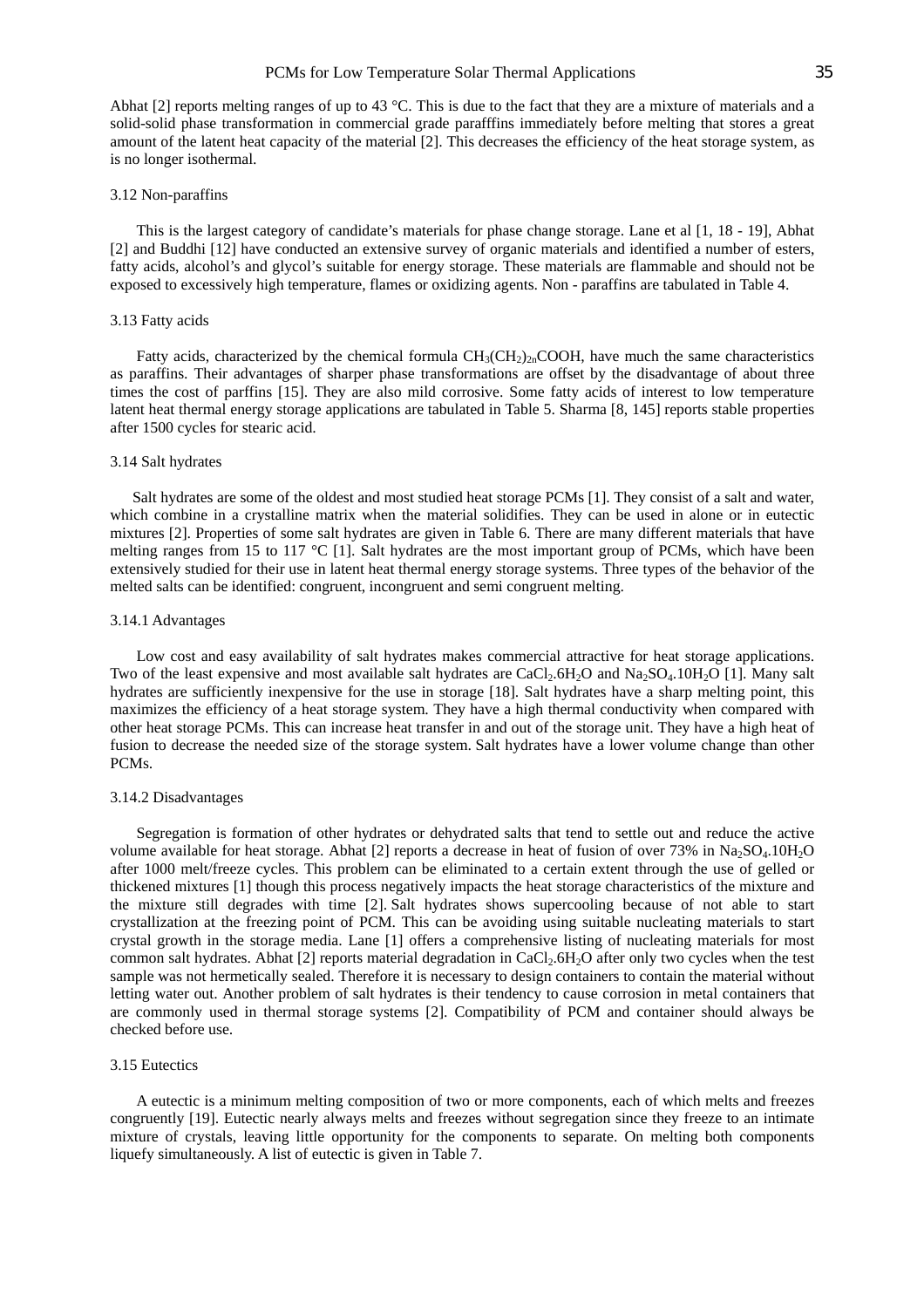| Name                           | Melting point | Latent heat of | $\frac{1}{2}$ . The $\frac{1}{2}$ $\frac{1}{2}$ $\frac{1}{2}$ $\frac{1}{2}$ $\frac{1}{2}$ $\frac{1}{2}$ $\frac{1}{2}$ $\frac{1}{2}$<br>Name | Melting point | Latent heat of   |
|--------------------------------|---------------|----------------|---------------------------------------------------------------------------------------------------------------------------------------------|---------------|------------------|
|                                | $(^0C)$       | fusion (kJ/kg) |                                                                                                                                             | $(^0C)$       | fusion $(kJ/kg)$ |
| $H_2O$                         | 0.0           | 333            | BI <sub>3</sub>                                                                                                                             | 31.8          | 10               |
| POCl <sub>3</sub>              | 1.0           | 85             | $SO_3(\beta)$                                                                                                                               | 32.3          | 151              |
| $D_2O$                         | 3.7           | 318            | TiBr <sub>4</sub>                                                                                                                           | 38.2          | 23               |
| SbCl <sub>5</sub>              | 4.0           | 33             | $H_4P_2O_6$                                                                                                                                 | 55.0          | 213              |
| H <sub>2</sub> SO <sub>4</sub> | 10.4          | 100            | $SO_3(\gamma)$                                                                                                                              | 62.1          | 331              |
| IC $l(\beta)$                  | 13.9          | 56             | SbCl <sub>3</sub>                                                                                                                           | 73.4          | 25               |
| MOF <sub>6</sub>               | 17.0          | 50             | NaNO <sub>3</sub>                                                                                                                           | 307           | 172 - 199        |
| $SO3(\alpha)$                  | 17.0          | 108            | KNO <sub>3</sub>                                                                                                                            | $333 - 380$   | $116 - 266$      |
| IC $l(\alpha)$                 | 17.2          | 69             | <b>KOH</b>                                                                                                                                  | 380           | 149              |
| $P_4O_6$                       | 23.7          | 64             | MgCl <sub>2</sub>                                                                                                                           | $714 - 800$   | 452 - 492        |
| $H_3PO_4$                      | 26.0          | 147            | <b>NaCl</b>                                                                                                                                 | $800 - 802$   | $466 - 492$      |
| Cs                             | 28.3          | 15             | Na <sub>2</sub> CO <sub>3</sub>                                                                                                             | 854           | 275              |
| Ga                             | 30.0          | 80             | KF                                                                                                                                          | 857           | 452              |
| AsBr <sub>3</sub>              | 30.0          | 38             | $K_2CO_3$                                                                                                                                   | 897           | 235              |

Table 2: List of inorganic PCMs [1, 2, 12, 94 - 98]

Table 3: Melting point and latent heat of fusion of paraffins [1, 2, 12, 94 - 99]

| Name               | No. of "C" | Melting point | Density                          | <b>Thermal Conductivity</b> | Latent heat of |
|--------------------|------------|---------------|----------------------------------|-----------------------------|----------------|
|                    | Atoms      | $(^0C)$       | (kg/m <sup>3</sup> )             | (W/mK)                      | fusion(kJ/kg)  |
| n - Dodecane       | 12         | $-12$         | 750                              |                             | n.a.           |
| n - Tridecane      | 13         | $-6$          | 756                              | 0.21 <sup>S</sup>           | n.a.           |
| n - Tetradecane    | 14         | $4.5 - 5.6$   | 771                              |                             | 231            |
| n - Pentadecane    | 15         | 10            | 768                              | 0.17                        | 207            |
| n - Hexadecane     | 16         | 18.2          | 774                              | 0.21 <sup>S</sup>           | 238            |
| n - Heptadecane    | 17         | 22            | 778                              |                             | 215            |
| n - Octadecane     | 18         | 28.2          | $814^{S}$ [14], $775^{L}$        | $0.35S$ [14], $0.149L$ [14] | 245            |
| n - Nonadecane     | 19         | 31.9          |                                  |                             | 222            |
| n - Eicosane       | 20         | 37            |                                  |                             | 247            |
| n - Heneicosane    | 21         | 41            |                                  |                             | 215            |
| n - Docosane       | 22         | 44            | $912^{\rm S}$ , 769 <sup>L</sup> | $0.21^{S}$                  | 249            |
| n - Tricosane      | 23         | 47            |                                  |                             | 234            |
| n - Tetracosane    | 24         | 51            |                                  |                             | 255            |
| n - Pentacosane    | 25         | 54            |                                  |                             | 238            |
| Paraffin Wax       | n.a.       | 32            | $785^{S}$ [15],                  | $0.514S[15], 0.224L[15]$    | 251[15]        |
| n - Hexacosane     | 26         | 56            | 770                              |                             | 257            |
| n - Heptacosane    | 27         | 59            | 773                              |                             | 236            |
| n - Octacosane     | 28         | 61            |                                  |                             | 255            |
| n - Nonacosane     | 29         | 64            | $910^{\rm S}$ , 765 <sup>L</sup> | 0.21 <sup>S</sup>           | 240            |
| n - Triacontane    | 30         | 65            |                                  |                             | 252            |
| n - Hentriacontane | 31         | n.a.          |                                  |                             | n.a.           |
| n - Dotricontane   | 32         | 70            | $930^{\rm S}, 830^{\rm L}$       |                             | n.a.           |
| n - Tritricontane  | 33         | 71            |                                  |                             | 189            |

S: solid; L: liquid; n.a.: not available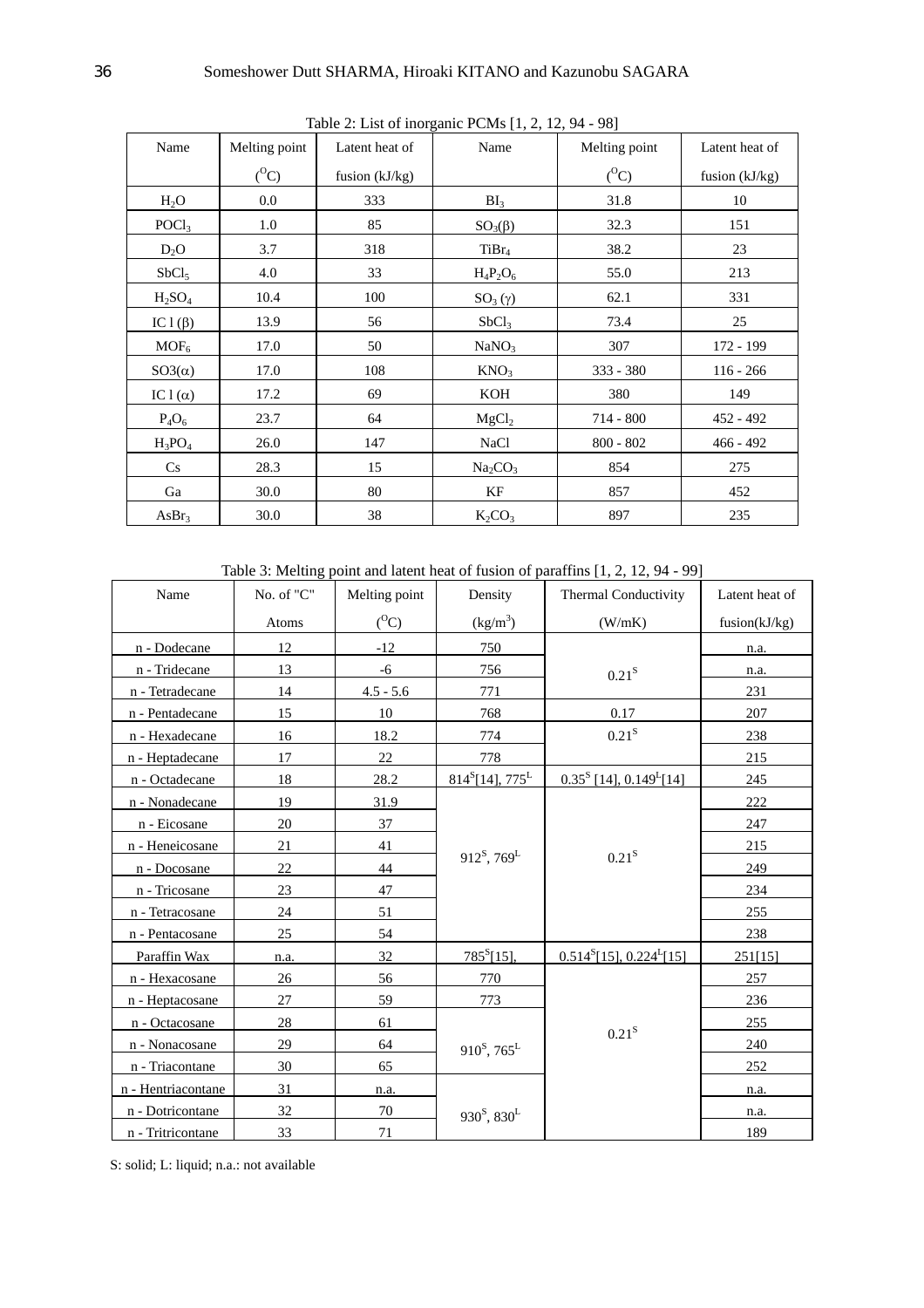| Name                        | Melting point | Density               | Latent heat of fusion |
|-----------------------------|---------------|-----------------------|-----------------------|
|                             | $(^0C)$       | $(kg/m^3)$            | (k J/kg)              |
| Formic Acid                 | 7.8           | $1226.7^{15C}$        | 247                   |
| Acetic Acid                 | 16.7          | $1050^{20C}$          | 187                   |
| Glycerin                    | 17.9          | $1260^{20C}$          | 198.7                 |
| Lithium Chloride Ethanolate | 21            | n.a.                  | 188                   |
| Polyethylene Glycol 600     | $20 - 25$     | $1100^{20C}$          | 146                   |
| D - Lattic Acid             | 26            | $1249^{15C}$          | 184                   |
| 1-3 Methyl Pentacosane      | 29            | n.a.                  | 197                   |
| Camphenilone                | 39            | n.a.                  | 205                   |
| Docasyl Bromide             | 40            | n.a.                  | 201                   |
| Caprylone                   | 40            | n.a.                  | 259                   |
| Heptadecanone               | 41            | n.a.                  | 201                   |
| 1-Cyclohexylooctadecane     | 41            | n.a.                  | 218                   |
| 4-Heptadacanone             | 41            | n.a.                  | 197                   |
| Cyanamide                   | 44            | $1080^{20\mathrm{C}}$ | 209                   |
| Methyl Eicosanate           | 45            | $851^{79\rm C}$       | 230                   |
| 3-Heptadecanone             | 48            | n.a.                  | 218                   |
| 2-Heptadecanone             | 48            | n.a.                  | 218                   |
| Camphene                    | 50            | 842 <sup>54C</sup>    | 238                   |
| 9-Heptadecanone             | 51            | n.a.                  | 213                   |
| Methyl Behenate             | 52            | n.a.                  | 234                   |
| Pentadecanoic Acid          | 52.5          | n.a.                  | 178                   |
| Hypophosphoric Acid         | 55            | n.a.                  | 213                   |
| Chloroacetic Acid           | 56            | $1580^{20C}$          | 130                   |
| Trimyristin                 | 33-57         | 862 <sup>20C</sup>    | 201-213               |
| Heptaudecanoic Acid         | 60.6          | n.a.                  | 189                   |
| Bee Wax                     | 61.8          | 950                   | 177                   |
| Glycolic Acid               | 63            | n.a.                  | 109                   |
| Oxazoline-Wax-TS 970        | 74            | n.a.                  |                       |
| Arachic Acid                | 76.5          | n.a.                  | 227                   |
| Bromcamphor                 | 77            | 1449 <sup>81C</sup>   | 174                   |
| Durene                      | 79.3          | 838 <sup>20C</sup>    | 156                   |
| Acetamide                   | 81            | 1159                  | 241                   |
| Methyl Brombrenzoate        | $81\,$        | n.a.                  | 126                   |
| Alpha Napthol               | 96            | 109598.7C             | 163                   |
| Glautaric Acid              | 97.5          | 1429                  | 156                   |
| p-Xylene Dichloride         | 100           | n.a.                  | 138.7                 |
| Methyl Fumarate             | 102           | 1045                  | 242                   |
| Catechol                    | 104.3         | $1370^{15C}$          | 207                   |
| Quinone                     | 115           | 1318 <sup>20C</sup>   | 171                   |
| Acetanilide                 | 115           | $1210^{4C}$           | 142                   |
| Succinic Anhydride          | 119           | 1104                  | 204                   |
| Benzoic Acid                | 121.7         | $1266^{15C}$          | 142.8                 |
| Stibene                     | 124           | $1164^{15C}$          | 167                   |
| Benzamide                   | 127.2         | 1341                  | 169.4                 |
| Phenacetin                  | 137           | n.a.                  | 136.7                 |

Table 4: Melting point and latent heat of fusion of non - paraffins [1, 2, 12, 94 - 99]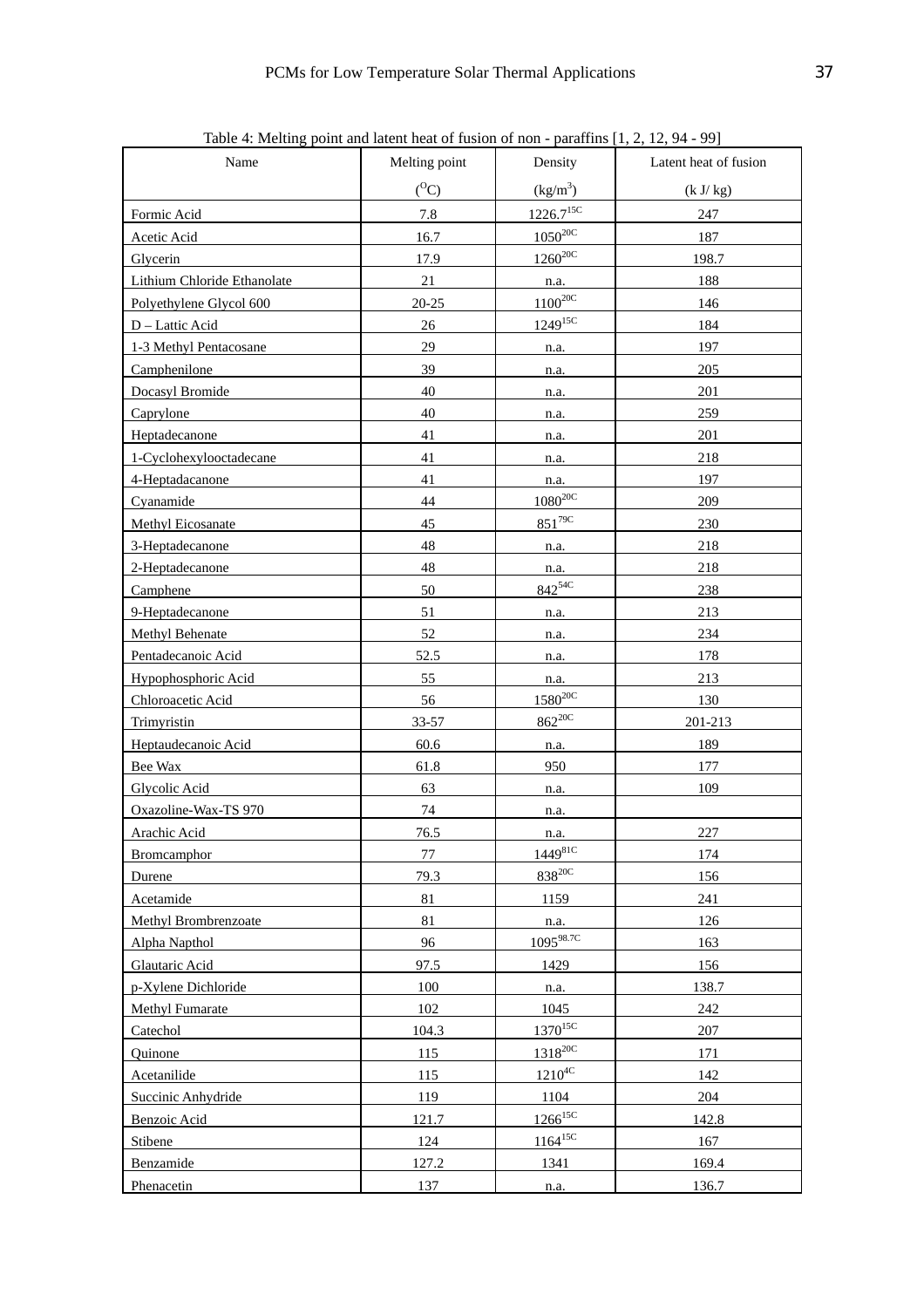| Alpha Glucose             | 141   | 1544                | 174   |
|---------------------------|-------|---------------------|-------|
| $Acetyl-p-Toluidene$      | 146   | n.a.                | 180   |
| Phenylhdrazone Benzaldehy | 155   | n.a.                | 134.8 |
| Salicylic Acid            | 159   | $1443^{20C}$        | 199   |
| Benzanilide               | 161   | n.a.                | 162   |
| O-Mannitol                | 166   | $1489^{20C}$        | 294   |
| Hydroquinone              | 172.4 | 1358 <sup>20C</sup> | 258   |
| p-Aminobenzoic Acid       | 187   | n.a.                | 153   |

Table 5: Melting point and latent heat of fusion: Fatty acids [1, 2, 12, 94 - 99]

| Name                      | Melting point | Density                                  | Thermal conductivity          | Latent heat of fusion |
|---------------------------|---------------|------------------------------------------|-------------------------------|-----------------------|
|                           | $(^0C)$       | $(kg/m^3)$                               | (W/mK)                        | (kJ/kg)               |
| Propyl Palmiate           | 10            | n.a.                                     | n.a.                          | 186                   |
| <b>Isopropyl Palmiate</b> | 11            | n.a.                                     | n.a.                          | 100                   |
| Oleic Acid                | $13.5 - 16.3$ | $863^{60C}$                              | n.a.                          | n.a.                  |
| <b>Isopropyl Stearate</b> | 14 - 19       | n.a.                                     | n.a.                          | 140 - 142             |
| Caprylic Acid             | 16            | $901^{30C}$                              | $0.149^{39C}$                 | 148                   |
| <b>Butyl Stearate</b>     | 19            | n.a.                                     | n.a.                          | 140                   |
| Dimethyl Sabacate         | 21            | n.a.                                     | n.a.                          | $120 - 135$           |
| Myristic Acid + Capric    | 24            | $888^{25C}$ , 1018 <sup>1C</sup>         | $0.164^{39C}$ , $0.154^{61C}$ | 147.7                 |
| Vinyl Stearate            | 27 - 29       | n.a.                                     | n.a.                          | 122                   |
| Methyl Palmitate          | 29            | n.a.                                     | n.a.                          | 205                   |
| Capric Acid               | 32            | $878^{45C}$                              | $0.153^{38.5C}$               | 152.7                 |
| Erucic Acid               | 33            | $853^{70C}$                              | n.a.                          | n.a.                  |
| Lauric Acid               | $42 - 44$     | 862 <sup>60C</sup> , 1007 <sup>24C</sup> | n.a.                          | 178                   |
| Elaidic Acid              | 47            | $851^{79C}$                              | n.a.                          | 218                   |
| Pelargoinc Acid           | 48            | n.a.                                     | n.a.                          | n.a.                  |
| Myristic Acid             | 49 - 51       | $861^{55C}$                              | n.a.                          | 205                   |
| Palmitic Acid             | 64            | $850^{65C}$                              | $0.162^{68.4C}$               | 185.4                 |
| Stearic Acid              | 69            | 848 <sup>70C</sup>                       | $0.172^{70C}$                 | 202.5                 |
| Valporic Acid             | 120           | n.a.                                     | n.a.                          | n.a.                  |

Table 6: Melting point and latent heat of fusion of salt hydrates [1, 2, 12, 94 - 99]

| Name                                      | Melting       | Density                                     | <b>Thermal Conductivity</b>            | Latent Heat | Melting                    |
|-------------------------------------------|---------------|---------------------------------------------|----------------------------------------|-------------|----------------------------|
|                                           | Point $(^0C)$ | $(kg/m^3)$                                  | (W/m K)                                | (kJ/kg)     | Behavior <sup>a</sup> [13] |
| LiClO <sub>3</sub> .3H <sub>2</sub> O     | 8             | n.a.                                        | n.a.                                   | 253         | c                          |
| $NH_4Cl$ . $Na_2SO_4$ .10H <sub>2</sub> O | 11            | n.a.                                        | n.a.                                   | 163         | n.a.                       |
| $K_2HO_4.6H_2O$                           | 14            | n.a.                                        | n.a.                                   | 108         | $\mathbf c$                |
| $NaCl.Na2SO4.10H2O$                       | 18            | n.a.                                        | n.a.                                   | 286         | n.a.                       |
| KF.4H <sub>2</sub> O                      | 18            | n.a.                                        | n.a.                                   | 330         | c                          |
| $K_2HO_4.4H_2O$                           | 18.5          | 1447 <sup>20C</sup> , 1455 <sup>18C</sup> , | n.a.                                   | 231         | n.a.                       |
| $Mn(NO3)$ <sub>2</sub> .6H <sub>2</sub> O | 25            | $1738^{20}$ [12],                           | n.a.                                   | 148         | n.a.                       |
| LiBO <sub>2</sub> .8H <sub>2</sub> O      | 25.7          | n.a.                                        | n.a.                                   | 289         | n.a.                       |
| FeBr <sub>3</sub> .6H <sub>2</sub> O      | 27            | n.a.                                        | n.a.                                   | 105         | n.a.                       |
| CaCl <sub>2</sub> .6H <sub>2</sub> O      | $29 - 30$     | 1562 <sup>32C</sup> , 1802 <sup>24C</sup>   | $0.561^{61.2C}$ , 1.008 <sup>23C</sup> | 170 - 192   | ic                         |
| LiNO <sub>3</sub> .3H <sub>2</sub> O      | 30            | n.a.                                        | n.a.                                   | 189 - 296   | c                          |
| $Na2SO4$ .10H <sub>2</sub> O              | 32            | $1485^{24C}$                                | 0.544                                  | $251 - 254$ | ic                         |
| $Na_2CO_3.10H_2O$                         | $33 - 36$     | 1442                                        | n.a.                                   | 247         | ic                         |
| $KFe(SO4)2$ .12H <sub>2</sub> O           | 33            | n.a.                                        | n.a.                                   | 173         | ic                         |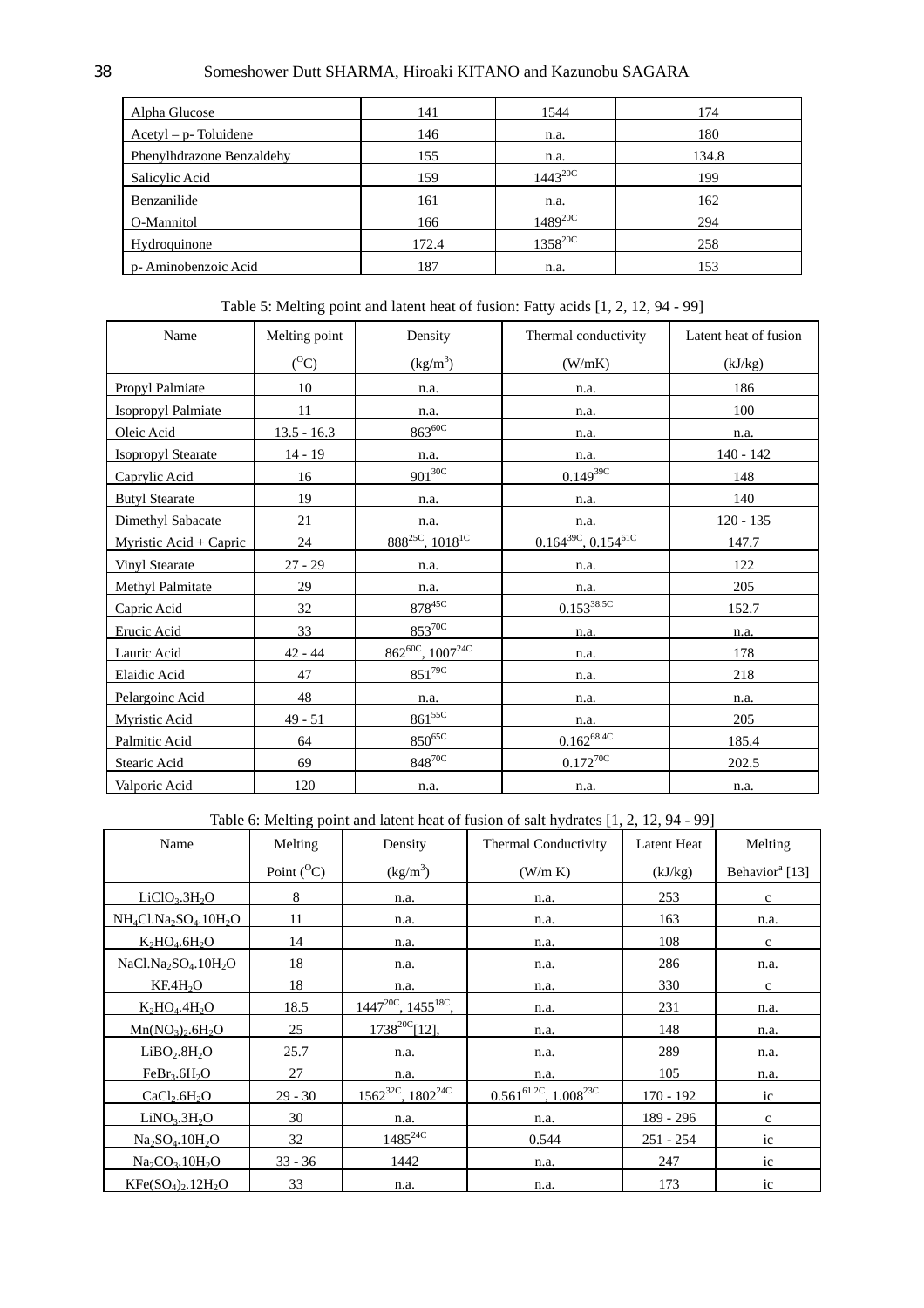| CaBr <sub>2</sub> .6H <sub>2</sub> O    | 34        | 1956 <sup>35C</sup> , 2194 <sup>24C</sup>         | n.a.                                     | $115 - 138$ | n.a.         |
|-----------------------------------------|-----------|---------------------------------------------------|------------------------------------------|-------------|--------------|
| LiBr.2H <sub>2</sub> O                  | 34        | n.a.                                              | n.a.                                     | 124         | ic           |
| $Na2HPO4.12H2O$                         | 35        | 1522                                              | n.a.                                     | $256 - 281$ | ic           |
| $Zn(NO3)2.6H2O$                         | 36        | 1828 <sup>36C</sup> , 1937 <sup>24C</sup> ,       | $0.464^{39.9C}$ , $0.469^{61.2C}$        | 134 - 147   | $\mathbf c$  |
| $Mn(NO3)2.4H2O$                         | 37        | n.a.                                              | n.a.                                     | 115         | n.a.         |
| FeCl <sub>3</sub> .6H <sub>2</sub> O    | 37        | n.a.                                              | n.a.                                     | 223         | $\mathbf c$  |
| CaCl <sub>2</sub> .4H <sub>2</sub> O    | 39        | n.a.                                              | n.a.                                     | 158         | ic           |
| CoSO <sub>4</sub> .7H <sub>2</sub> O    | 40.7      | n.a.                                              | n.a.                                     | 170         | n.a.         |
| CuSO <sub>4</sub> .7H <sub>2</sub> O    | 40.7      | n.a.                                              | n.a.                                     | 171         | n.a.         |
| KF.2H <sub>2</sub> O                    | 42        | n.a.                                              | n.a.                                     | $162 - 266$ | $\mathbf c$  |
| MgI <sub>2</sub> .8H <sub>2</sub> O     | 42        | n.a.                                              | n.a.                                     | 133         | n.a.         |
| Cal <sub>2</sub> .6H <sub>2</sub> O     | 42        | n.a.                                              | n.a.                                     | 162         | n.a.         |
| $Ca(NO3)2.4H2O$                         | $43 - 47$ | n.a.                                              | n.a.                                     | $106 - 140$ | $\mathbf c$  |
| $Zn(NO3)2$ .4H <sub>2</sub> O           | 45        | n.a.                                              | n.a.                                     | 110         | n.a.         |
| $K_3PO_4.7H_2O$                         | 45        | n.a.                                              | n.a.                                     | 145         | n.a.         |
| $Fe(NO3)3.9H2O$                         | 47        | n.a.                                              | n.a.                                     | $155 - 190$ | $i_{\rm c}$  |
| $Mg(NO3)3.4H2O$                         | 47        | n.a.                                              | n.a.                                     | 142         | n.a.         |
| $Na2SiO3.5H2O$                          | 48        | n.a.                                              | n.a.                                     | 168         | n.a.         |
| $Na2HPO4.7H2O$                          | 48        | n.a.                                              | n.a.                                     | $135 - 170$ | ic           |
| $Na2S2O3$ .5H <sub>2</sub> O            | 48        | 1600                                              | n.a.                                     | 209         | n.a.         |
| $K_2HPO_4.3H_2O$                        | 48        | n.a.                                              | n.a.                                     | 99          | n.a.         |
| MgSO <sub>4</sub> .7H <sub>2</sub> O    | 48.4      | n.a.                                              | n.a.                                     | 202         | n.a.         |
| $Ca(NO3)2.3H2O$                         | 51        | n.a.                                              | n.a.                                     | 104         | n.a.         |
| $Na(NO3)2.6H2O$                         | 53        | n.a.                                              | n.a.                                     | 158         | n.a.         |
| $Zn(NO3)2.2H2O$                         | 55        | n.a.                                              | n.a.                                     | 68          | $\mathbf c$  |
| FeCl <sub>3</sub> .2H <sub>2</sub> O    | 56        | n.a.                                              | n.a.                                     | 90          | n.a.         |
| $CO(NO3)2.6H2O$                         | 57        | n.a.                                              | n.a.                                     | 115         | n.a.         |
| $Ni(NO3)2.6H2O$                         | 57        | n.a.                                              | n.a.                                     | 168         | n.a.         |
| MnCl <sub>2</sub> .4H <sub>2</sub> O    | 58        | n.a.                                              | n.a.                                     | 151         | n.a.         |
| CH <sub>3</sub> COONa.3H <sub>2</sub> O | 58        | n.a.                                              | n.a.                                     | $270 - 290$ | ic           |
| $LiC2H3O2$ .2H <sub>2</sub> O           | 58        | n.a.                                              | n.a.                                     | 251-377     | n.a.         |
| MgCl <sub>2</sub> .4H <sub>2</sub> O    | 58.0      | n.a.                                              | n.a.                                     | 178         | n.a.         |
| NaOH.H <sub>2</sub> O                   | 58        | n.a.                                              | n.a.                                     | 272         | n.a.         |
| $NaCH_3COO$ ).3H <sub>2</sub> O         | 58        | n.a.                                              | n.a.                                     | n.a.        | n.a.         |
| $Cd(NO3)2.4H2O$                         | 59        | n.a.                                              | n.a.                                     | 98          | n.a.         |
| $Cd(NO3)2.1H2O$                         | 59.5      | n.a.                                              | n.a.                                     | 107         | n.a.         |
| $Fe(NO3)2.6H2O$                         | 60        | n.a.                                              | n.a.                                     | 125         | n.a.         |
| $NaAl(SO4)2.12H2O$                      | 61        | n.a.                                              | n.a.                                     | 181         | ic           |
| FeSO <sub>4</sub> .7H <sub>2</sub> O    | 64        | n.a.                                              | n.a.                                     | 200         | n.a.         |
| $Na3PO4.12H2O$                          | 65        | n.a.                                              | n.a.                                     | 168         | n.a.         |
| $Na2B4O7$ . 10H <sub>2</sub> O          | 68        | n.a.                                              | n.a.                                     | n.a.        | n.a.         |
| $Na3PO4.12H2O$                          | 69        | n.a.                                              | n.a.                                     | n.a.        | n.a.         |
| LiCH <sub>3</sub> COO.2H <sub>2</sub> O | 70        | n.a.                                              | n.a.                                     | $150 - 251$ | $\mathbf c$  |
| $Na2P2O7$ .10H <sub>2</sub> O           | $70\,$    | n.a.                                              | n.a.                                     | $186 - 230$ | ic           |
| $Al(NO3)2.9H2O$                         | 72        | n.a.                                              | n.a.                                     | $155 - 176$ | ic           |
| Ba(OH) <sub>2</sub> .8H <sub>2</sub> O  | 78        | 193784C, 2070 <sup>24C</sup> ,                    | $0.653^{85.7C}$ , $0.678^{98.2C}$ ,      | $265 - 280$ | $\mathbf c$  |
| $Al_2(SO_4)_3.18H_2O$                   | 88        |                                                   |                                          | 218         | ic           |
| Sr(OH) <sub>2</sub> .8H <sub>2</sub> O  | 89        | n.a.                                              | n.a.                                     | 370         | ic           |
|                                         | $89 - 90$ | n.a.<br>1550 <sup>94C</sup> , 1636 <sup>25C</sup> | n.a.<br>$0.490^{95C}$ , $0.502^{110C}$ , |             |              |
| $Mg(NO3)2.6H2O$                         |           |                                                   |                                          | $162 - 167$ | $\mathbf{C}$ |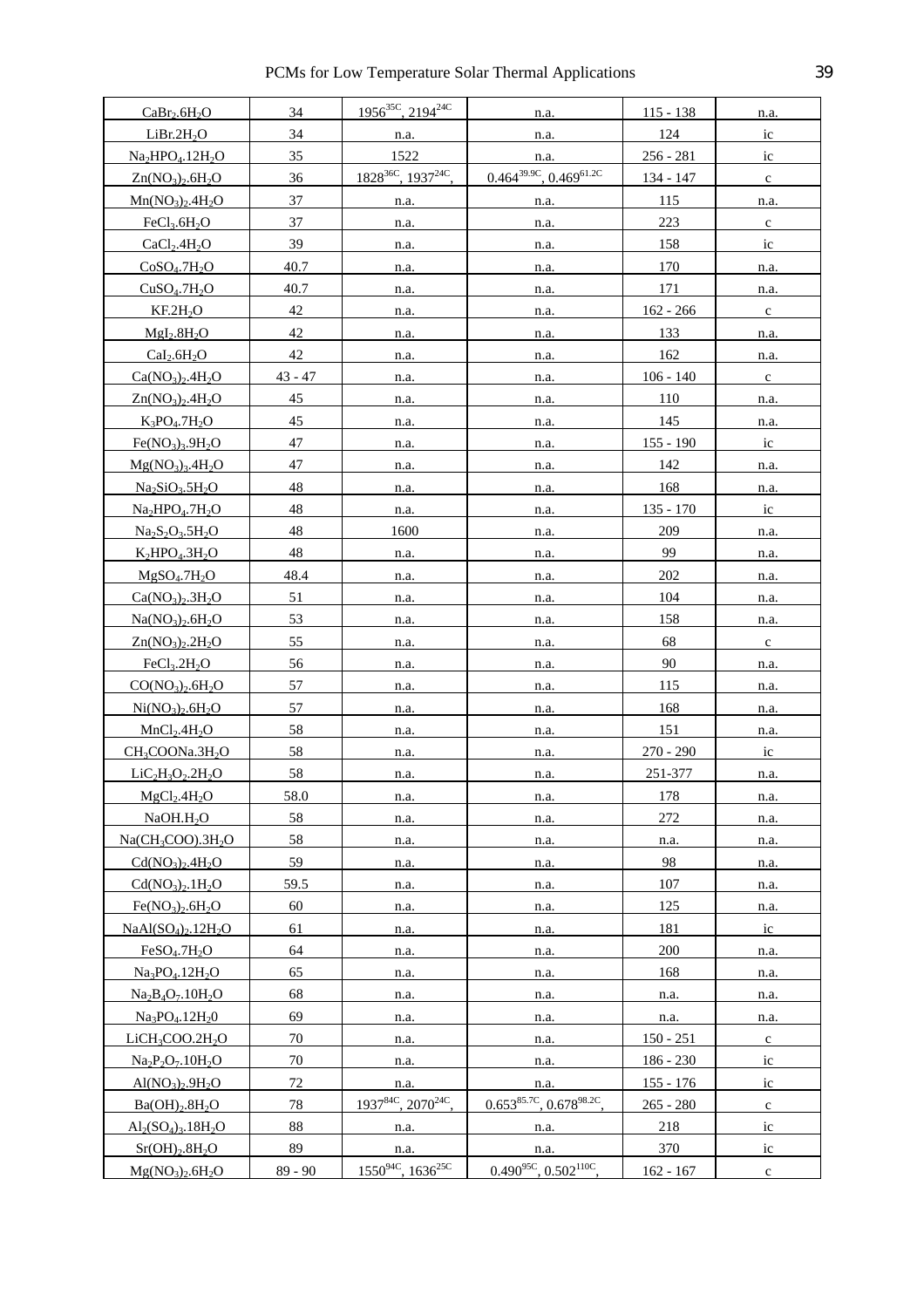| KAI $(SO_4)_{2}$ .12H <sub>2</sub> O              | 91          | n.a.                           | n.a.                              | 184         | n.a.           |
|---------------------------------------------------|-------------|--------------------------------|-----------------------------------|-------------|----------------|
| $(NH4)Al(SO4).6H2O$                               | 95          | n.a.                           | n.a.                              | 269         | n.a.           |
| Na <sub>2</sub> S.51/2H <sub>2</sub> O            | 97.5        | n.a.                           | n.a.                              | n.a.        | n.a.           |
| LiCl.H <sub>2</sub> O                             | 99          | n.a.                           | n.a.                              | 212         | 1 <sup>C</sup> |
| CaBr <sub>2</sub> .4H <sub>2</sub> O              | 110         | n.a.                           | n.a.                              | n.a.        | n.a.           |
| $\text{Al}_2(\text{SO}_4)_2.16\text{H}_2\text{O}$ | 112         | n.a.                           | n.a.                              | n.a.        | n.a.           |
| $MgCl2$ . 6H <sub>2</sub> O                       | $115 - 117$ | $1450^{120C}$ , $1442^{78C}$ , | $0.570^{120C}$ , $0.598^{140C}$ , | $165 - 169$ | n.a.           |
| $NaC2H3O2$ .3H <sub>2</sub> O                     | 137         | 1450                           | n.a.                              | 172         | n.a.           |

n.a..: not available; c: congruent melting; ic : incongruent melting

## 3.16 Cross-linked polyethylene

 Cross-linked Polyethylene is much like the polyethylene used in plastic bottles except for the fact that it is lightly cross-linked to prevent it from turning into a liquid when it melts. Like a liquid-solid PCM it stores energy in the forming and breaking of crystalline structure. Properties of two cross-linked polyethylene are shown in Table 8. Unlike a liquid-solid PCM, it has a stable form and can be used without encapsulation.

## 3.16.1 Advantages

 Although higher cost than other PCMs, Therefore, low cost is required for entire heat storage system and more feasibilities than other PCMs [1]. Cross-linked polyethylene is nontoxic and mostly chemically inert.

## 3.16.2 Disadvantages

The operating temperatures of 110 to 140 °C are too high for some applications such as space and water heating. To the author's knowledge no company has commercially developed cross-linked polyethylene for heat storage applications at this time.

#### 3.17 Polyalcahols

 There has also been research done in playschools [1]. Polyalcahols store energy in a structure change from a heterogeneous state at lower temperatures to a face centered cubic form at higher temperatures [6]. Polyalcahols have many advantages over solid-liquid PCMs such as small volume change, no leaking, and no degradation of the material [6]. These advantages come with the disadvantages of low latent heat, high phase change temperatures, and higher cost. Wang [6] reports a system of combining polyalcahols to adjust working temperatures. Some of his results are shown in Table 8 for Neopentyl Glycol (NPG)/ Penaerythritol (PE) and Neopentyl Glycol (NPG)/Trihydroxy Mthyl-Aminomethane (TAM) systems.

|  |  |  | Table 7: List of organic and inorganic eutectics [1, 2, 10, 12, 94 - 99] |  |  |  |  |
|--|--|--|--------------------------------------------------------------------------|--|--|--|--|
|  |  |  |                                                                          |  |  |  |  |

| Name                                                       | Composition (wt %) | Melting point $({}^{0}C)$ | Latent Heat of fusion $(k J/kg)$ |
|------------------------------------------------------------|--------------------|---------------------------|----------------------------------|
| $Na2SO4+NaCl+KCl+H2O$                                      | $31+13+16+40$      | 4                         | 234                              |
| $Na2SO4+NaCl+NH4Cl+H2O$                                    | $32+14+12+42$      | 11                        | n.a.                             |
| $C_5H_5C_6H_5+(C_6H_5)_2O$                                 | $26.5 + 73.5$      | 12                        | 97.9                             |
| $Na2SO4+NaCl+H2O$                                          | $37+17+46$         | 18                        | n.a.                             |
| $Na2S4+MgSO4+H2O$                                          | $25 + 21 + 54$     | $21 - 24$                 | n.a.                             |
| $C_{14}H_{28}O_2 + C_{10}H_{20}O_2$                        | $34 + 66$          | 24                        | 147.7                            |
| $Ca(NO)_3.4H_2O + Mg(NO)_3.6H_2O$                          | $47 + 53$          | 30                        | 136                              |
| $NH_2$ CONH <sub>2</sub> + NH <sub>4</sub> NO <sub>3</sub> |                    | 46                        | 95                               |
| $Mg(NO3)2.6H2O + NH4 NO3$                                  | $61.5 + 38.4$      | 52                        | 125.5                            |
| $Mg(NO3)2.6H2O + MgCl2.6H2O$                               | $58.7 + 41.3$      | 59                        | 132.2                            |
| $Mg(NO3)2.6H2O + Al(NO3)2.9H2O$                            | $53 + 47$          | 61                        | 148                              |
| $Mg(NO3)2.6H2O + MgBr2.6H2O$                               | $59 + 41$          | 66                        | 168                              |
| Napthalene + Benzoic Acid                                  | $67.1 + 32.9$      | 67                        | 123.4                            |
| $AICI3+NaCl+ZrCl2$                                         | $79+17+4$          | 68                        | 234                              |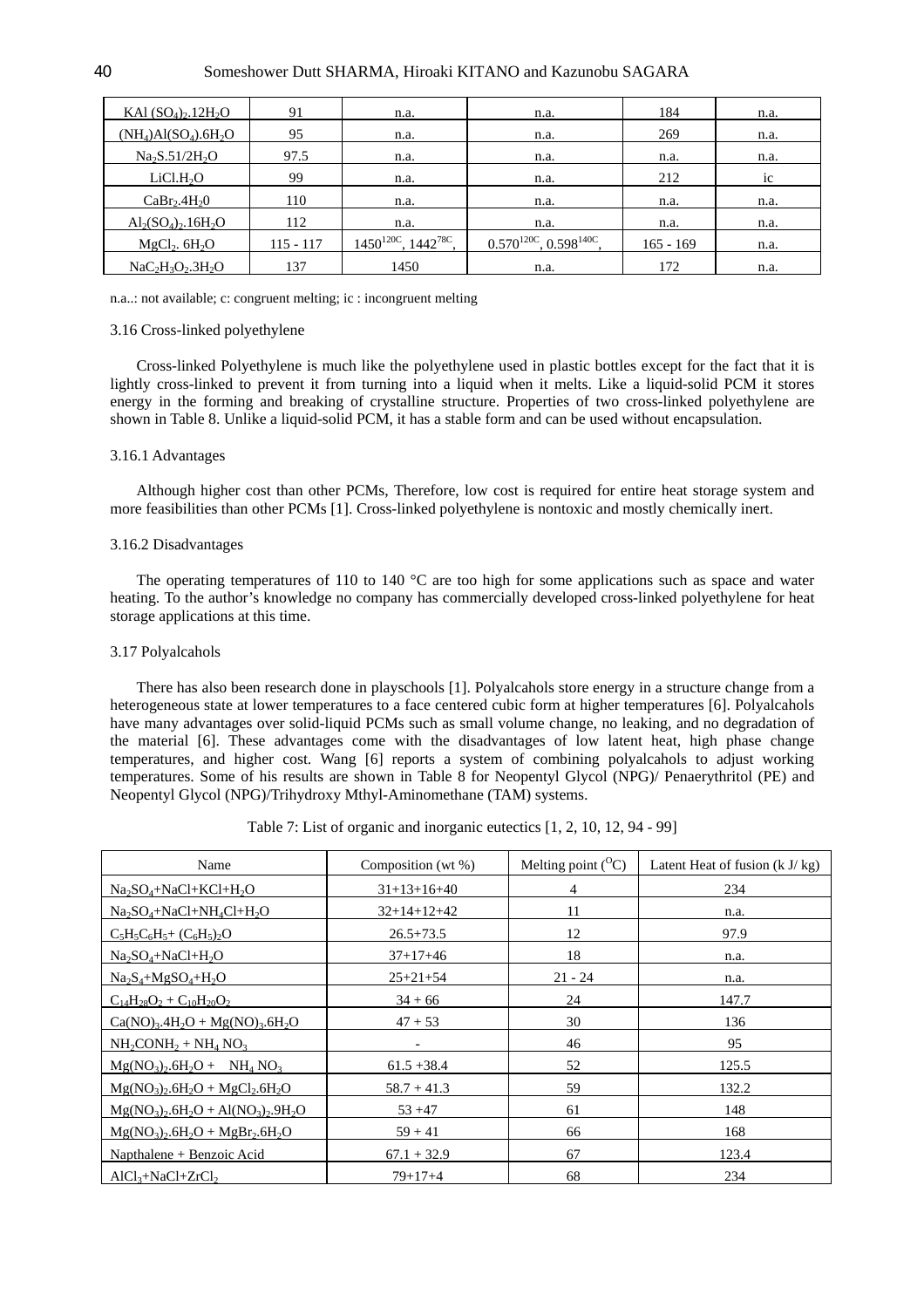## PCMs for Low Temperature Solar Thermal Applications 41

| $AICI3+NaCl+KCl$                              | $66+20+14$     | 70   | 209  |
|-----------------------------------------------|----------------|------|------|
| $NH_2$ CONH <sub>2</sub> + NH <sub>4</sub> Br | $66.6 + 33.4$  | 76   | 151  |
| $LiNO3 + NH4 NO3 + NaNO3$                     | $25 + 65 + 10$ | 80.5 | 113  |
| $AICI3+NaCl+KCl$                              | $60+26+14$     | 93   | 213  |
| $AlCl3+NaCl$                                  | $66 + 34$      | 93   | 201  |
| $NaNO2+NaNO3+KNO3$                            | $40+7+53$      | 142  | n.a. |

## Table 8: Melting point and latent heat of fusion of some selected solid - solid PCMs [1, 2, 10, 94- 99]

| Name                                       | Melting point $(^{O}C)$ | Latent heat of fusion $(kJ/kg)$ |
|--------------------------------------------|-------------------------|---------------------------------|
| 38.2%NPG/61.8%PE                           | $26 - 32$               | $18 - 75$                       |
| 38.2%NPG/61.8%TAM                          | $22 - 35$               | $27 - 33$                       |
| 76.4% NPG/33.6% TAM                        | $28 - 38$               | $75 - 80$                       |
| 76.4% NPG/33.6% PE                         | $31 - 37$               | $35 - 46$                       |
| 91%NPG/9%PE                                | $31 - 36$               | 68                              |
| 91%NPG/9%TAM                               | $30 - 39$               | 143 - 150                       |
| Neopentyl Glycol(NPG)                      | 43                      | 130                             |
| Diamnopentacrythritol                      | 68                      | 184                             |
| 2-Amino - 2 - Methyl - 1, 3 - Propanediol  | 78                      | 264                             |
| 2 - Methyl - 2 - Mtro - 1, 3 - Propanediol | 79                      | 201                             |
| Trumethylolethane                          | 81                      | 192                             |
| Pentaglycerin                              | 81                      | 192                             |
| 2-Hydroxymethyl-2-Methyl-1.3 - Propanediol | 81                      | 192                             |
| Monoaminopentaerythritol                   | 86                      | 192                             |
| <b>Cross-Linked Polvethylene</b>           | 110 - 115               | $125 - 146$                     |
| Tris(Hydroxymethyl)Acetic Acid             | 124                     | 205                             |
| 2-Amino-2-Hydroxymethyl-1.3 - Propanediol  | 131                     | 285                             |
| Cross-Linked HDPE                          | 125 - 146               | 167 - 201                       |
| 2.2-Bis(Hydroxymethyl) Propionic Acid      | 152                     | 289                             |
| 38.2%NPG/61.8%PE                           | 170                     | 147                             |
| Penterythritol(PE)                         | 185                     | 303                             |

#### 4.0 Latent Heat Storage Systems

 The intermittent and dynamic nature of solar irradiance and the need to utilize solar energy systems in a continuous and static load, make the use of storage systems essential in most of the potential uses of solar energy. Amongst the various heat storage techniques of interest is latent heat storage in comparison to sensible heat storage. The use of phase change materials (PCMs) can be found in solar energy storage systems for water heating, green houses, heating and cooling of buildings, cooking and waste heat recovery systems.

## 4.1 Solar water heating

 Solar water heater is getting popularity [21-23] since they are relatively inexpensive and simple to fabricate and maintain. Prakesh et al. [24] analyzed a built in storage type water heater containing a layer of PCM filled at the bottom (Fig. 2). During the sunshine hours, the water gets heated up which in turn transfers heat to the PCM below it. The PCM collects energy in the form of latent heat and melts. During off sunshine hours, the hot water is withdrawn and is substituted by cold water, which gains energy from the PCM. The energy is released by the PCM on changing its phases from liquid to solid. This type of system may not be effective due to the poor heat transfer between PCM and water.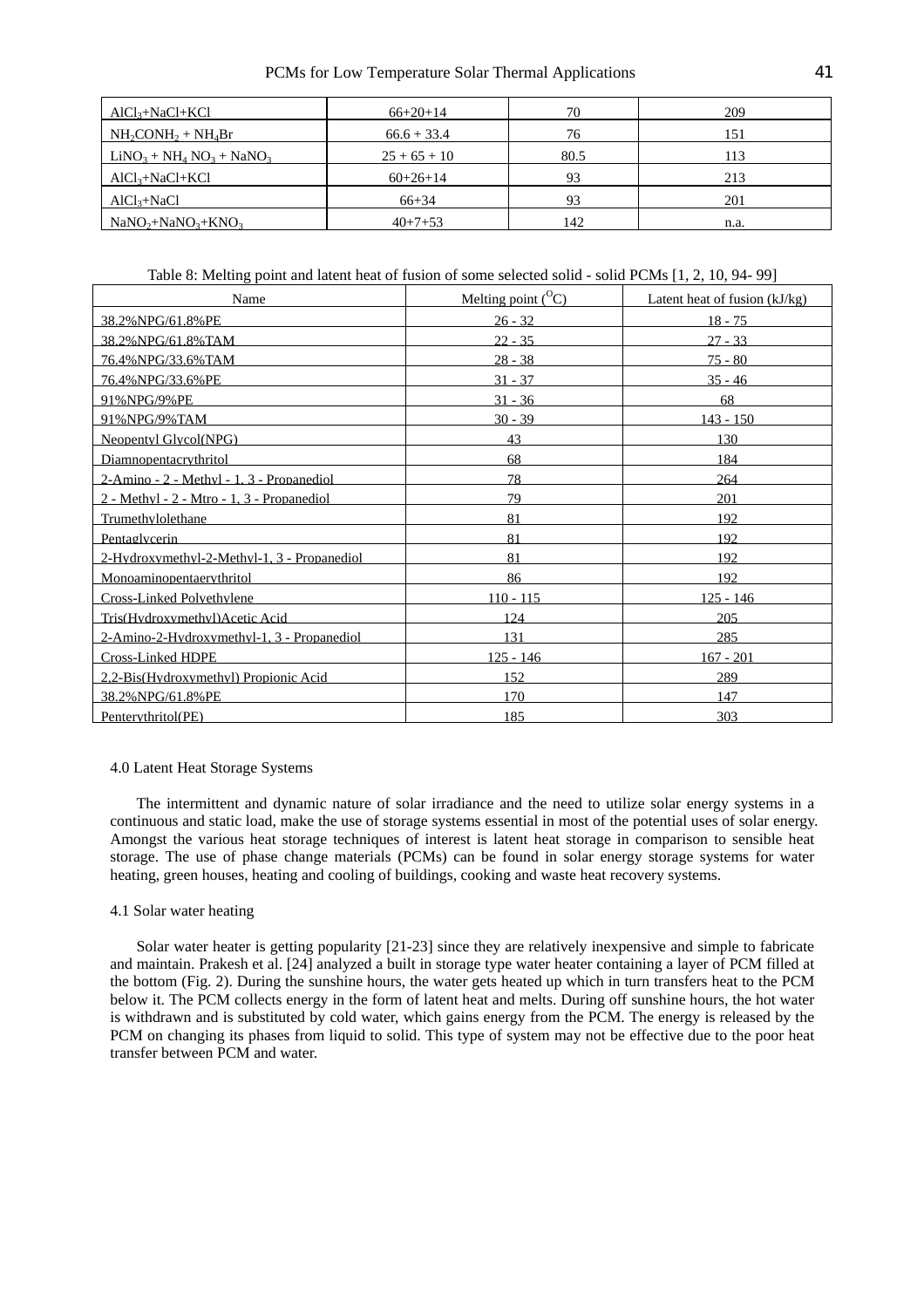

Fig.2: Built -in storage type heater with PCM layer

A cylindrical storage unit in the closed loop with a flat plate collector (Fig.3) has been theoretically studied by Bansal and Buddhi [25] for its charging and discharging mode. As a result, a theoretical model for cylindrical latent heat storage system was developed. The calculations for the interface moving boundary and fluid temperature were made by using paraffin wax (p-116) and stearic acid as phase change materials. Tiwari et al. [26] presented an analysis of a PCM storage for water heater by incorporating the effect of water flow through a parallel plate placed at the solid-liquid interface. In order to reduce the night heat losses from the exposed surface, movable insulation has been made. They concluded that the hot water (temperature  $15 - 20$  °C  $>$  T<sub>a</sub>) can obtain throughout the day and night, and the fluctuations in water temperature decrease with an increase in the melted region of the PCM water heater. Tayed et al. [27] developed a system for domestic hot water using Na<sub>2</sub>SO<sub>4</sub>.10H<sub>2</sub>O as a PCM and compared with the simulation model which gives the optimum flow rate of the inlet water supply required to maintain the constant-temperature water at outlet. Font et al. [28] conducted a preliminary study for the design of a device for domestic water using solid - solid PCM. Numerical simulation has been made using unidirectional model and verified with the experimental results. The concordance between both experimentally and simulation results shows that this model is available to study the heat transfer phenomenon in the PCM in order to optimize the design of the device.



Fig.3: A domestic hot water system with separate PCM heat

Chauarsia [29] and Gu [32] reported that paraffin wax could be used as a storage system for solar water heating. Baran and Sari [30] reported the eutectic (melting point 52.3 <sup>o</sup>C, latent heat of fusion 182 kJ/kg) of palmitic acid (64.2wt%)+ stearic acid (35.8 wt%) is suitable for domestic water heating application. Bhargava [31] utilized the PCM in solar water heater and concluded that the efficiency of the system and the outlet water temperature during the evening hours increases with the increase in the thermal conductivity of the solid-liquid phases of the materials. Hasan et al. [33] has investigated some fatty acids as a phase change materials for domestic water heating. They recommended that myristic acid, palmitic acid and stearic acid, with melting temperature between  $50\text{ °C}$  -  $70\text{ °C}$  are the promising phase change materials for water heating. Thermophysical properties of identified PCMs were determined using differential scanning calorimeter (DSC). They concluded that the little reduction of the latent heat was found after 450 heating cycles (20–80°C), while a reduction of up to one-third of the latent heat was found after 21 heating cycles (20–150°C).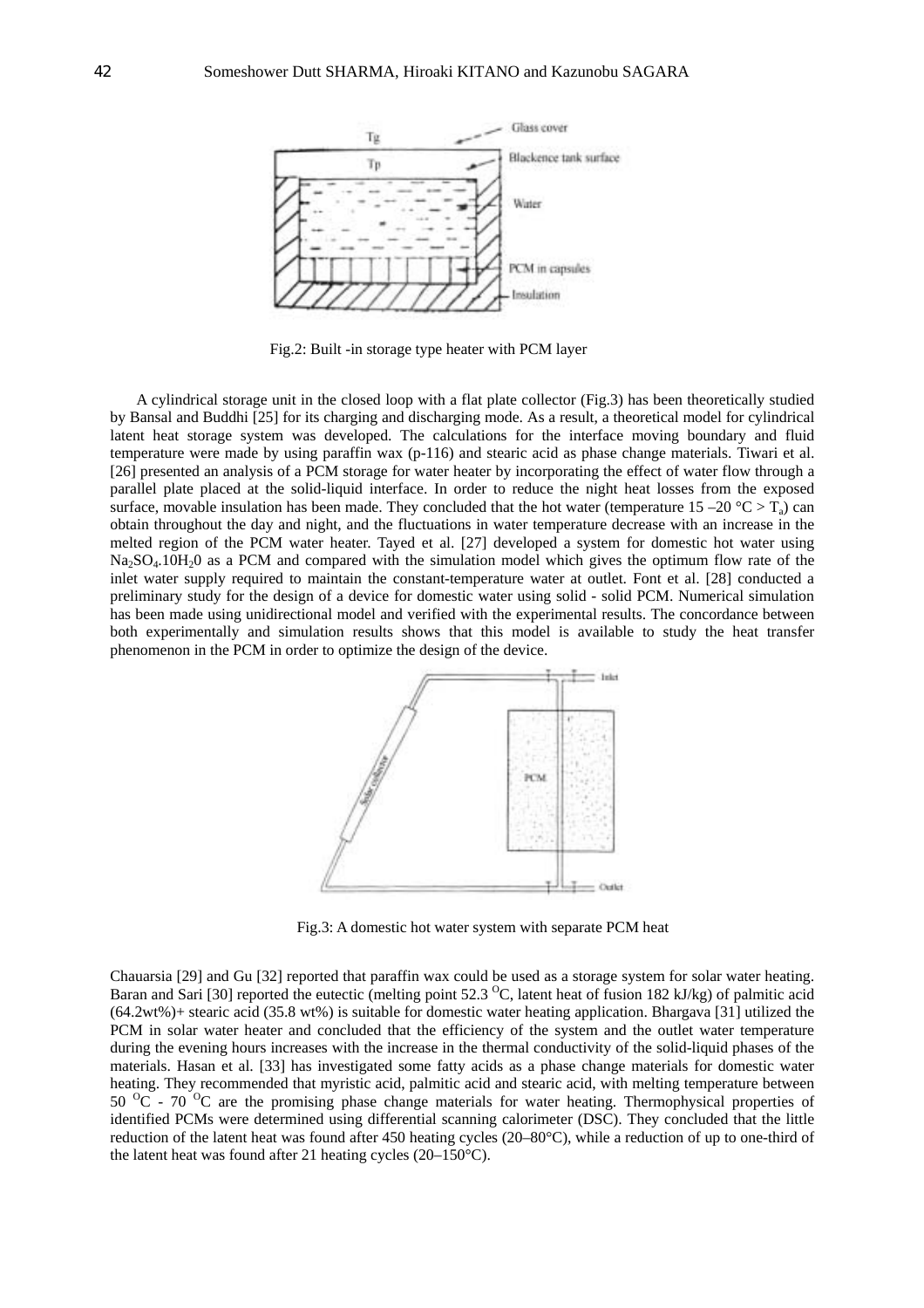Kurklu et al. [34] developed a new type of water - PCM solar collector and its short-term thermal performance was investigated (Fig.4). The solar collector consisted of two adjoining sections one filled with water and the other with a PCM (Paraffin Wax,  $45-50$  <sup>O</sup>C). The results of the study indicated that the water temperature exceeded 55<sup>o</sup>C during a typical day of high solar radiation and it was kept over 30<sup>o</sup>C during the whole night. The present solar collector was much advantageous over the traditional solar hot water collectors in Turkey in terms of total system weight and the cost in particular. This type of collector might use of PCM–water solar panels on the south faces of buildings for energy storage applications.



Fig.4: Water - PCM solar collector

# 4.2 Heating

 Jurinak and Khalik [35, 36] have studied the effects of PCM on the performance of an air-based solar heating system. Their main conclusion was that the PCM should be selected based on its melting temperature, rather than its latent heat, i.e. melting temperature has a significant effect on system performance. They also reported that systems utilizing  $Na<sub>2</sub>SO<sub>4</sub>$ .10H<sub>2</sub>O requires roughly the one-half storage volume of a conventional water tank system. An effective heat capacity for the latent heat storage unit was also obtained as a function of its mass, latent heat, specific heat, and melting temperature. Acquired effective heat capacity could used to estimate the thermal performance of the system utilizing PCM. Klein and Beckman [37] presented a simulation study for closed-loop solar thermal system, which could use for a variety of applications including space heating, absorption air conditioning, and certain types of process heating. This design method can be used to estimate the long-term performance of such type systems. Bulkin et al. [38] suggested a mathematical model for designing a solar heating and hot-water supply system on the basis of solar absorbers and a heat pump with two thermal-storage tanks, taking into account the system's interaction with the outside climate and with the room being served. Ghoneim [39] has studied the effect of assumptions in the models of earlier studies on both the fraction of the load met by solar energy, and the required storage capacities.

 Kaygusuz et al. [40] developed an experimental model to determine the dynamics of solar-assisted heat pump, collectors, dryer, and energy storage tank used for drying grains. Kaygusuz [41] investigated the performance of a dual-source heat pump system for residential heating (Fig.5). In the dual-source configuration, the evaporator is designed so that it can receive energy from either the atmosphere or from the solar-energy store. He concluded that the dual source system could save more energy than the parallel and series system. Kaygusuz [42] also conducted an experimental and a theoretical study to determine the performance of phase-change energy storage materials, and the variation of the outlet fluid temperature with different values of NTU (the number of transfer units of the storage unit) for water based solar heating systems (Fig.6). This system consists of the solar collector, energy storage tank, water-to-air heat exchanger, auxiliary electrical heater, water circulating pump and other measuring and control equipment.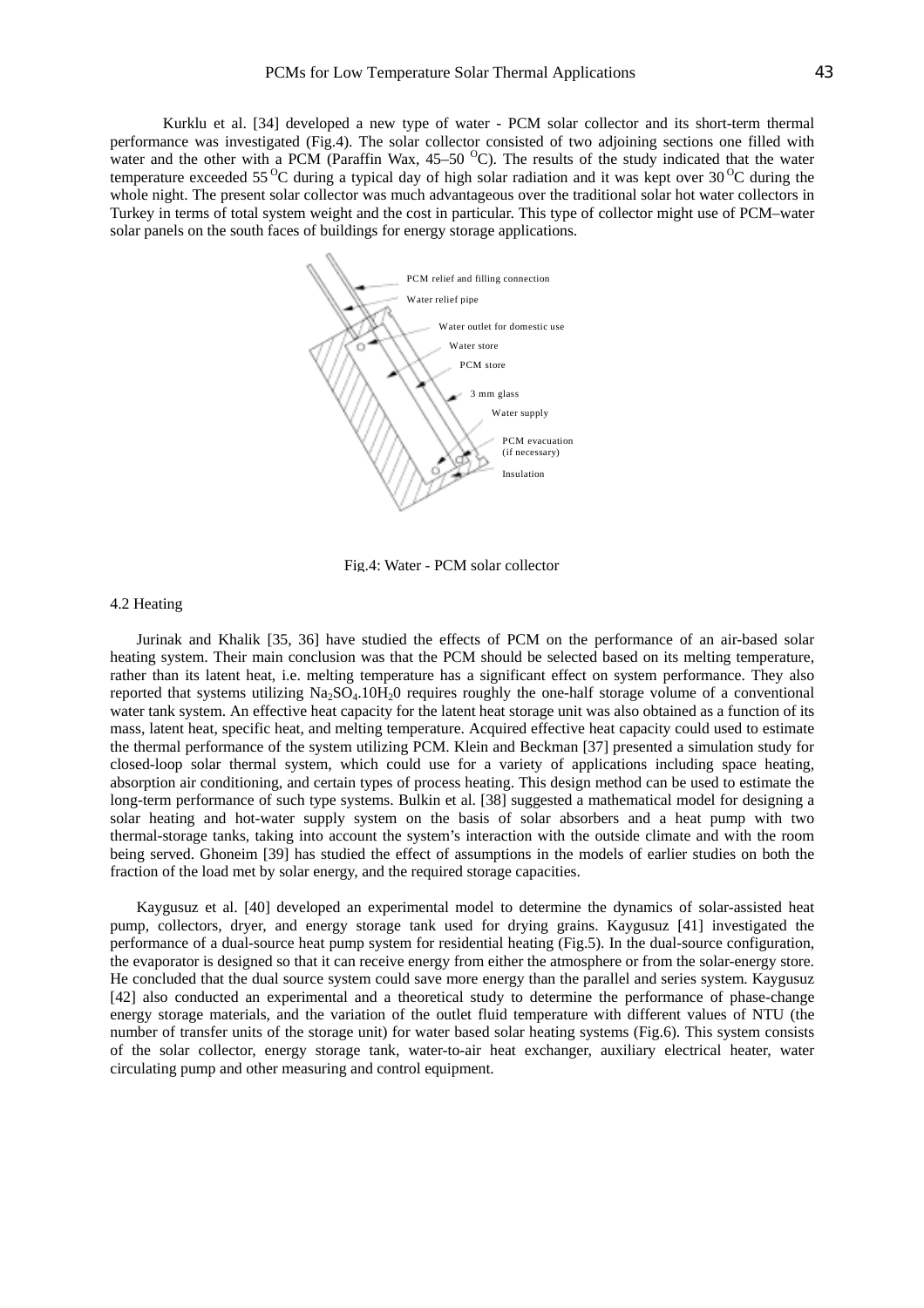

Fig.5: Solar -assisted heat pump system linked to energy storage tank

Whenever solar energy is available, it is collected and transferred to the energy storage tank that is filled by 1500 kg encapsulated phase change material (PCM) and the heat transfer fluid (water) flows parallel to them (Fig. 7). From the experimental and theoretical investigations, they concluded that heat storage is an important component in moderate climatic conditions (i.e. Trabzon, Turkey), and for this purpose, CaCl<sub>2</sub>.6H<sub>2</sub>0 or Na2SO4.10H2O can be used as a PCM and would provide a desirable alternative to rock and water storage systems. PCM storage is more preferable as a heat source than the water and rock storage for a heat pump because the energy storage temperature of the PCM is around  $25{\text -}35^{\circ}\text{C}$  for either CaCl<sub>2</sub>.6H<sub>2</sub>0 or Na<sub>2</sub>SO<sub>4</sub>.10H<sub>2</sub>O. This temperature range is suitable for solar-assisted heat pump applications in Turkey. Mehmet [43] also investigated the thermal performance of a solar-aided latent heat storage used for space heating with heat pump using 1090 kg encapsulated PCM (CaCl<sub>2</sub>.6H<sub>2</sub>O). He concluded that the shorter and thinner pipe should be used for effective heating in the beginning of the experiments.

 Fath et al. [44] developed a simple solar air heater integrated with thermal energy storage system shown in Fig. 8. Heat storage materials were filled in the tubes and set as an absorber of the collector. Paraffin Wax (melting point 50 <sup>o</sup>C, latent heat of fusion 190 kJ/kg) and Na<sub>2</sub>SO<sub>4</sub>.10H<sub>2</sub>0 (melting point 32 <sup>o</sup>C, latent heat of fusion 251 kJ/kg) are used as PCMs. These systems increase the heat transfer area; coefficient and reduce the radiation/convection losses. Based on a simple transient analysis, explicit expressions for the heater absorber and glass cover temperatures, effective heat gained, outlet air temperature, and the heater efficiency have been developed as a function of time. For the system with built-in PCM, the heat load could be provided for the 24 hrs/day, at almost constant temperature. The daily average efficiency, with paraffin wax, is about 63.35% as compared to 59% with sand as the storage material and 38.7% for the conventional flat plate heater system.

 Strith et al. [45] used TIM (Transparent Insulation Material) and translucent PCM in the wall for heating the air for the ventilation of the house. Paraffin wax (melting point 25-30  $^{\circ}$ C, latent heat of fusion 150 kJ/kg) was used as a PCM and 60 kg was filled in a panel for space heating. The efficiency of solar energy absorbed into the PCM and transferred to the ventilation air was 45% on average. Manz et al. [46] also conducted same study with another PCM (CaCl<sub>2</sub>.6H<sub>2</sub>O). He developed a numerical simulation which agrees well with experimental results. He also reported that maximum time ratio parameter could be reached with a mean melting temperature of approximately 20 to  $21^{\circ}$ C when building does not lose energy through the south facing TIM-PCM wall.

 Arkar et al. [47] also designed a solar assisted ventilation system based on PCM storage. He recommended that paraffin - spherical encapsulations provide homogeneous porous effect in ventilation duct which can improve the thermal conductivity of paraffin. He reported that ambient air could be cooled for 3 to 4 K in a clear summer night.



Fig.6: Schematic diagram of the base solar energy system

I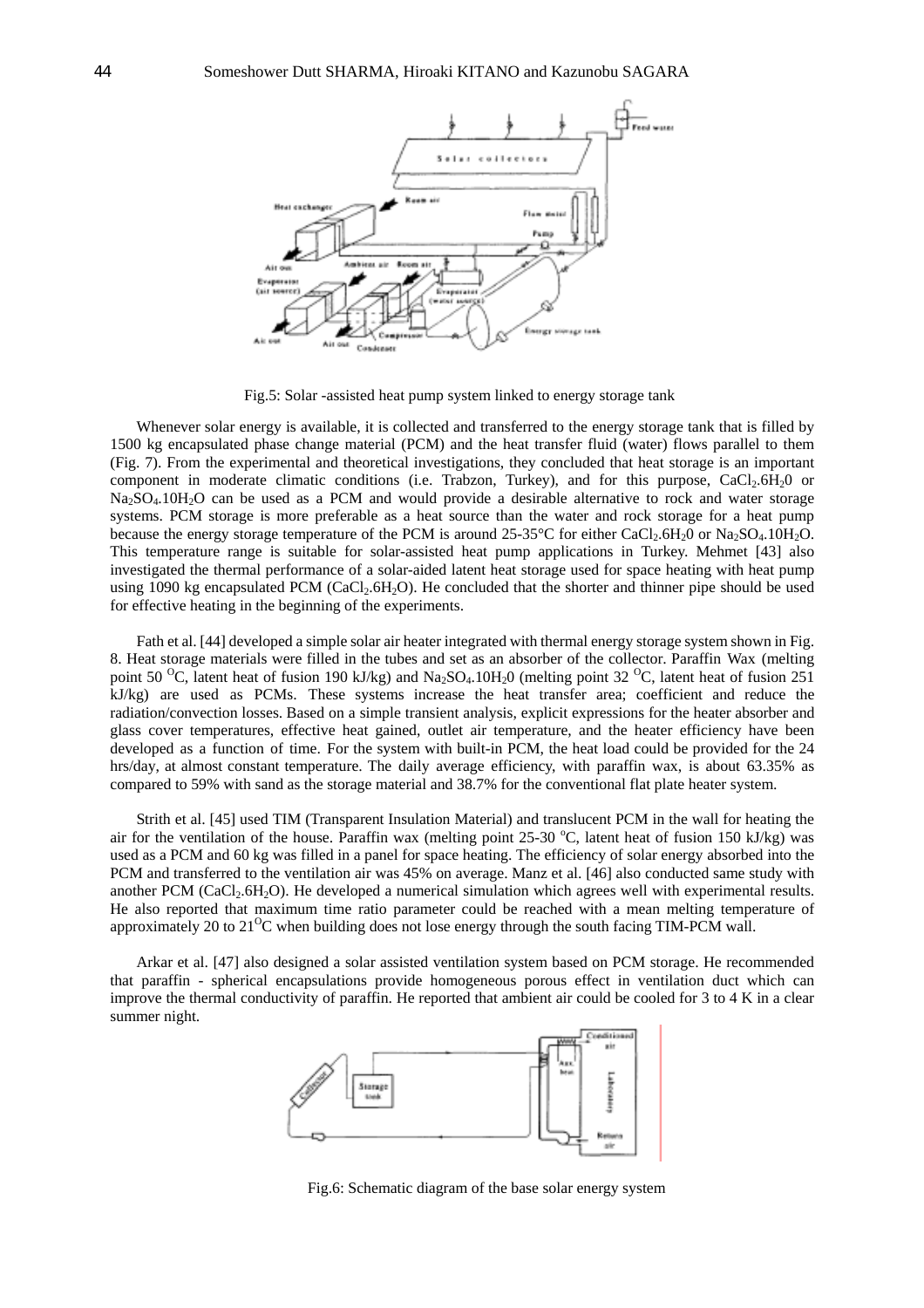

Fig.7: Schematic configuration of latent heat storage tank

 A theoretical model of a shell-and-tube PCM storage unit was reported by Ismail and Alves [48]. Energy equation for the PCM is written in terms of the enthalpy. The numerical results show the effects of the Biot number, the relative diameters of the tubes, and the inlet fluid temperature on the thermal performance of the unit. Visser [49] developed a component model for numerical description of two different short term heat storage vessels. In both vessels, the energy is stored as the latent heat of PCMs. The transient simulation program was used to determine the performance of the cylindrical energy storage tank that can be used in the solar assisted domestic heating by heat pump system. Yimmer et al. [50] also developed a numerical model for optimizing a basic 1-D, shell-and-tube, thermal energy storage system. Again, an enthalpy approach was adopted for the PCM. A parametric study was then conducted to assess the effects of the inner tube and outer shell radii and of the liquid phase thermal conductivity of the PCM on the performance of the unit. Lacroix [51] developed a theoretical model to predict the transient behavior of a shell-and-tube storage unit with the PCM on the shell side and the HTF circulating inside the tubes. Then, parametric studies are performed to assess the effects of various thermal and geometric parameters on the heat transfer process and on the behavior of the system.

 Sagara et al. [52] estimated the long term performance of an air based solar heating system using a PCM. Theoretical heat transfer models within a spherical capsules enclosed the PCM were studied. Effect on the overall COP was studied with respect to the capacity of the PCM storage tank, melting temperature, collector area and air flow rate. They reported that the simple uniform temperature model is useful for long term system simulations. Sari and Kaygusuz [53] developed a eutectic (lauric acid 75.5 wt% + stearic acid 24.5 wt%) for space heating. Developed eutectic melts at  $37^{\circ}$ C with latent heat of 183 kJ/kg, thus, these properties make it an attractive PCM used for passive solar space heating applications such as building and greenhouse heating with respect to the climate conditions. Vakilaltojjar [54] developed computer models for the evaluation of thermal energy storage system for space heating and cooling applications. The effect of PCM slab thickness and fluid passage gap on the storage performance was investigated. He filled the PCMs (CaCl<sub>2</sub>.6H<sub>2</sub>O and KF.4H<sub>2</sub>O) in thin flat containers and air is passed through gaps between them. He concluded that the air velocity profile at the entrance does not affect the heat transfer characteristics and the outlet air temperature considerably. Using smaller air gaps and thinner PCM slabs can obtain better performance, however, this increases the number of PCM containers and the total volume of the storage system which will lead to higher-pressure drop across the storage system.

## 4.3 Cooling

 The most common storage media for space cooling are water, ice and PCMs, commonly known as eutectic salts. PCMs have been used for various heat storage applications since the 1800s, but they have only recently been used as a storage media for space cooling. So far, most of the PCMs for cool storage are inorganic salt hydrates, organic paraffin waxes and mixtures of these. Literatures available on thermal storage at a temperature below the ambient, other than for ice are limited. A theoretical simulation of cool storage was reported by Solomar et al. [55]. BoHe et al. [56] investigated the potential for using cool storage systems using PCMs and static and dynamic cool storage process are discussed. They reported that the Rubitherm RT5 (melting point  $7^{\circ}$ C, latent heat of fusion 158.3 kJ/kg) appears to be an excellent candidate as a PCM for cool storage because of its economical cost, congruently melting, self-nucleation property, no super cooling and stable during a number of cooling and heating cycles.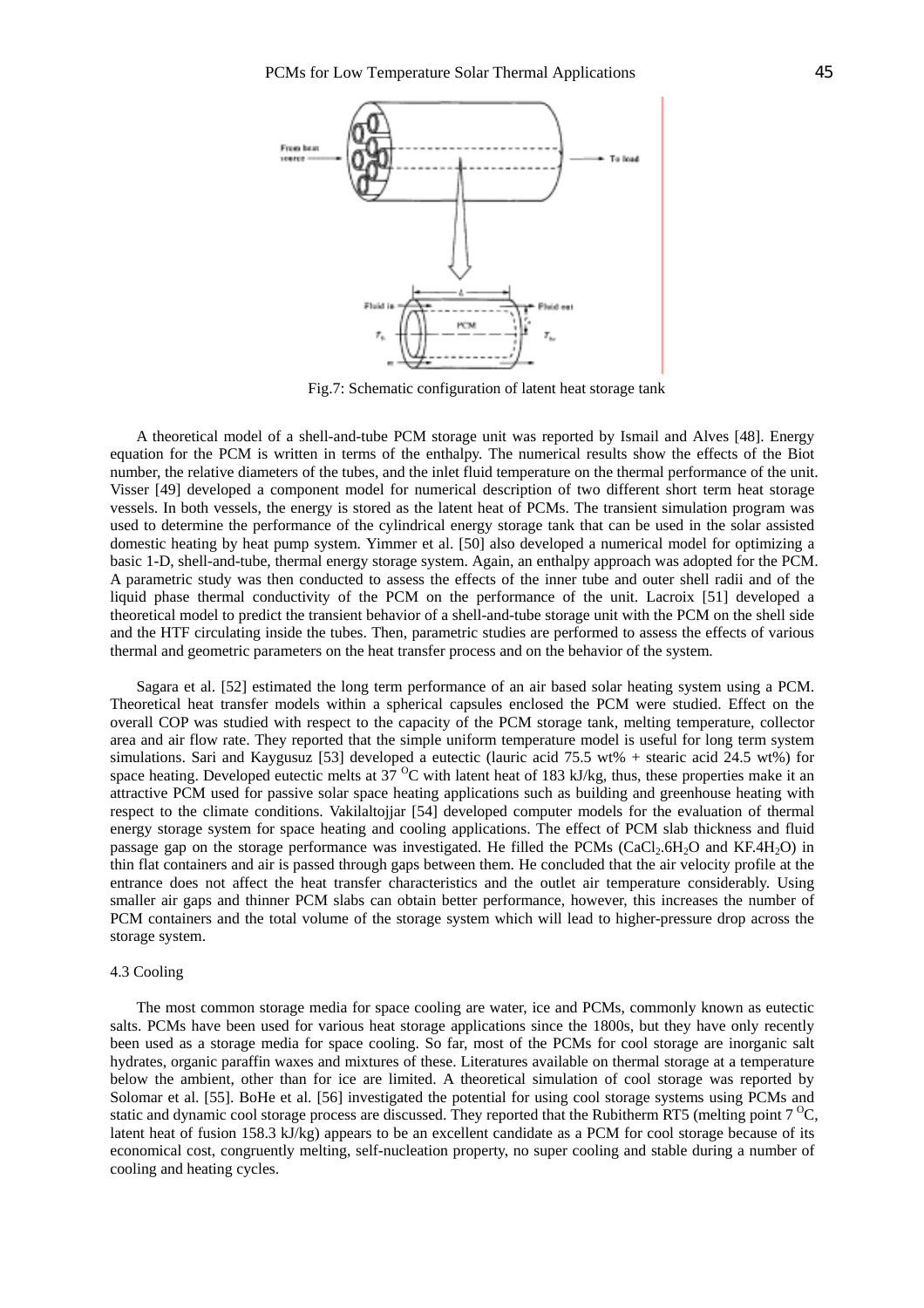

Fig.8: Solar air heater configuration with set of PCM tubes

 A search for literature on commercial chemical products on PCMs for cool storage for the temperature range 15 - 23 <sup>o</sup>C was carried out [57]. Nagano et al. [58] investigated the thermal characteristics of manganese (II) nitrate hexahydrate (melting point 25.8 <sup>o</sup>C, latent heat of fusion 125.9 kJ/kg) as a PCM for cooling systems. They reported that almost all chlorides were effective in modulating the melting point of  $Mn(NO<sub>3</sub>)$ . 6H<sub>2</sub>O. MnCl<sub>2</sub> .4H<sub>2</sub>O was an effective additive with respect to modulation of melting point, reduction of super cooling and quantity of the heat of fusion. The temperature differences required for melting and solidification from the melting point measured by DSC are about  $6\,^{\circ}\text{C}$  for melting process and  $4\,^{\circ}\text{C}$  for solidification process for the mixture of  $\text{Mn}(\text{NO}_3)_2.6\text{H}_2\text{O}$  and 4.0 wt% of  $\text{MnCl}_2$ . 4H<sub>2</sub>O The indoor air at temperature of 28<sup>o</sup>C in daytime and the outside cool air at night below 16<sup>o</sup>C can be utilized to melt and solidify this mixture. Farid et al. [59] studied the feasibility of cool storage using dimethyl-sulfoxide (melting point  $16.5$  °C) as a PCM in rectangular container. Based on the experimental results and the model predictions, dimethyl-sulfoxide can be used as a PCM for cool storage. The results also show that, cooling extraction period depends on the amount of solidified PCM. The cool extraction period was completed when the outlet air temperature from the PCM section reached at 25 <sup>o</sup>C. This temperature is considered the highest temperature at which the human may feel comfortable.

 Saitoh and Hirose [60] studied the thermal characteristics of an encapsulated thermal storage tank experimentally and theoretically. They used  $Na_2HPO_4.12H_2O$  as PCM to fill cylindrical capsules with an inside diameter of 70.7 mm. They concluded that the main factors affecting the charging process were the capsule size, coolant flow rate, coolant temperature, and capsule material. Kondepudi et al. [61] discussed the effect of Biot number, Stefan number and Fourier number on the thermal performance of cold storage. Laybourn [62] utilized a concept of thermal resistance, which embraced the convective resistance, wall resistance, and ice layer resistance to calculate the cold storage of the tank with rectangular capsules. Arnold [63] analyzed the heat transfer during the freezing and melting process by performing a series of charging and discharging experiments. Chen [64 -66] developed a general lump model to predict the thermal performance of a cold storage system. The results showed that the lump model is a convenient and simple method to determine the thermal performance of cold storage system. Ryu et al. [67] used a rectangular storage tank with copper tube container and conducted a series of experiments using both vertical and horizontal tank to investigate the heat transfer characteristics. In the area of subcooling of water, Chen [68] conducted a series of experiments to investigate the subcooling phenomenon and the freezing probability of water with and without nucleation agents inside a cylinder. They verified that the addition of nucleation agents is one of the approaches to improve the subcooling phenomenon effectively. Chen et al. [69] experimentally investigated the pressure drop of an encapsulated thermal storage tank during the charging process. The cylindrical capsules inside the thermal storage tank utilize water added with nucleation agents as PCM, and the coolant is the aqueous solution of ethylene glycol. They concluded that high cold storage could obtain by using the lower inlet coolant temperature with high flow rate. The heat transfer coefficient increases as the coolant flow rate increases. The pressure drop flowing through tank is enlarged as the coolant flow rate increases during the charging process.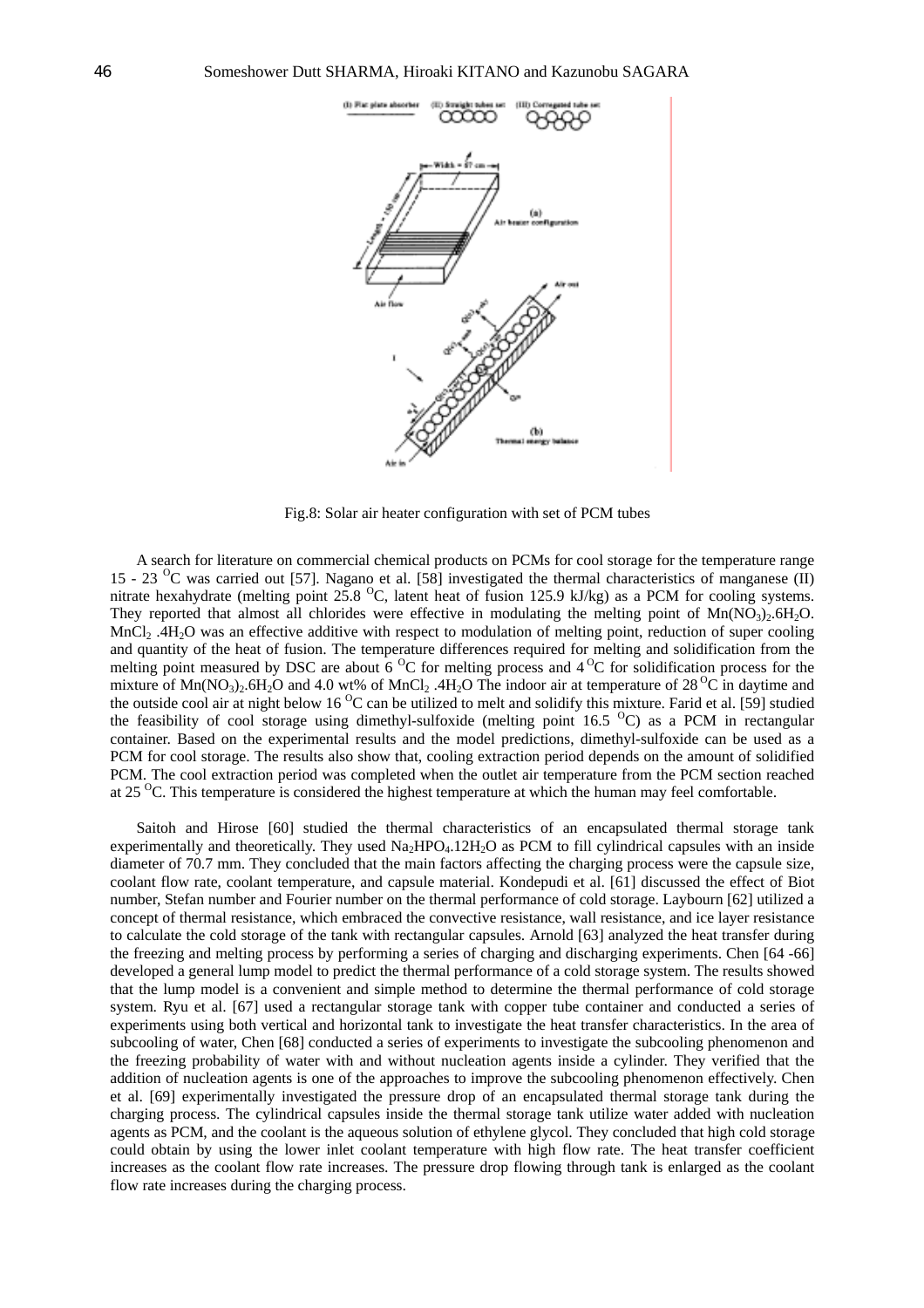Solar agricultural greenhouses have been widely used in the past two decades in order to increase plant quality and productivity and to reduce consumption of fossil fuels for heating and cooling. The most effective greenhouses require control of temperature, humidity, solar irradiance and internal gas composition with rational consumption of energy. Research work in this area, involving studies of new materials, heat storage and heat exchange devices resulted in some interesting demonstration units followed by rapid commercial applications. The most frequently used PCM for these purposes is  $CaC1_2.6H_2O$ ,  $Na_2SO_4.10H_2O$ , PEG, and paraffins.

Nishina and Takakura [75] conducted a research applying  $Na<sub>2</sub>SO<sub>4</sub>10H<sub>2</sub>0$  with some additives to prevent phase separation and degradation for heating a greenhouse in Japan. Fig. 9 shows the general view of the experimental set-up. This study concluded that although 8°C target inside was achieved, only 40-60% of the latent heat potential of the PCM was realized which indicated that almost half of the PCM was not used efficiently during the energy exchange processes. Takakura et al. [70] tested polyethylene glycol and CaCl<sub>2</sub>.6H<sub>2</sub>O as a PCMs in greenhouse heating for 7.2 m<sup>2</sup> ground area. They compared conventional greenhouse with PCM storage type greenhouse. Efficiency of the greenhouse with PCM storage integrated with solar collector was 59 % and able to maintain 8°C inside the greenhouse at night, when the outside temperature dropped to - 0.6°C. A microcomputer control system has been developed in order to establish more accurate and more sophisticated control for solar greenhouse systems.

CNRE-France conducted a study using a glass-covered multi-span greenhouse with 500  $m<sup>2</sup>$  ground area, dedicated to rose production, by utilizing 13.5 tons of  $CaCl<sub>2</sub>.6H<sub>2</sub>O$  (melting at 28°C) by Jaffrin and Cadier [66] and by Jaffrin [71, 72]. Thermal and crop performance of this greenhouse was compared with an air-bubble double plastic-covered and a conventional greenhouse. Figure 10 shows the arrangement of the PCM containers in underground. The containers were placed in concrete shelves with five layers in semi-circular tunnels and air was used to transfer heat. The outcome of this study was that with this system, propane gas savings of 80 and 60% in comparison with the conventional and double-covered greenhouses, respectively, was obtained. Electricity consumption of the fans was determined to be less than 10% of the heating load of the greenhouse.

Levav and Zamir [73] tested  $CaC1<sub>2</sub>.6H<sub>2</sub>0$  in greenhouse. They reported that required air temperature in the greenhouse was achieved without any increase in the relative humidity. It was stressed that the most important drawback of the system was the \$1.1/kg cost of the PCM. Furthermore, they indicated that the 24°C melting temperature of the PCM could be high for some crops.

Kern et al. [74] used  $CaC1<sub>2</sub>·6H<sub>2</sub>0$  as a PCM in aerosol cans to investigate energy storage possibilities both inside and outside a 36 m<sup>2</sup>-ground area greenhouse covered with fiberglass. Results of this study indicated that while the external unit released about 80-90% of the energy absorbed, this was 60-80% for the internal energy storage unit. Paraffin's have also been used for energy storage in greenhouses. A study performed by Bagetinelik et al. [78] was the only work in literature using paraffin (48 -  $60\,^{\circ}\text{C}$ , Latent Heat of Fusion 190 kJ/kg) for greenhouse heating.



Fig.9: General view of phase change energy storage system

The latest studies on the  $Na_2SO_4.10H_2O$  based PCM applications in greenhouses were those of Ktirklti et al. [76, 77]. In their study, two types of a similar PCM, one with a melting range of  $22 - 25^{\circ}$ C and the other with about 8°C, were employed, the former for the reduction of peak temperatures towards summer and the latter for frost prevention in both greenhouses.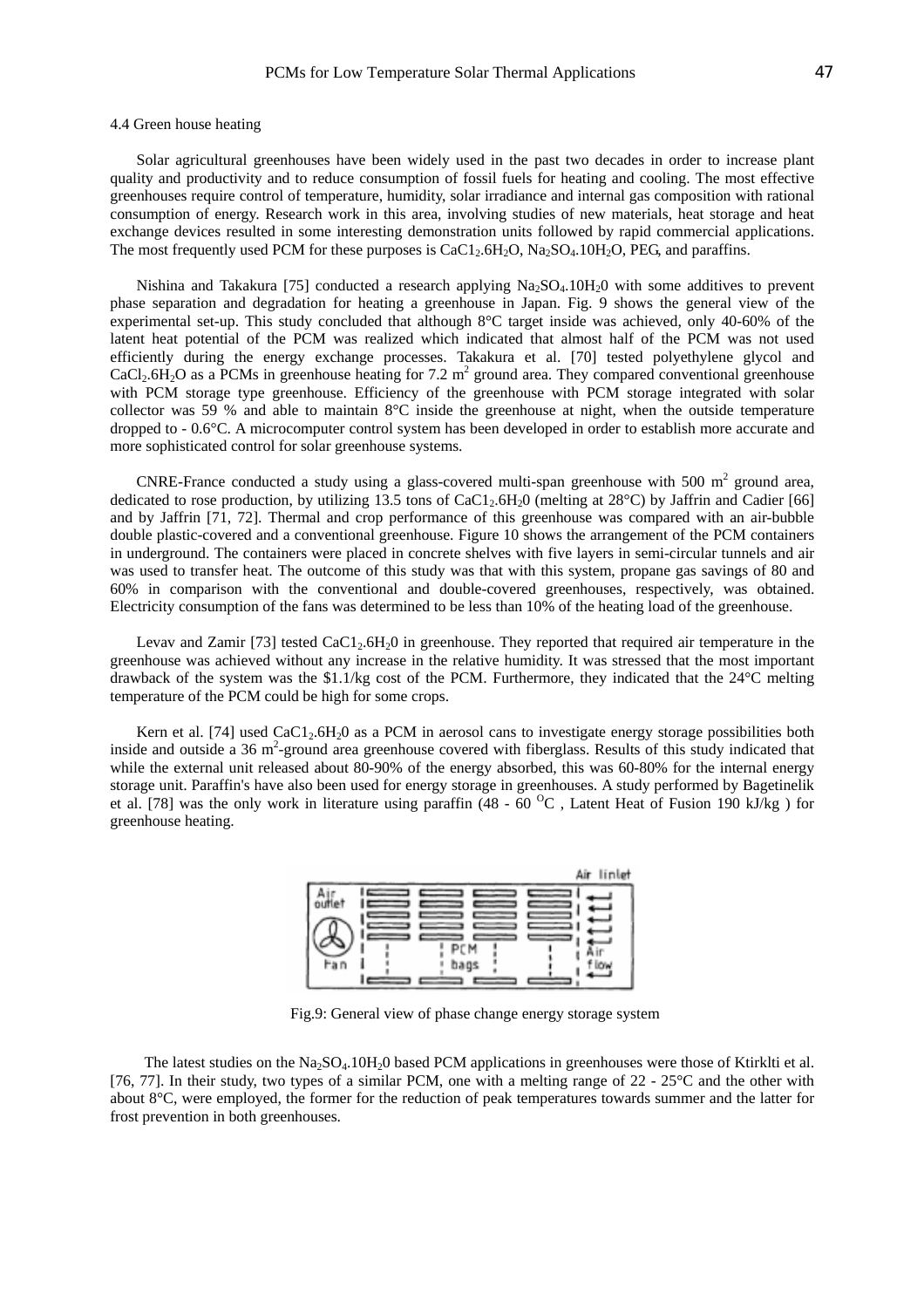

Fig.10: Underground tunnel: equipped with a PCM

Figure 11 shows the experimental set-up for both applications. Results revealed that about  $2.5 \div 3^{\circ}C$ temperature difference existed between the PCM greenhouse and the control one throughout the experimental period, and that solar collection efficiency on an outside solar radiation basis was 29% for the experiments with the PCM with higher melting temperature. Similarly, the temperature difference and solar collection efficiency was found to be about 22<sup>°</sup>C and 30%, respectively during the frost prevention experiment, and frost occurrence was prevented on 7 out of 9 frosty occasions. Most applications were carried out in either double-covered greenhouses or greenhouses with one or more layers of thermal screens. The only study that barely defined the effect of the PCM store on the environmental parameters of a greenhouse seemed to be those of Kuruklu et al. [76, 77]. However, all studies imply that PCMs could be used for both energy storage and humidity control in greenhouses, in a way for energy management, effectively given the right choice and design of the whole system.



Fig.11: General view of the storage used for energy management in greenhouse

## 4.5 Solar cooking

 Solar cookers are used to cook rice, vegetables, meat, bake cakes, etc. The detailed design, testing, theory and utility of box-type solar cookers are well developed [79 - 86]. The use of these cookers is limited because they do not have any storage, i.e. these cookers cannot be used on cloudy days or in late evening. The use of PCMs for storing the heat in the form of latent heat has been recognized as one of the areas to provide a compact and efficient storage system due to their high storage density and constant operating temperature [80, 81].

 A box type solar cooker with latent heat storage has been designed and fabricated for the composite climatic conditions of India by Buddhi and Sahoo [87]. Commercial grade stearic acid (melting point  $55<sup>o</sup>C$ , latent heat of fusion 161 kJ/kg) used as a latent heat storage material. Fig. 12 shows the sketch of a box-type solar cooker for one vessel having a PCM to store the solar energy. The cooker consists of an aluminum-absorbing tray 'A'. In the center of the absorbing plate, a cylindrical container of 0.165 m diameter and 0.02 m in depth has been welded (shown in Fig. 1by 'C'), and the cooking pot is to be kept tightly in it. This container will provide a heat transfer from the absorbing plate and PCM. Moreover, aluminum fins were also provided at the inner side of the tray and cylindrical container. The outer tray 'B' is also made from the same aluminum sheet. The distance between tray 'A' and tray 'B' was kept at 0.025 m on the bottom side. Tray 'B' was filled with 3.5 kg of commercial grade Stearic Acid (PCM) and it was made sure that the PCM should be in good contact with the bottom side of tray 'A'. The space between tray 'B' and the casing was filled with glass wool to provide thermal insulation to the bottom and sides of the solar cooker. A flat glass mirror was fixed in an aluminum cover to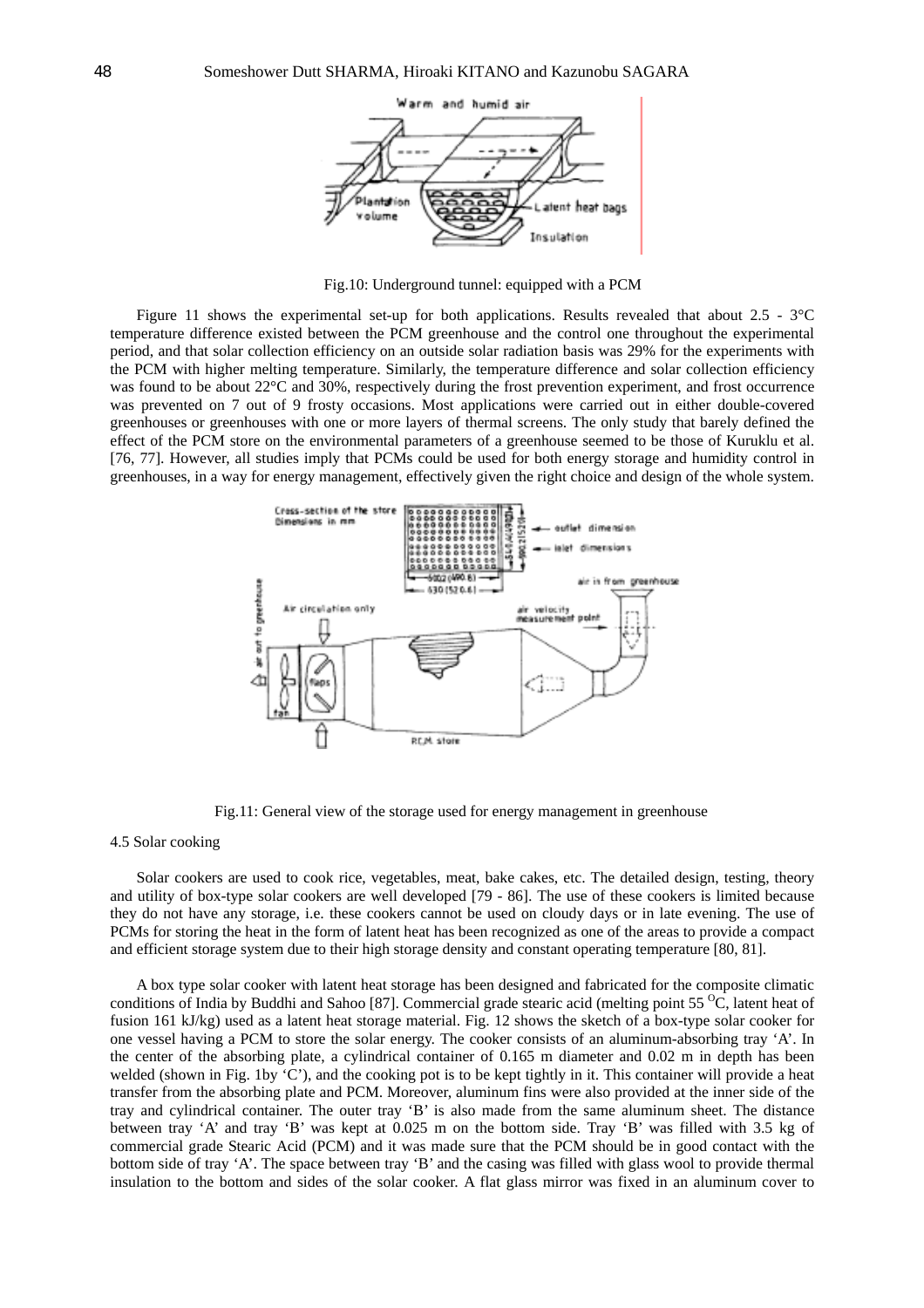serve as a booster and as a cover for the glass lid when the cooker is not exposed to solar radiation. The aluminum tray 'A', cooking pot and its cover were painted with a dull black paint on the outside. The experimental results demonstrate the feasibility of using a phase change material as the storage medium in solar cookers, i.e. it is possible to cook the food even in the evening with a solar cooker having latent heat storage. It also provides a nearly constant plate temperature in the late evening.

Domanski et al. [88] investigated the possibility of cooking during off-sunshine hours using phase change materials (PCMs) as storage media. They designed the storage-cooking vessel for off sunshine hours (Fig. 13). For this purpose, two concentric cylindrical vessels (0.0015 m thick), made from aluminum, are connected together at their tops using four screws to form a double-wall vessel with a gap between the outer and inner walls. The outer and inner vessel has a diameter of 0.18 m and 0.14 m. The annular gap between the outer and inner vessels is 0.02 m. This gap is covered with a removable aluminum cover into which three circular holes were drilled to allow inserting of thermocouples and permit direct visualization during filling or removing of the PCMs. A circular aluminum cover is used as the lid for the inner vessel.



Fig.12: Schematic diagram of the box of a solar cooker with PCM storage

 The outside surfaces of the outer vessel and the covers are painted using ordinary black paint for maximum absorption of available solar radiation. The gap between the outer and inner vessels is filled with 1.1 kg of stearic acid (69 <sup>o</sup>C, 95% pure), or 2 kg of magnesium nitrate hexahydrate (89 <sup>o</sup>C, 99% pure), which leaves sufficient space for expansion of the PCMs on melting. They concluded that the cooker performance evaluated in terms of charging and discharging times of the PCMs under different conditions. He reported that performance depends on the solar irradiance, mass of the cooking medium, and the thermo physical properties of the PCM. The overall efficiency of the cooker during discharging was found to be 3-4 times greater than that for steam and heat-pipe solar cookers, which can be used for indoor cooking. In such type of design, the rate of heat transfer from the PCM to the cooking pot during the discharging of the PCM is slow, and more time is required for cooking the evening meal.

 Sharma et al. [89] designed and developed a cylindrical PCM storage unit for a box type solar cooker to cook the food in the late evening. Since this unit surrounds the cooking vessel, the rate of heat transfer between the PCM and the food is higher, and cooking can be faster. For this purpose, a PCM container to hold the cooking vessel was designed and fabricated as shown in Fig. 14. It has two hollow concentric aluminum cylinders of diameter 18 cm and 25 cm and 8 cm deep of 2 mm thickness. The space between the cylinders was filled with acetamide (melting point 82 $^{\circ}$ C, latent heat of fusion 263 kJ/kg) as a PCM. The dimensions of the vessel used for cooking were 17.5 cm and 10 cm in diameter and height, respectively, and it can be inserted inside the PCM container for cooking purposes. To enhance the rate of heat transfer between the PCM and the inner wall of the PCM container, 8 fins (1x3 cm) were welded at the inner wall of the PCM container. They reported that by using 2.0 kg of Acetamide as a latent heat storage material, the second batch of food could be cooked if it is loaded before 3:30 P.M. during the winter season. They recommended that the melting temperature of a PCM should be between 105 and 110 °C for evening cooking. Therefore, there was a need to identify a storage material with appropriate melting point and quantity, which can cook the food in the late evening. To store a larger quantity of heat in a PCM, more input solar radiation would be required. Hence, Buddhi and Sharma [90] used a latent heat storage unit for a box type solar cooker with three reflectors. They used acetanilide (melting point 118 °C, latent heat of fusion 222 kJ/kg) as a PCM for night cooking. To conduct the cooking experiments with the PCM storage unit, a double glazed (glass covers) box type solar cooker having 50 cm x 50 cm aperture area and 19 cm deep was used. In this solar cooker, three reflectors were provided, i.e. the middle reflector was mounted with a hinge and had rotation only about the horizontal axis. The other two reflectors were fixed by a ball and socket mechanism in the left and right sides of the reflector. This pair of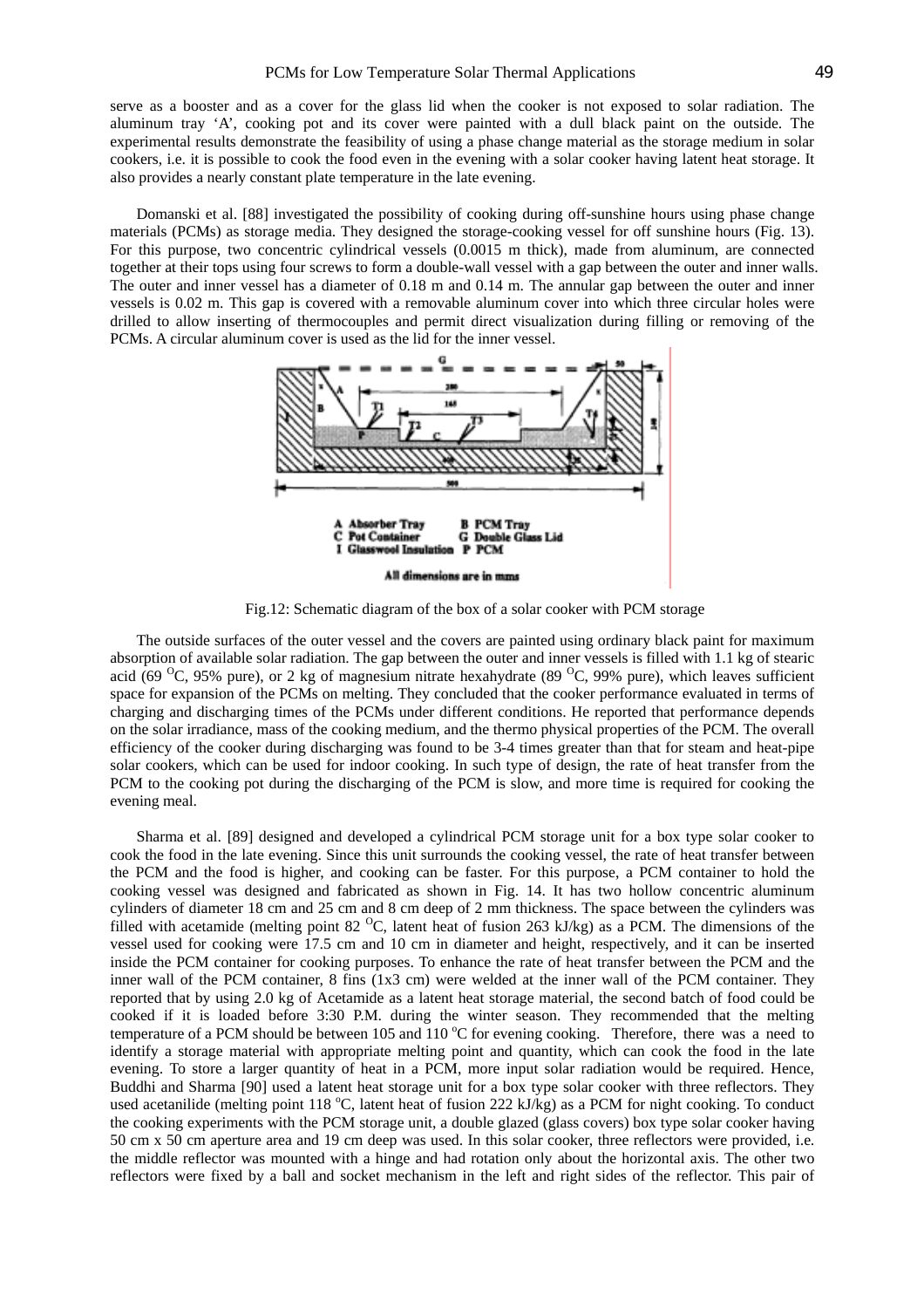reflectors has three degrees of freedom, i.e. they can have movement about the horizontal axis and vertical axis and can rotate about both the axes. By these mechanisms, efforts were made to keep the reflected solar irradiance on the absorber surface to enhance the incident solar radiation on the glass cover during the course of the sun exposure experiments.

 Following Sharma et al. [90], a cooking vessel with latent heat storage was designed and fabricated to cook the food in night / late evening. The unit has two hollow concentric aluminum cylinders of diameter 20 and 30 cm and 12.5 cm deep of 2 mm thickness. The space between the cylinders was filled with 4.0 kg of PCM to conduct the cooking experiments with all three reflectors. The dimensions of the vessel used for cooking were 19 and 15 cm in diameter and height, respectively, and it can be inserted inside the PCM storage unit for cooking purposes. To enhance the rate of heat transfer between the PCM and the inner wall of the PCM container, 8 fins (1 cm x 3 cm) were welded at the inner wall of the PCM container. From the experimental results one can conclude that the cooking experiments were successfully conducted for the evening time cooking up to at 8 P.M. with 4.0 kg of PCM during winter season in India.



Fig.13: Solar Cooker with PCM Cooking Container

 Sharma et al. [91] developed a solar cooker based on Evacuated Tube Solar Collector (ETSC) with PCM storage, as shown in Fig. 15. It consists of an ETSC, a closed loop pumping line-containing water as Heat Transfer Fluid (HTF), a PCM storage unit, cooking unit, pump, relief valve, flow meter and a stainless steel tubing heat exchanger. PCM storage unit has two hollow concentric aluminum cylinders, and its inner and outer diameters are 304 mm and 441 mm respectively and 420 mm deep with 9 mm thickness (Fig. 16). The space between the cylinders was filled with 45 kg erythritol (melting point 118  $^{\circ}$ C, latent heat of fusion 339.8 kJ/kg) used as the PCM. A pump circulates the heated water (HTF) from the ETSC through the insulated pipes to the PCM storage unit by using stainless steel tubing heat exchanger that wraps around the cooking unit by closed loop. During sunshine hours, heated water transfers its heat to the PCM and stored in the form of latent heat through stainless steel tube heat exchanger. This stored heat is utilized to cook the food in the evening time or when sun intensity is not sufficient to cook the food. They concluded that two-time cooking (noon and evening) was done in a day. Noon cooking did not affect the cooking in evening and evening cooking using PCM storage was found faster than noon cooking. Experiments and analysis indicated that the prototype solar cooker yielded satisfactory performance in spite of low heat transfer, the modified design of heat exchanger in the thermal storage unit will enhance the rate of heat transfer in the present set-up.



Fig.14: A schematic diagram of the latent heat storage unit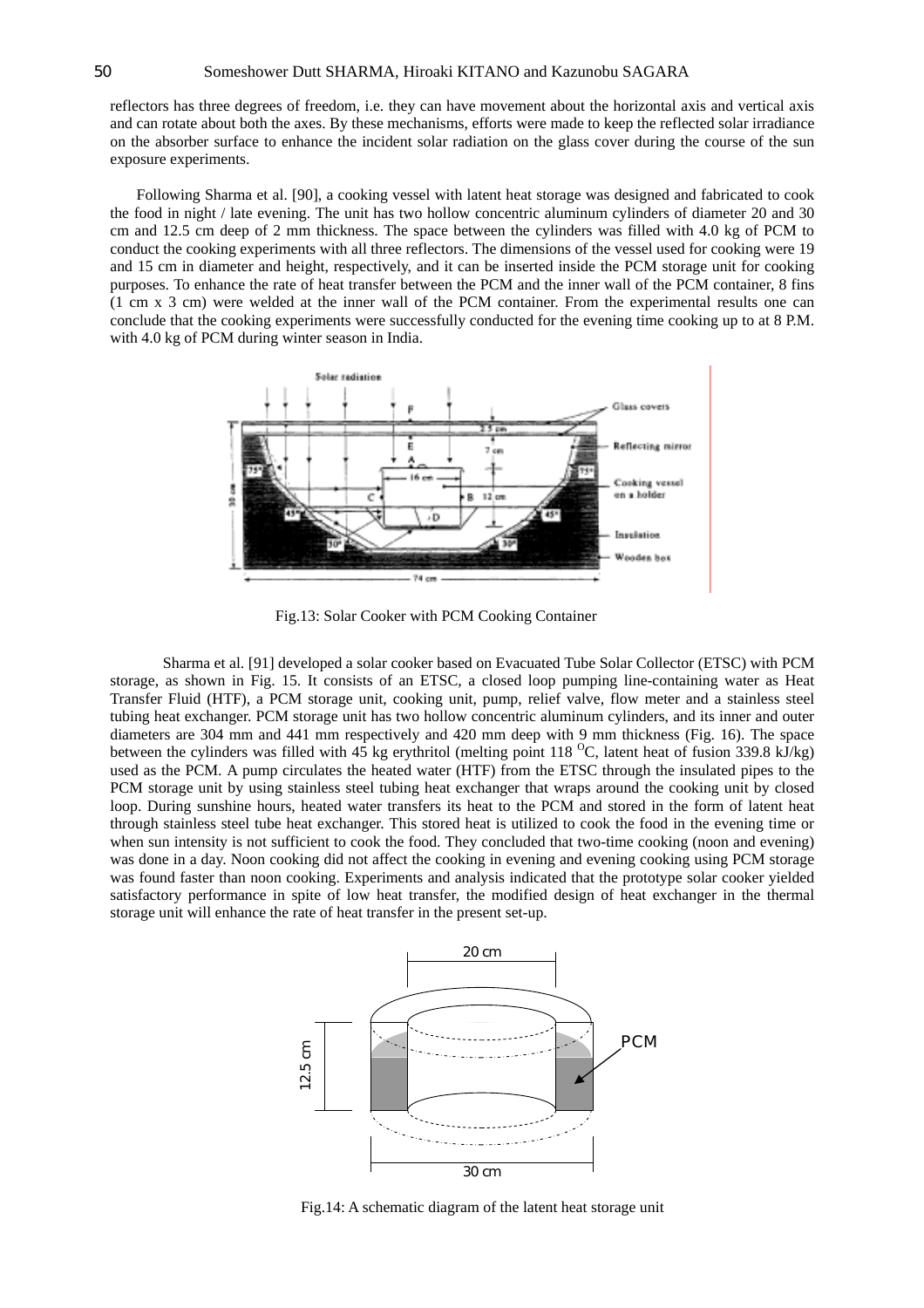Ramadan et al. [92] designed a simple flat-plate solar cooker with focusing plane mirrors using energy storage materials. In his design, a jacket of sand (1/2 cm thick) around the cooking pot has improved the cooker performance tremendously. They concluded that six hour per day of cooking time has been recorded. Approximately three hours per day of indoor cooking has been achieved. An overall energy conversion efficiency up to 28.4% has been obtained. The possibility of using a PCM as a storage medium to obtain longer cooking periods was studied. A thin layer of the salt hydrate  $Ba(OH)_{2}·8H_{2}O$  as a jacket around the cooking pot was suggested. Bushnell [93] presented a prototype for solar ovens, which employs pentacrythritol as a solid-solid PCM. He described the performance from efficiency measurement and determination of figure of merit.



Fig.15: Outline of the prototype solar cooker based on evacuated tube solar collector with PCM storage unit



Fig. 16 (a): Sectional view of the PCM storage unit Fig. 16(b): Vertical view of the PCM storage unit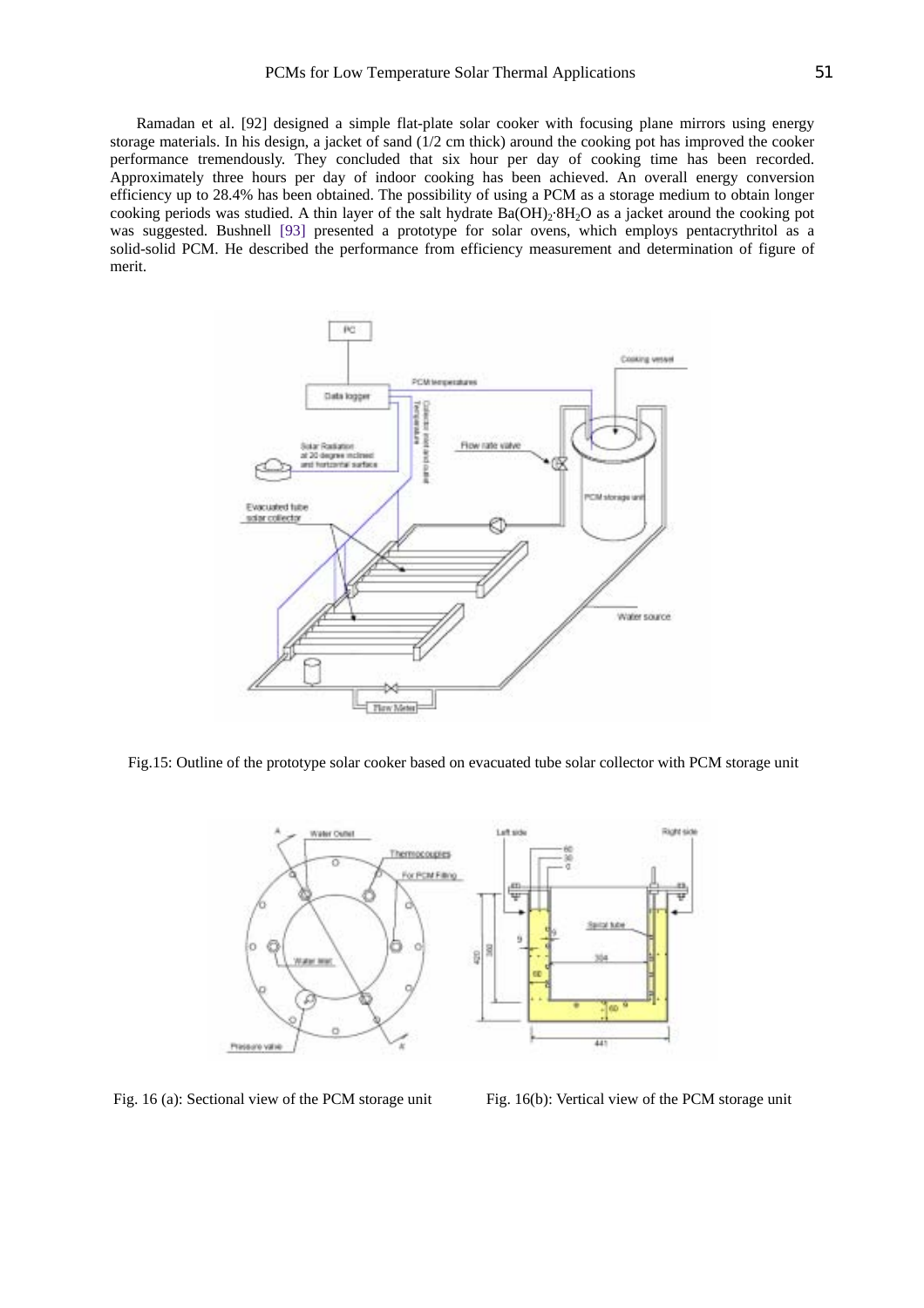#### 4.6 Waste heat recovery systems

 Air conditioning system ejects (sensible and latent) heat, in which sensible heat accounts for about 15 20% of the total exhausting heat [101]. The exhausting temperature of compressor is relatively high ( $< 65^{\circ}$ C) when using Freon as refrigerant. Therefore, it can be recovered using an accumulator and gets heat of higher temperature. Zu et al. [32] developed a heat recovery system using PCM to recover the ejected heat of air conditioning system and producing low temperature hot water for washing and bathing. They concluded that the heat recovery system decreases not only the consumption of primary energy for heating domestic hot water but also the calefaction to the surroundings due to the rejection of heat from air conditioning systems. It was observed that the efficiency ratio of the system is improved effectively when all the rejected (sensible and latent) heat from air conditioning systems is recovered. The technical grade paraffin wax and the mixtures with liquid paraffin and lauric acid qualify as PCM for heat recovery of air conditioning system.

 An effective utilization of urban waste heat from co-generation systems, typically available at temperatures of 60 - 100 <sup>o</sup>C. Kakiuchi et al. have investigated erythritol (Melting point 118<sup> $\degree$ </sup>C; Latent heat of fusion 339.8 kJ/kg) [102, 103] that can be used for relatively high temperature industrial waste heat processes. Several studies have been done on stearic acid [104, 105]. This material has a melting point between 60 - 70  $^{\circ}$ C and is expensive. It has only found of limited use in waste heat systems. Nagano et al. [106] proposed a mixture of  $Mg(NO<sub>3</sub>)<sub>2</sub>·6H<sub>2</sub>O$  as a base material with  $MgCl<sub>2</sub>·6H<sub>2</sub>O$  as an additive to modulate the melting point. They reported that addition of 5 10 wt% of MgCl<sub>2</sub>·6H<sub>2</sub>O can set the Mg(NO<sub>3</sub>)<sub>2</sub>.6H<sub>2</sub>O (melting point 80<sup>o</sup>C, latent heat of fusion 150 kJ/kg). Increasing the mix ratio had little effect on heat of fusion, but allowed the melting point to be reduced to about 60 <sup>O</sup>C. No degradation in the melting point and latent heat of fusion was observed after 1000 accelerated thermal cycles. Yagi et al [107] conducted fundamental studies on heat transfer for developing a heat storage process by latent heat for recovering the high temperature waste heat over 500 K. Heat transfer experiments were attempted for a single encapsulated phase change materials and for a packed bed. The metal PCMs were found to be excellent for heat storage because of uniform temperature in the capsule. Simulation results shows that the concurrent flow for heat storage and release showed better result for effective use of storage heat than counter-current flow.

 Buddhi [108] designed and fabricated a shell and tube type heat exchanger for low temperature waste heat recovery using stearic acid (melting point 59 <sup>o</sup>C, latent heat of fusion 198 kJ/kg) was used as a PCM for this study. Thermal performance of this system was evaluated for charging and discharging process of PCM for different mass flow rates. Schematic diagram of the shell and tube heat exchanger is shown in Fig. 17. Used PCM has poor thermal conductivity, to enhance the effective thermal conductivity of the system, the radial distance between the tubes was kept 3 to 4 cm. Shell was filled with 50 Kg commercial grade stearic acid being used as latent heat storage media. Flowing hot water through HTF tubes started the energy-charging test, and the stored energy was extracted by passing cold water in the HTF tubes. Ambient temperature, flow rate and PCM temperatures of the heat exchanger were also measured simultaneously at an interval of 15 minutes. He concluded that the experimental results show the feasibility of using PCM as storage media in heat recovery systems. Due to poor thermal conductivity of the PCM the overall heat transfer coefficient is quite low and fins should be provided to increase the effectiveness of the heat exchanger. Distance between tubes, fins and mass flow rates should be selected carefully in order to optimize the performance of the heat exchanger. Paraffin wax (melting point  $54 \text{ °C}$ , latent heat of fusion 184 kJ/kg) was also used in shell and tube type heat exchanger for waste heat recovery [109]. Fins were also used for effective heat transfer.



Fig. 17: Shell and tube type heat exchanger with latent heat storage material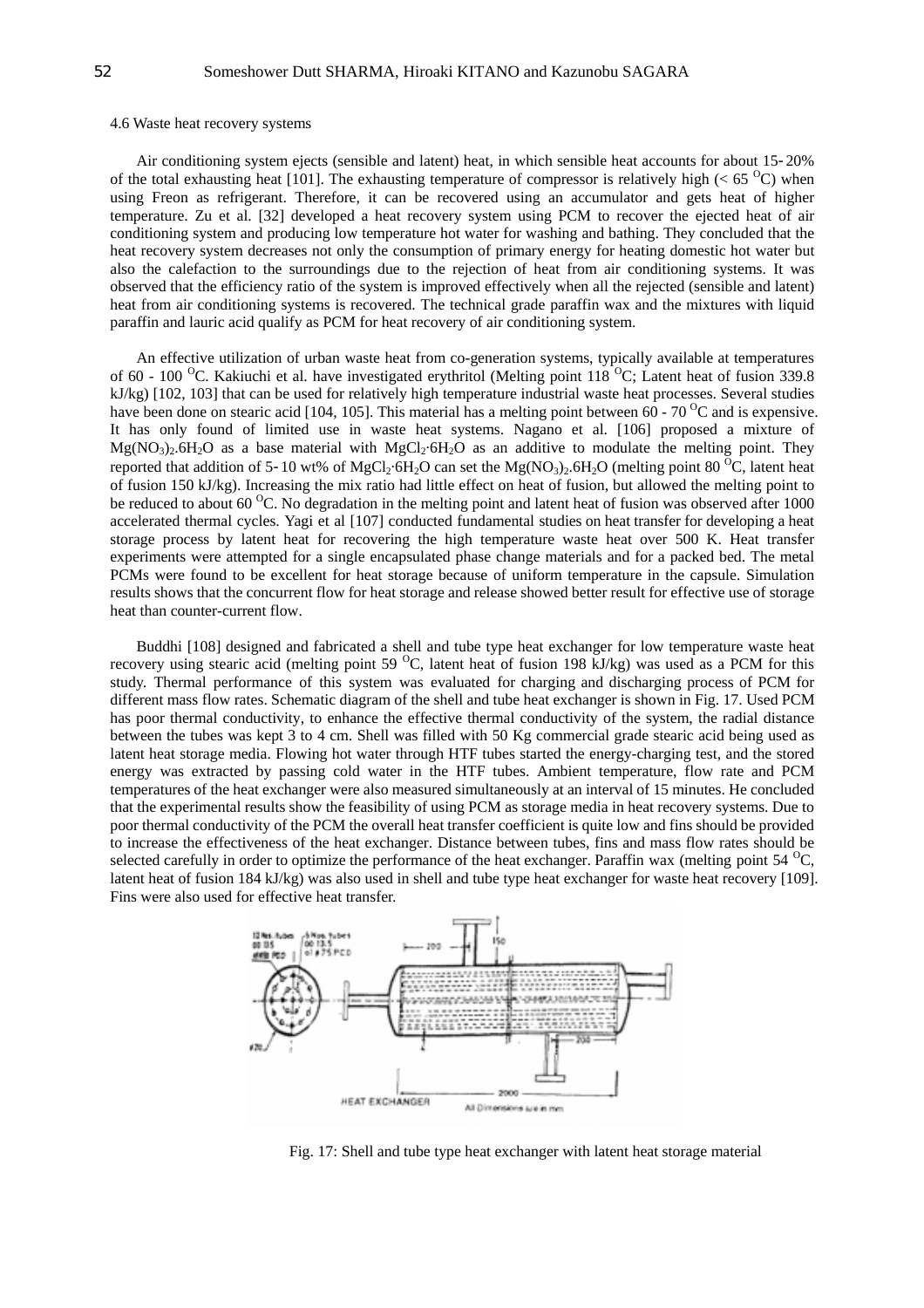#### 5.0 Latent Heat Storage Exchanger

 Latent heat storage systems mainly depends on heat storage material investigations and on the development of heat exchangers that assure a high effective heat transfer rate to allow rapid charging and discharging. Heat exchanger with high temperature PCM not only has a high capacity to store thermal energy, but also can make the stored energy to be highly applicable. It is always a problem to get a sufficient rate of heat transfer from the latent thermal energy storage systems due to the poor design of heat exchanger. So far, some different types of heat exchangers have been developed to overcome this shortage. Double pipe heat exchanger for latent thermal energy storage has been studied [110]. This research suggested that heat transfer rate can be enhanced by increasing the air inlet temperature, air mass flow rate and heat exchanger length. Single full-length heat exchanger exhibited better thermal effectiveness than two half-length and equal capacity parallel heat exchangers. A direct contact heat exchanger with an immiscible heat transfer fluid moving in the PCM has eliminated the permanent heat exchange surface and has been confirmed to prevent phase separation of the PCM [111 - 113].

 Classical double-pipe or shell-and-tube heat exchangers have been applied in the storage energy systems and a relevant theoretical and experimental analysis of the phase-change phenomenon has been restricted to geometry of a cylindrical capsule [114], an annulus gap, spherical or rectangular enclosures [115]. Another novel configuration includes the use of three types of PCMs with different melting temperature [116]. This allows for maximum use of the HTF energy. Use of plate heat exchangers was thought to provide more efficient and compact heat exchange configuration [117]. Erk and Dudukovic [118] presented a novel energy storage system consisting of n-octadecane retained by capillary forces in a porous silica support. This configuration eliminates the expensive heat exchange surface, provides higher energy density, and gives higher rates of energy storage and release. Lecomte et al [119] presented a design method for sizing a shell-and -tube latent heat exchanger for a thermal system under thermodynamic conditions. They concluded that high flow rates could not deliver significant heat from PCM to the load. Discharging of heat from PCM to the load depends on the performance of the heat exchanger and thermophysical properties of the PCM. Bathelt [120] studied the heat transfer during melting from a horizontal cylindrical heat source with a uniform surface heat flux and a uniform surface temperature by circulating a fluid through a multipass heat exchanger embedded in n-heptadecane and n-octadecane. The instantaneous shape of the melt volume was recorded photographically and local heat transfer coefficients at the solid - liquid interface were determined. For quasi-steady melting, the local and average heat transfer is correlated in dimensionless form. Using the correlation, the solid-liquid interface position was calculated and found to be in good agreement with experimental data.

 Saxena et al. [121] presented a preliminary model for estimating possible thermal energy storage in shell and tube heat exchanger. Effect of various parameters such as thermal and physical properties of PCM and convective fluid, heat exchanger dimensions and heat transfer fluid flow rates both in laminar and turbulent regime on energy storage times are discussed. El - Kassaby et al. [122] simulated the behavior of a low-temperature PCM in a heat exchanger for short-term storage. An excellent agreement was obtained for the outlet air temperature when compared with the experimental measurements, and differences did not exceed 0.5°C over the simulated period. This simulation approach can be used for any PCM with known thermophysical properties and able to predict the transient moving front for freezing or melting, mass fraction of either liquid or solid phase to the total PCM mass.

 Kamimoto et al. [123] developed a latent heat thermal storage exchanger using form-stable high-density polyethylene. In their design, the hot fluid entered into the exchanger from the top end during the charging process, whilst cold fluid entered into the exchanger from the bottom end during the discharging process. No explanation was given as to why such an operation mode was adopted. Bellecci et al. [124] numerically simulated the cyclic thermal processes in a shell-and-tube latent heat thermal storage exchanger. In their design the hot and cold fluids were introduced from the same end of the storage exchanger for the successive charge and discharge processes. Gong et al. [125] tried to find, which operation mode is better in-between Kamimoto [123] and Bellecci et al. [124]. They developed a finite element model to simulate the cyclic thermal process occurring in a shell-and-tube latent heat thermal storage exchanger. This exchanger consists of a tube, which surrounds by an external coaxial cylinder made up of a PCM. A heat-transfer fluid flows through the tube to store or extract thermal energy from the PCM. Numerical experiments indicated that introducing the hot and cold fluid from the same end of the storage exchanger is more desirable than introducing the hot and cold fluid from different ends of the storage exchanger. Numerical results also provide the guidance for selection of the appropriate mode. The results are limited to only conduction-controlled melting/freezing heat transfer in the PCM.

Hasan[126] developed a simple tube-in-tube heat exchanger for thermal energy storage with stearic acid as a PCM. He found that the melting front moves in the radial direction inward as well as in the axial direction from the top toward the bottom of the PCM tube. Melting front speed was enhanced by a convection heat transfer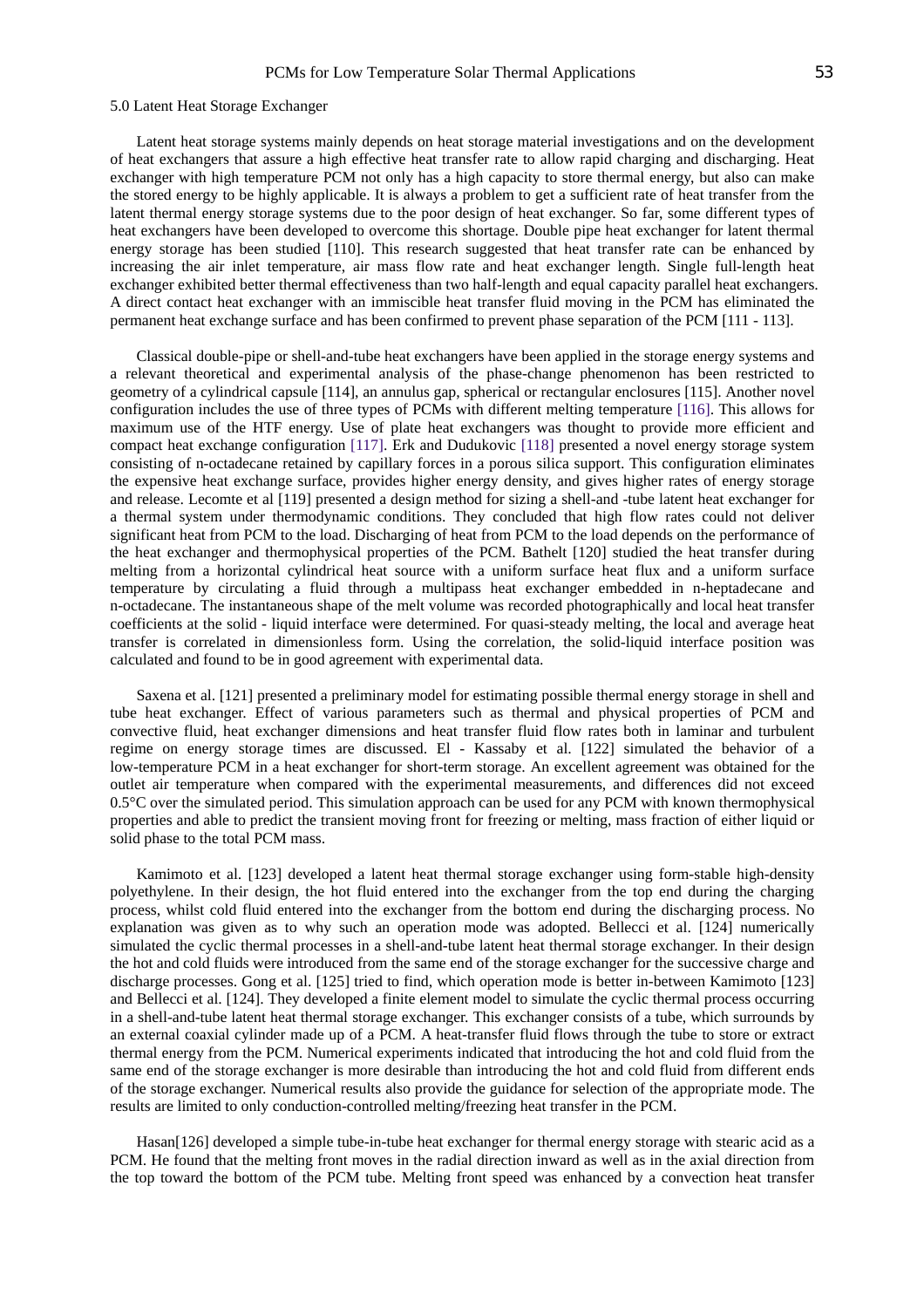## 54 Someshower Dutt SHARMA, Hiroaki KITANO and Kazunobu SAGARA

mechanism in the melted PCM. Phase transition can also be fast by placing the heat exchanger in a horizontal position rather than a vertical one. He et al. [127] presented a theoretical analysis and experimental tests on a novel shell-and-tube latent heat exchanger which provides a basis for optimal design and operation of the heat exchanger. They reported that some parameters, such as the inlet temperature, the velocity of fluid, the thickness of the PCM and the length of the flow channel have visible effects on the heat transfer performance of the unit. Stable heat output can be obtained by increasing the entrance temperature of heat transfer fluid, PCM thickness, and flow channel length. Banaszek et al. [128] used a spiral heat exchanger in latent heat storage unit. Compactness, enhanced heat transfer due to centrifugal forces, easy sealing, large heat transfer surface, and a shorter undisturbed flow length are the most appealing features of this system. Qarnia et al. [129] presented a mathematical model for simulating the thermal behavior of a cross - flow heat exchanger with layers of PCM sandwiched between the hot and cold air streams to prevent frosting. Mathematical model was validated with experimental data. It was found that thermal resistance affects the exchanger performance by reducing the dimensionless outlet temperature of the cold air stream.

#### 6.0 Measurement Techniques of Thermo-physical Properties

 The different measurement techniques presently used for latent heat of fusion and melting temperature of PCMs may be classified as (i) Drop Calorimeter (DC) (ii) Differential Thermal Analysis (DTA) (iii) Differential Scanning Calorimeter (DSC). The DC method requires a long time and the accuracy of the results is also not good [21]. In DSC & DTA techniques sample and reference materials are heated at constant rate. The temperature difference between them is proportional to the difference in heat flow between the two materials and the record is called the DSC curve. The recommended reference material is Alumina  $(A<sub>1</sub>O<sub>3</sub>)$ . Latent heat of fusion is calculated using the area under the peak and melting temperature is estimated by the tangent at the point of greatest slope on the face portion of the peak. Lots of researchers have been used DSC for measuring the thermo physical properties of the PCMs (Flaherty, 1971; Giavarini et al., 1972;Cantor et al., 1978; Elder et al., 1980; Salyer et al, 1986; Bukovec N. et al., 1989; Dunn J.G. et al., 1989; Aboul-Enein et al., 1991; Takahashi Y. et al., 1991; Babich M.W. et al., 1992; Richardson M.J. et al, 1993, Gibbs et al, 1986; Feldman D. et al., 1996; Li W. et al., 1999; Sharma S.D. et al., 1999; Sharma, A. et al. 2002; Liu et al. 2001) [130 - 146].

 The above methods are, in general, appreciated as an accurate means in measuring the heat of fusion. But the thermophysical properties of a very small amount (1-10 mg) of the sample PCM might be different from those of the bulk materials including heterogeneous additives. As another method for determining thermo physical properties of PCM, Zhang's proposed a T-history method [147] to be able to overcome the above limitation of DSC. Because this method does not take a small amount of sample, it is very convenient when a cycle test is carried out with sealed tubes containing newly developed PCMs. Nevertheless, the original T-history method has a restriction on accuracy of thermophysical properties owing to introduction of some invalid physical assumptions. Hong et al. [148] tried to improve the accuracy of T-history method for measuring heat of fusion of various materials. Marin et al. [149] also improved the Zhang et method to determine temperature dependent properties. They reported that using this method it is possible to obtain both properties and curves in a simple way which will be of great help in selecting heat storage material and in the subsequent design of a thermal energy storage system. The enthalpy–temperature curves represent an advance to obtain average properties of the materials since they enable an evaluation of the variation of the thermal properties against temperature.

# 7.0 Thermal Cycles

 For latent heat storage, commercial-grade PCMs with a purity of about 95% is preferred due to their large-scale availability and low cost. In general, the thermo physical properties and behavior of commercial-grade materials are found to be very different from those quoted in the literature for laboratory-grade materials (purity more than 99%). Since limited data are available on the effect of thermal cycling on commercial grade PCMs, it is important to study the effects of thermal cycling on the melting temperature, latent heat of fusion and the specific heat of commercial grade PCMs. Sharma et al. [144, 145] conducted accelerated thermal cycle test for stearic acid, acetamide and paraffin wax. They concluded that commercial grade PCMs have shown no regular degradation in their melting points during repeated 1500 thermal cycles. Acetamide and paraffin wax have shown reasonably good stability for the cycling process and can be considered as promising PCMs. It is recommended that before employing a commercial grade material as PCM, its thermal cycle test should be conducted as the behavior may change. Ting et al. [150] conducted accelerated cycle tests on a PCM unit having  $(Na_2SO_4 \nvert nH_2O)$  at different ratios by weight. They studied the effect of 1000 thermal cycles on the container tube, but did not analyze its effect on the thermophysical properties of the PCM. Fernanda [151] has also studied the thermal reliability of salt hydrate PCMs with melting temperatures between 15 and  $32^{\circ}$ C by measuring latent heat of fusion and melting temperature after subjection to repeat cycles.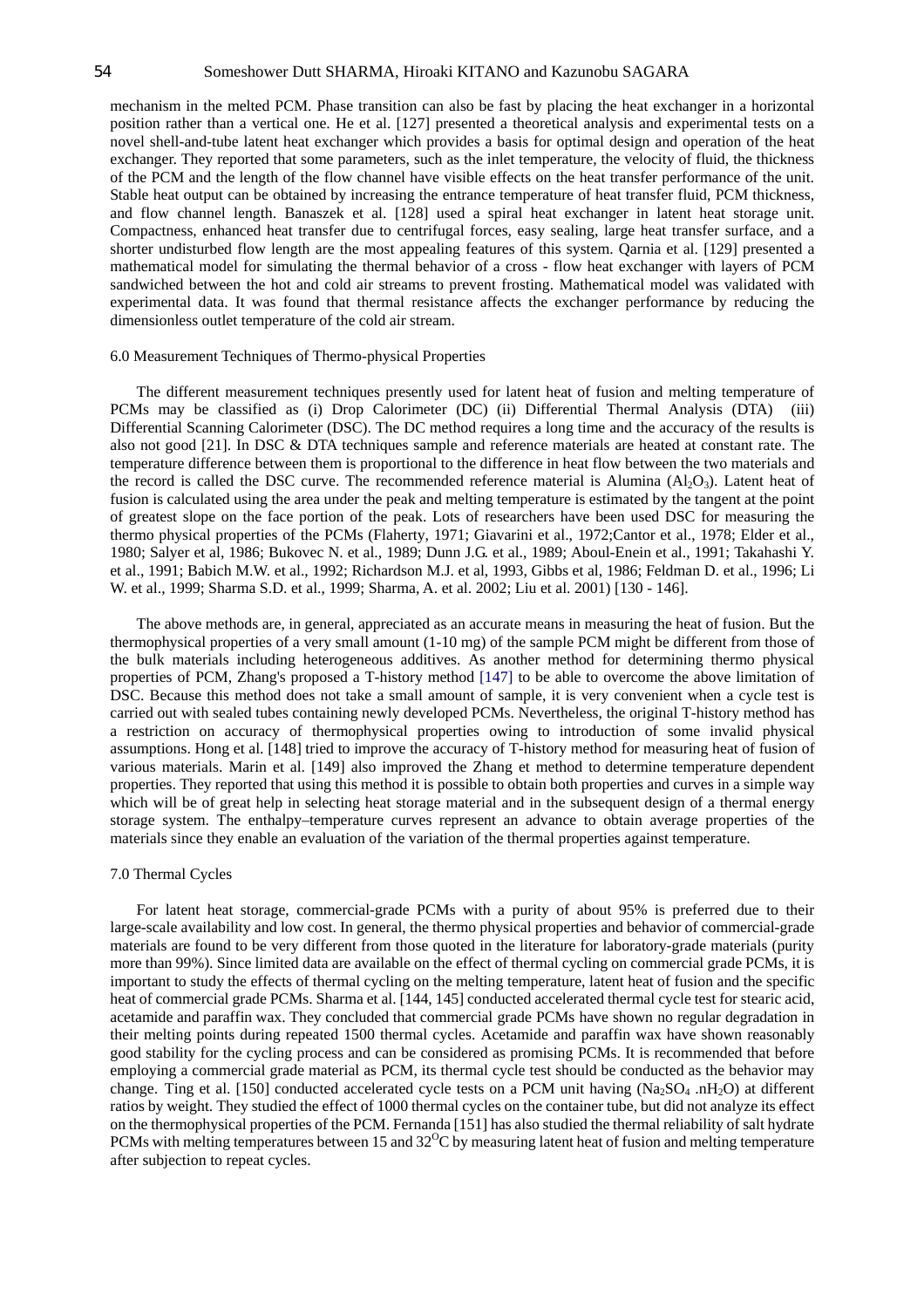Sharma et al. [152] tested the effect of thermal cycling on urea and noticed that it did not melt after a several cycles. They suggested that urea should not be used as a PCM. Hadjieva [153] calculated the enthalpy of three paraffin mixtures and found the dependence on their oil content and the distribution of atoms defined by chemical and gas chromatographic analyses. Thermal cycle testing also carried out for the mixture of technical grade paraffins and found stable after repeating 900 heating/cooling cycles. Gibbs [141] reported that paraffin shows excellent thermal stability. Kimura and Kai [154] used NaCl to improve the stability of CaCl<sub>2</sub>.6H<sub>2</sub>O, containing slightly more water than the stoichiometric composition. The salt was found to be very stable after repeating more than 1000 heating/cooling cycles. Porisino [155] studied the thermal reliability of salt hydrate PCMs by measuring the latent heat of fusion and melting temperature after subjection to repeated cycles. Wada et al. [156] investigated the decreasing heat storage capacity of CH3COONa.3H2O during thermal cycling and performed calorimetric measurements on three kinds of samples. Hasan and Sayigh [157] investigated the thermal properties of some saturated fatty acids using the DSC technique after a middle term period that includes heating cooling cycles of 450 times. The thermal energy storage capacity of  $Na_2SO_4.10H_2O$  was investigated with respect to thermal cycling by Marks [158]. Zhang et al. [159] studied the solid - liquid phase transitions in lauric, palmitic and stearic acids and their binary systems. They also investigated the stability of the thermal properties after many times of heating - cooling cycles, such as 30, 50, 80, and 100. Sari [160, 161] conducted 1200 accelerated thermal cycle tests to study the thermal reliability of lauric, myristic, palmitic, and stearic acid. Thermal cycling tests have also been conducted for 24 wt% PCM impregnated wallboards. The samples showed no tendency of the PCM (paraffin) to migrate within the wallboard, and there was no observable deterioration in the thermal energy storage capacity [162].

#### 8.0 Corrosion of the PCMs

 The corrosion of some salt hydrates and salt eutectics to different materials of container and their thermal stability were tested by Porosini [155] and Groll et al. [164]. Recently, Cabeza et al. [165 - 168] studied corrosion resistance of five common metals (aluminum, brass, copper, steel and stainless steel) in contact with molten salt hydrates (zinc nitrate hexahydrate, sodium hydrogen phosphate dodecahydrate, calcium chloride hexahydrate, sodium carbonate, potassium hydrogen carbonate, potassium chloride, water, sodium acetate trihydrate, and sodium thiosulphate pentahydrate) in an immersion corrosion test. Recently, Sari et al. [169] investigated the corrosion resistance of some construction materials to the fatty acids (stearic, palmitic, myristic and lauric acid) over a long period. The materials containers were stainless steel (SS 304 L), carbon steel (steel C20), aluminum (Al) and copper (Cu). It can concluded that stainless steel (SS304L) with chromium oxide (Cr<sub>2</sub>O<sub>3</sub>) surface layer and aluminum (Al) metals with aluminum oxide  $(A<sub>1</sub>O<sub>3</sub>)$  layer surface are essentially compatible with the investigated fatty acids based on gravimetric and metallographic corrosion tests results. Carbon steel (Steel C20) and copper (Cu) metals, as storage container materials are preferentially compatible.

#### 9.0 Heat Transfer Enhancement

 In a latent heat storage system, the solid liquid interface moves away from the heat transfer surface during phase change. During this process, the surface heat flux decreases due to the increasing thermal resistance of the growing layer thickness of the molten/solidified medium. In the case of solidification, conduction is the only transport mechanism, and in most cases it is very poor. In the case of melting, natural convection can occur in the molten layer and this generally increases the heat transfer rate compared to the solidification process (if the layer is thick enough to allow natural convection to occur). However, the generally low heat transfer rate can be increased considerably by using a suitable heat transfer enhancement technique. There are several methods to enhance the heat transfer in a LHTS system. The use of finned tubes with different configurations has been proposed by various researchers as an efficient means to improve the charge/discharge capacity of a LHTS system [170 - 179]. Other heat transfer enhancement techniques for LHTS systems are having the PCM inserted in a metal matrix [180 - 185], using PCM dispersed with high conducting particles [186], microencapsulation of PCM [187 - 188], embedded graphite matrix [189 - 190], carbon fiber brushes with a high thermal conductivity (190 W/mK) [191], exfoliated graphite (EG) for improving the thermal conductivity of the form-stable P/HDPE composite PCMs [192], copper plates inserted in spherical capsules for n- octadecane PCM [193], using metal screens/spheres placed inside the PCM [194]. Erik and Dudukovic [195] presented a novel energy storage system consisting of n-octadecane retained by capillary forces in a porous silica support. This configuration eliminates the expensive heat exchange surface, provides higher energy density, and gives higher rates of energy storage and release. Leoni and Amon [196] employed aluminum foam to enhance the heat transfer process in latent heat storage system.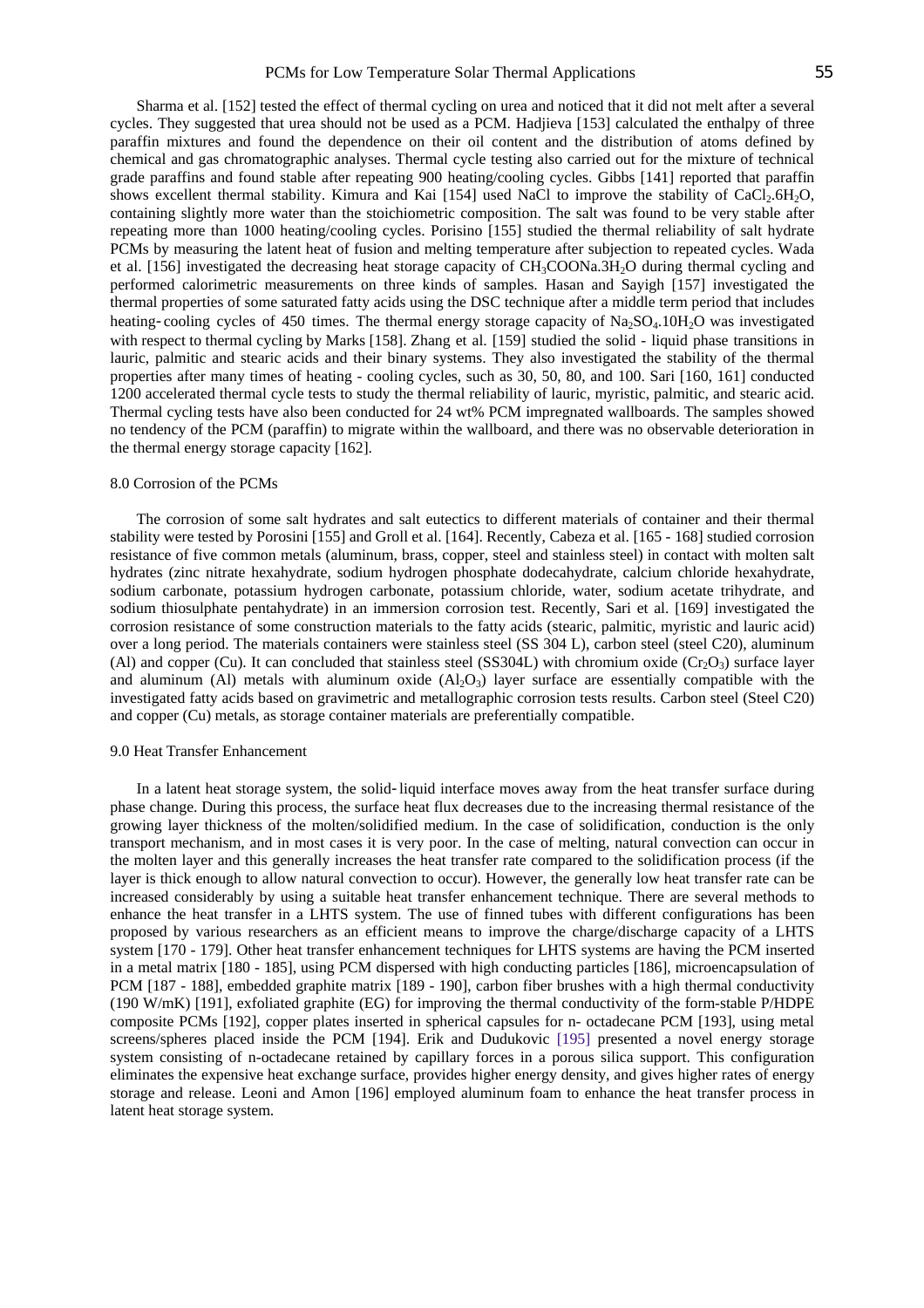## 10.0 New PCM Innovations

 Ravankar [197] presented a new testing method for satellite power using latent heat storage. PCM becomes liquid under high temperature, which then freezes during hours of cold darkness and released its latent heat. The released heat can used to generate electricity by driving thermoelectric units. John et al. [198] designed a novel ventilation nighttime cooling system (a novel combination of PCM and heat pipes) as an alternative to air conditioning. The system offers substantial benefits in terms of reducing or eliminating the need for air conditioning. Microencapsulated PCMs can be included within textile fibers; composites and clothing to provide greatly enhanced thermal protection in both hot and cold environments [199]. Cabeza et al. [200] reported that the PCM can be used for transporting temperature sensitive medications and food because the PCMs capability to store heat and cold in a range of several degrees. Several companies are engaged in the research of transporting temperature sensitive PCMs for various applications [201 - 205].

 Vasiliev et al. [206] developed the latent heat storage module for motor vehicle because the heat is stored when the engine stopped, and can be used to preheat the engine on a new start. It is possible to reach an optimized working temperature within the engine in a much shorter time using the heat storage than without heat storage. Pal and Joshi [207, 208] recommended the PCM to restrict the maximum temperature of electronic components. Tan et al. [209] conducted an experimental study on the cooling of mobile electronic devices, and computers, using a heat storage unit (HSU) filled with the phase change material (PCM) of n-eicosane inside the device. The high latent heat of n-eicosane in the HSU absorbs the heat dissipation from the chips and can maintain the chip temperature below the allowable service temperature of 50  $\rm{^{\circ}C}$  for 2 h of transient operations of the PDA.

 Climator [210] has developed a cooling vest for the athletes for reducing the body temperature. PCMs also proposed for cooling the newborn baby [211]. Koschenz et al. [212] developed a thermally activated ceiling panel for incorporation in lightweight and retrofitted buildings. It was demonstrated, by means of simulation calculations and laboratory tests, that a 5 cm layer of microencapsulated PCM (25% by weight) and gypsum surface to maintain a comfortable room temperature in standard office buildings. Heptadecance were tried as PCM in this prototype set-up. Naim et al. [213] constructed a novel continuous single-stage solar still with PCM. They reported that the productivity of a solar still can be greatly enhanced by the use of a PCM integrated to the still. Huang et al. [214] used PCMs for thermal regulation of building-integrated photovoltaic. Depending on ambient conditions, a PV/PCM system may enable the PV to operate near its characterizing temperature  $(25 \text{ °C})$ . They developed PV/PCM simulation model and validated with experimental results. The improvement in the thermal performance achieved by using metal fins in the PCM container is significant. The fins enable a more uniform temperature distribution within the PV/PCM system to be maintained. An extensive experimental test has been undertaken on the thermal behavior of a phase change material, when used to moderate the temperature rise of PV in a PV/PCM system [215 - 217]. Use of PCM with photovoltaic (PV) panels and thermoelectric modules (TEMs) in the design of a portable vaccine refrigerator for remote villages with no grid electricity was proposed by Tavaranan et al. [218]. TEMs, which transfer heat from electrical energy via the Peltier effect, represent good alternatives for environmentally friendly cooling applications, especially for relatively low cooling loads and when size is a key factor. Thermoelectric refrigeration systems employing latent heat storage have been investigated experimentally by Omer et al. [219]. Duffy and Trelles [220] proposed a numerical simulation of a porous latent heat thermal energy storage device for thermoelectric cooling under different porosities of the aluminum matrix. They used a porous aluminum matrix as a way of improving the performance of the system, enhancing heat conduction without reducing significantly the stored energy.

 Weinlader et al. [221] used PCM in double-glazing façade panel for day lighting and room heating. A facade panel with PCM shows about 30% less heat losses in south oriented facades. Solar heat gains are also reduced by about 50%. Facade panels with PCM improve thermal comfort considerably in winter, especially during evenings. In summer, such systems show low heat gains, which reduces peak cooling loads during the day. Additional heat gains in the evening can be drawn off by nighttime ventilation. If a PCM with a low melting temperature of up to 30  $\mathrm{^0C}$  is used, thermal comfort in summer will also improve during the day, compared to double glazing without or with inner sun protection. Ying et al. [222] developed the test standards for PCM fabrics. Three indices have been proposed to characterize the thermal functional performance of PCM fabrics. The index of thermal regulating capability can described the thermal regulating performance of PCM fabrics, and is strongly dependent on amount of PCM. Khateeb et al. [223] designed a lithium-ion battery employing a novel phase change material (PCM) for thermal management system in electric scooter. Developed Li-ion battery was suggested in order to replace the existing lead–acid battery in the electric scooter with the Li-ion battery without introducing any mechanical changes in the battery compartment.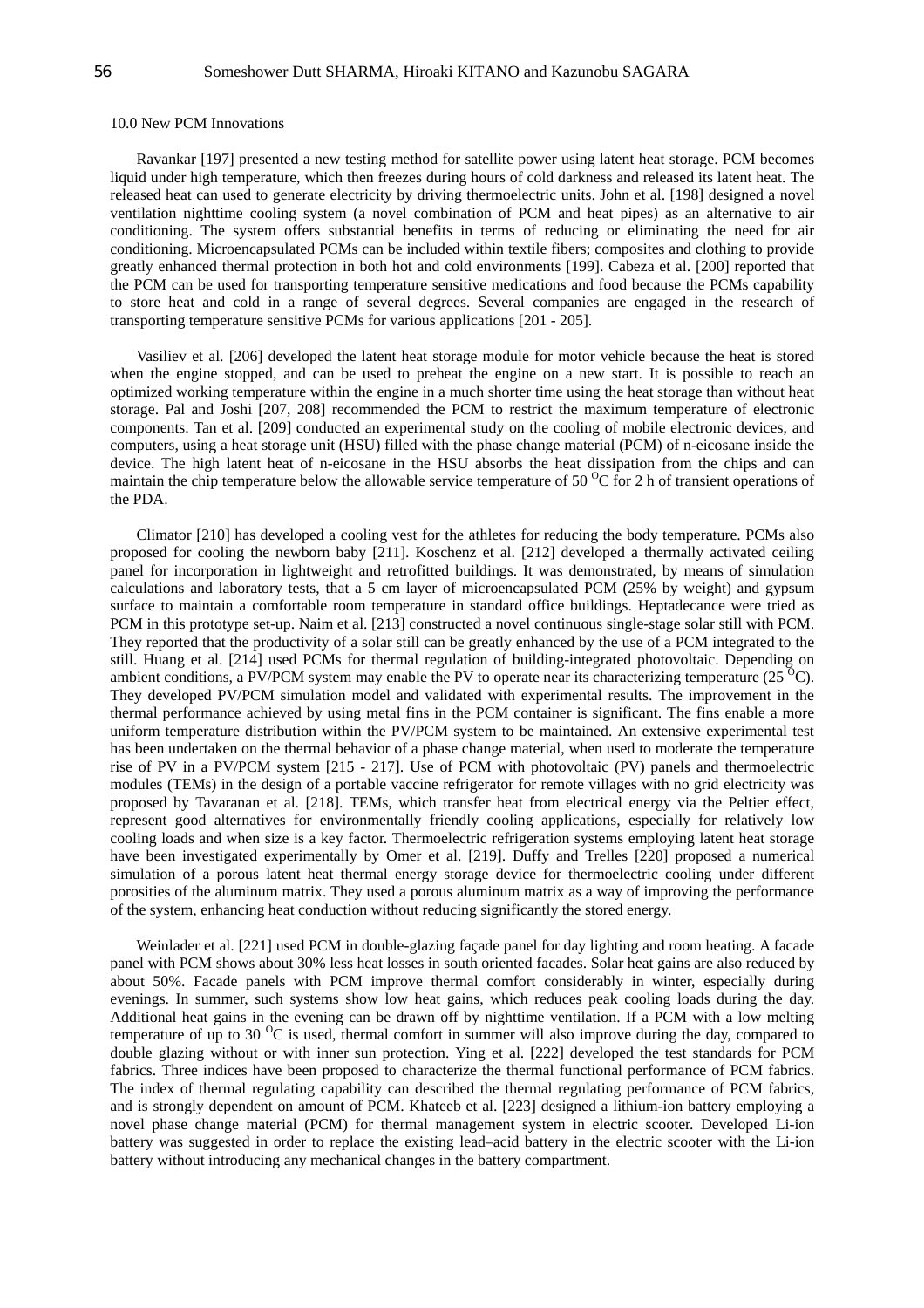## 11.0 Conclusion

 This review will help to find the suitable PCM for various applications, different techniques for the measurement of thermo physical properties of PCM, suitable heat exchanger with ways to enhance the heat transfer and provide the various designs to store the heat using PCM for different applications i.e. heating, cooling, cooking, greenhouse, water heating and waste heat recovery systems. Study on thermal cycles and corrosion of the materials for long term stability is discussed. Recent innovations on PCM applications are included for the awareness about new applications. More applications are yet to be discovered.

## Acknowledgement

 Dr. Someshwer Dutt Sharma is very grateful to Japan Society for the Promotion of Science for funding the post doctoral fellowship for the year 2003 - 2005.

## Nomenclature

| $a_{m}$           | Fraction melted                                         |
|-------------------|---------------------------------------------------------|
| $a_{r}$           | Fraction reacted                                        |
| $\Delta h_m$      | Heat of fusion $(kJ/kg)$                                |
| $\Delta h_r$      | Endothermic heat of reaction (kJ/kg)                    |
| m                 | Mass of heat storage medium (kg)                        |
| $T_a$             | Ambient air temperature $({}^{O}C)$                     |
| $T_f$             | Final temperature $({}^{O}C)$                           |
| $T_i$             | Initial temperature $(^{O}C)$                           |
| $T_m$             | Melting temperature $({}^{O}C)$                         |
| $C_p$             | Specific heat $(kJ/kg K)$                               |
| $C_{ap}$          | Average specific heat between $T_i$ and $T_f$ (kJ/kg K) |
| $C_{\mathrm{lp}}$ | Average specific heat between $T_m$ and $T_f$ (kJ/kg K) |
| $C_{sp}$          | Average specific heat between $T_i$ and $T_m$ (kJ/kg K) |
| 0                 | Quantity of heat stored (kJ)                            |

#### Abbreviations

| $\mathbf{C}$ | Congruent melting               |
|--------------|---------------------------------|
| <b>CASE</b>  | Compressed air energy storage   |
| EG           | Exfoliated graphite             |
| <b>ETSC</b>  | Evacuated tube solar collector  |
| <b>HDPE</b>  | High density polyethylene       |
| <b>HTF</b>   | Heat transfer fluid             |
| ic           | Incongruent melting             |
| LHS          | Latent heat storage             |
| L            | Liquid state                    |
| n.a.         | Not available                   |
| <b>NPG</b>   | Neopentyle glycol               |
| <b>PCM</b>   | Phase change material           |
| PE.          | Penaerythritol                  |
| <b>PHPS</b>  | Pumped hydro power storage      |
| <b>PV</b>    | Photovoltaic                    |
| <b>SHS</b>   | Sensible heat storage           |
| S            | Solid state                     |
| <b>TAM</b>   | Trihydroxy methyl aminomenthane |
| <b>TEM</b>   | Thermoelectric module           |

#### References

- 1. Lane, G., 1983, "Latent heat materials", Volume 1, CRC Press, Boca Raton, Florida.
- 2. Abhat, A., 1983, "Low temperature latent heat thermal energy storage: heat storage materials", Solar Energy, 30, 4, 313-331.
- 3. Kaygusuz, K., 1999, "The viability of thermal energy storage", Energy Sources, 21, 745-755.
- 4. Sari, A. and Kaygusuz, K., 2000, "Energy and exergy calculations of latent heat storage systems," Energy Sources, 22, 117-126.
- 5. El-Dessouky, H. and Al-Juwayhel, F., 1997, "Effectiveness of a thermal energy storage system using phase-change materials", Energy Conversion and Management, 38, 601-617.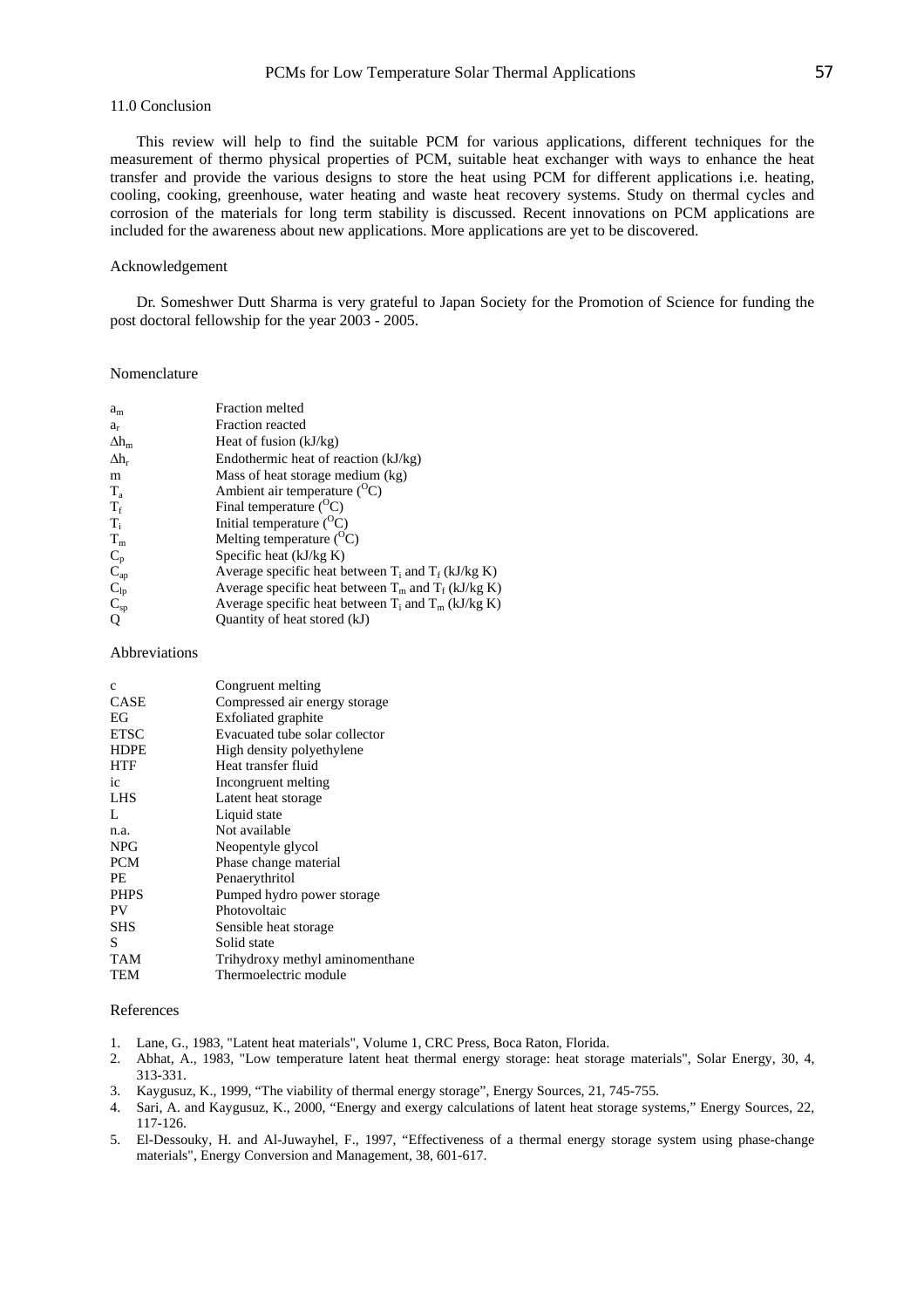- 6. Wang, X., Lu, E., Lin, W., Liu, T., Shi, Z., Tang, R. and Wang, C., 2000. "Heat storage performance of the binary systems neopentyl glycol/pentaerythritol and neopentyl glycol/trihydroxy menthyl-aminomethane as solid phase change materials," Energy Conservation and Management, 41, 129-134.
- 7. Kauranen, P., Peippo, K. and Lund, P.D, 1991, "An organic PCM storage system with adjustable melting temperature," Solar Energy, 46, 275-278.
- 8. Sharma, S.D., Buddhi, D. and Sawhney, R.L., 1999, " Accelerated thermal cycle test of latent heat-storage materials," Solar Energy, 66, 483-490.
- 9. Pillai, K.K. and Brinkwarth, B.J.,1976, "The storage of low grade thermal energy using phase change materials," Applied Energy, 2, 205-216.
- 10. Garg, H.P., Mullick, S.C. and Bhargava, A.K., 1985, "Solar thermal energy storage", D. Reidel Publishing Co.
- 11. Abhat, A., 1978, "Investigation of physical and chemical properties of phase change materials for space heating/cooling applications", Proc. of the International solar energy congress, New Delhi, India.
- 12. Buddhi, D. and Sawhney, R.L.,1994, "Proc: Thermal energy storage and energy conversion", School of Energy and Environmental Studies, Devi Ahilya University, Indore, India
- 13. Hiran, S., Suwondo, A., Mansoori, G.,1994, "Characterization of alkanes and paraffin waxes for application as phase change energy storage medium", Energy Sources, 16, 117-128.
- 14. Hale, D.V., Hoover, M.J., and O'Neill, M.J., 1971, " Phase change materials", Hand Book, Marshal Space Flight Center, Alabaa.
- 15. Hasnain, S., 1998, "Review on sustainable thermal energy storage technologies, Part I: heat storage materials and techniques," Energy Conservation and Management, 39, 1127-1138.
- 16. Veraj, R., Seeniraj, B., Hafner B., Faber, C. and Schwarzer, K.,1998, "Heat transfer enhancement in a latent heat storage system," Solar Energy,65, 171-180.
- 17. Abhat, A., 1981, " Development of a modular heat exchanger with an integrated latent heat storage", Report No. BMFT FBT 81-050, Germany Ministry of Science and Technology Bonn.
- 18. Lane, G.A., 1978, " Macro–encapsulation of PCM", Report No. oro/5117-8, Dow Chemical Company, Midland, Michigan, 152.
- 19. Lane, G.A., 1989, " Hand book of thermal design, Chapter 1:Phase change thermal storage materials', Edited by C. Guyer, McGraw Hill Book Co.
- 20. Gustafsson, M., Bo He and Seterwall, F.,1998, "Paraffin waxes and their mixture as phase change materials (PCMs) for cool storage in district cooling system", IEA Annex 10, 45 – 56, Turkey.
- 21. Buddhi, D., Sawhney, R.L., Seghal, P.N., and Bansal, N.K., 1987, " A simplification of the differential thermal analysis method to determine the latent heat of fusion of phase change materials", J. Physics D., Applied Physics, 20, pp 1601-1605.
- 22. Tanishita, I., 1970, "Present situation of solar water heaters in Japan", Int. Solar Energy Society Conference, Melbourne.
- 23. Richards, S.J., and Chinnery, D.N.W., 1967, CSIR Res. Rep. 237, South.
- 24. Prakesh, J., Garg, H.P., and Datta, G., 1985, " A solar water heater with a built in latent heat storage", Energy Convers Mgmt., 25, 1, 51-56.
- 25. Bansal, N.K., and Buddhi, D., 1992, " An analytical study of a latent heat storage system in a cylinder", Solar Energy, 33, 4,235-42.
- 26. Tiwari, G.N., Rai, S.N., Santram and Singh, M., 1988, "Performance prediction of PCCM collection-cum-storage water heater:Quasi-steady state solution", Energy Conversion and Management, 28, 3, 219-223.
- 27. Tayeb, A.M.,1993, "A simulation model for a phase change energy storage system: experimental and verification", Energy Conversion and Management, 34, 4, 243-250.
- 28. Font, J., Muntasell, J., and Cardoner, F., 1994, " Preliminary study of a heat storage unit using a solid-solid transition", Solar Energy Materials and Solar Cells, 33, 2, 169-176.
- 29. Chaurasia, P.B.L., 1986, "Study of solar energy storage in paraffin wax storage system up to two night duration", India Energy Abstract, 5(3-4), 14.
- 30. Baran, G., and Sari, A, 2003, "Phase change and heat transfer characteristics of a eutectic mixture of palmitic and stearic acids as PCM in a latent heat storage system", Energy Conversion and Management, 44,3227-3246.
- 31. Bhargava, A.K., 1983, "Solar water heater based on phase changing material", Applied Energy, 14, 3, 197 -209.
- 32. Gu, Z., Liu, H., and Li, Y., 2004, "Thermal energy recovery heat recovery system calculation and phase change material development", Applied Thermal Engineering (in press).
- 33. Hasan, A., and Sayigh, A.A., 1994, "Some fatty acids as phase change thermal energy storage materials", Renewable Energy, 4, 1, 69 - 76.
- 34. Kurklu, A., O' Zmerzi, A., and Bilgin, S., 2002, "Thermal performance of a water- phase change material solar collector", Renewable Energy, 26, 391 - 399.
- 35. Jurinak, J.J., and Abdel Khalik, S.I., 1978, " Properties optimization for phase change energy storage in air based solar heating systems", Solar Energy, 21, 377.
- 36. Jurinak, J.J., and Abdel Khalik, S.I., 1979, " Sizing phase change energy storage units for air based solar heating systems", Solar Energy, 22, 355.
- 37. Klein, S.A., and Beckman, W.A., 1979, " A general design method for closed loop solar energy systems", Solar Energy, 22, 269.
- 38. Bulkin, S.G., Vyrlan, P.M. and Pleshka, M.S., 1988, "Mathematical model of a solar assisted heat pump system with solar absorbers and two thermal storage tank", Applied Solar Energy, 21, 41.
- 39. Ghoneim, A.A., 1979, "Comparisons of theoretical models of phase change and sensible heat storage for air and water based solar heating systems, Solar Energy, 42, 209.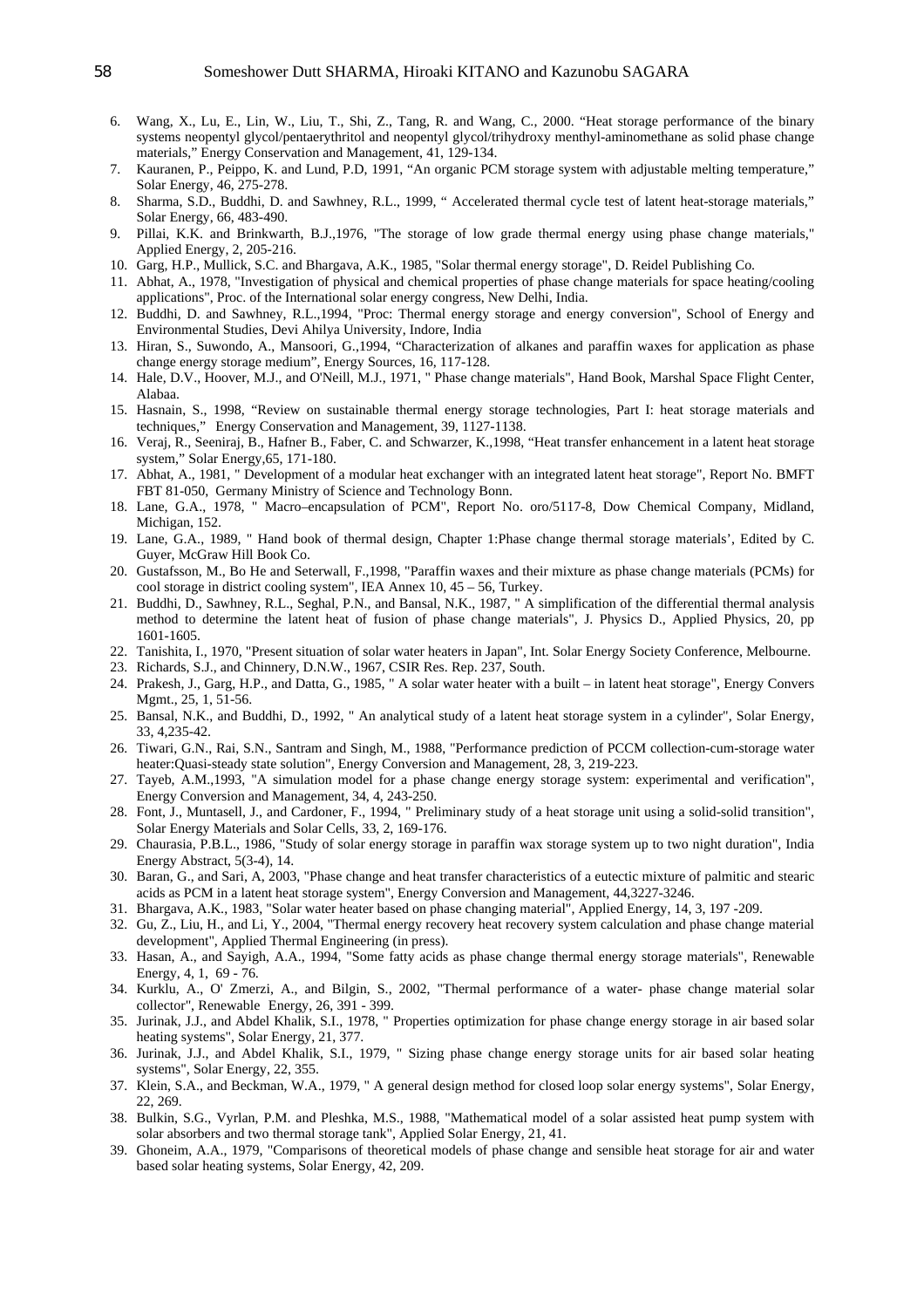- 40. Kaygusuz, K., Comakli, O., and Ayhan, T., 1991, "Solar assisted heat pump systems and energy storage", Solar Energy, 27, 383.
- 41. Kaygusuz, K., 1995, "Performance of solar assisted heat pump system", Applied Energy, 51, 93.
- 42. Kaygusuz, K., 1995, "Experimental and theoretical investigations of latent heat storage for water based solar heating system", Energy Conversion and Management, 36, 315.
- 43. Mehmet, E., 2000, " Thermal performance of a solar-aided latent heat store used for space heating by heat pump, Solar Energy,69, 1, 15-25.
- 44. Fath, Hassan, E.S.,1995, "Thermal performance of a simple design solar air heater with built-in thermal energy storage system", Energy Conversion and Management, 36, 10, 989-997.
- 45. Strith, U., Novak, P., 2002, "Thermal storage of solar energy in the wall for building ventilation", IEA, ECES IA Annex 17, Advanced thermal energy storage techniques - Feasibility studies and demonstration projects 2nd Workshop, 3-5 april 2002, Ljubljana, Slovenia
- 46. Manz, 1997, "TIM-PCM external wall system for solar space heating and daylighting", Solar Energy, 61, 6, 369-379.
- 47. Arkar, C., Medved, S., 2002, "Enhanced solar assisted building ventilation system using sphere encapsulated PCM thermal heat storage", IEA, ECES IA Annex 17, Advanced Thermal Energy Storage Techniques – Feasibility Studies and Demonstration Projects 2nd Workshop, Ljubljana, Slovenia.
- 48. Ismail, K.A.R. and Alves, C. L. F., 1986, "Analysis of shell-and-tube PCM storage system", Prec. 8th Int. Heat Transfer Conf.,SanFrancisco, 1781-1786.
- 49. Visser, H., 1986, "Energy storage in phase-change materials-development of a component model compatible with TRNSYS", Final Report. Contract No. 2462-84-09 El) ISPNL. Delft Univ. of Technology, Department of Applied Physics, Delft.
- 50. Yimmer, B. and Adami, M., 1989, "Parametric study and optimization of phase change thermal energy storage systems", National Heat Transfer Conference, HTD, Multiphase Flow, Heat, and Mass Transfer 109, 1 - 8.
- 51. Lacroix, M., 1993, "Numerical simulation of a shell- and tube latent thermal energy storage unit", Solar Energy, 50, 4, 357 - 367.
- 52. Sagara, K.K., Hisano, K. and Terashima, T., 1994, "Performance of latent thermal storage for solar heating system", Mie Academic Press, Mie University, Japan, B2, 83 - 88.
- 53. Sari, A., and Kaygusuz, K., 2002, "Thermal performance of a eutectic mixture of lauric and stearic acids as PCM encapsulated in the annulus of two concentric pipes", Solar Energy, 72, 6, 493-504.
- 54. Vakilaltojjar, S.M., and Saman, W., 2001, "Analysis and modeling of a phase change storage system for air conditioning applications", Applied Thermal Engineering, 21, 249-263.
- 55. Solmar, A., Persson, J. and Loyd, D., 1989, "Field testing and simulation of a cool storage at a warehouse", 9th International Congress on Energy and Environment, Miami, USA.
- 56. Bo He, Seterwall, F., 2002, "Technical grade paraffin waxes as phase change materials for cool thermal storage and cool storage systems capital cost estimation", Energy Conversion and Management, 43, 1709–1723.
- 57. Kinds of chemical products in Japan, Kagaku-Kougyou-Nippou-Sha (in Japanese), 1998, Chemical Industry Daily Report Corp., ISBN 4-87362-267-4, Tokyo.
- 58. Nagano, K., Moochida, T.,Takeda, S., Domanski, D. and Rebow, M., 2003, "Thermal performance of maganese (II) nitrate hexahydrate as a phase change materials for cooling systems, Applied Thermal Engineering, 23, 2, 229 - 243.
- 59. Farid, M.M., Hamad, F.A. and Abu-Arabi, M., 1998, "Phase change cool storage using dimethyl-sulfoxide", Energy Conversion and Management,39, 8, 819-826.
- 60. Saitoh, T., Hirose, K.,1986, "High-performance phase-change thermal energy storage using spherical capsules", Chem. Eng. Commun. 41, 39 - 58.
- 61. Kondepudi, S., Somasundaram, S., Anand, N.K., 1988, " A simplified model for the analysis of a phase-change material-based thermal energy storage system", Heat Recovery System. CHP 8 (3), 247 - 254.
- 62. Laybourn, D.R., 1988, " Thermal energy storage with encapsulated ice", ASHRAE Trans. 94 (1), 1971 1988.
- 63. Arnold, D., 1990, "Dynamic simulation of encapsulated ice stores-Part I: The model", ASHRAE Trans. 97 (2), 1170 1178.
- 64. Chen, S.L., 1991, "An experimental investigation of cold storage in packed capsules with solidification", Int. J. Exp. Heat Transfer, 4, 263 - 280.
- 65. Chen, S.L., Yue, J.S., 1991, "A simplified analysis for cold storage in porous capsules with solidification", ASME J. Energy Resources. Technol, 113, 108 - 116.
- 66. Chen, S.L., Yue, Y.S., 1991, "Thermal performance of cool storage in packed capsules for air conditioning", Heat Recovery Syst. CHP, 11, 6, 551 -561.
- 67. Ryu, H.W., Hong, S.A., Shin, B.C. and Kim, S.D., 1991, "Heat transfer characteristics of cool-thermal storage systems", Energy,16, 4, 727 - 737.
- 68. Chen, S.L., Wang, P.P., Lee, T.S., 1999, "An experimental investigation of nucleation probability of supercooled water inside cylindrical capsules", Experimental Thermal and Fluid Science, 18, 299 - 306.
- 69. Chen, S.L., Chen, C.L., Tin, C.C., Lee, T.S. and Ke, M.C., 2000, "An experimental investigation of cold storage in an encapsulated thermal storage tank", Experimental Thermal and Fluid Science, 23, 3-4, 133 - 144.
- 70. Takakura, T. and Nishina, H., 1981, "A solar greenhouse with phase change energy storage and a microcomputer control system", Acta Hort. (Energy in Protected Cultivation), 115, 583-590.
- 71. Jaffrin, A. and Cadier, P., 1982, "Latent heat applied to horticulture--la baronne solar greenhouse", Solar Energy, 38, 4, 313-321.
- 72. Jaffrin, A., Cadier, P. and Venard, M., 1987, "La baronne solar greenhouse of CREAT-CNRS", In REUR technical seriesI--Greenhouse Heating With Solar Energy, CNRE, pp. 192-194.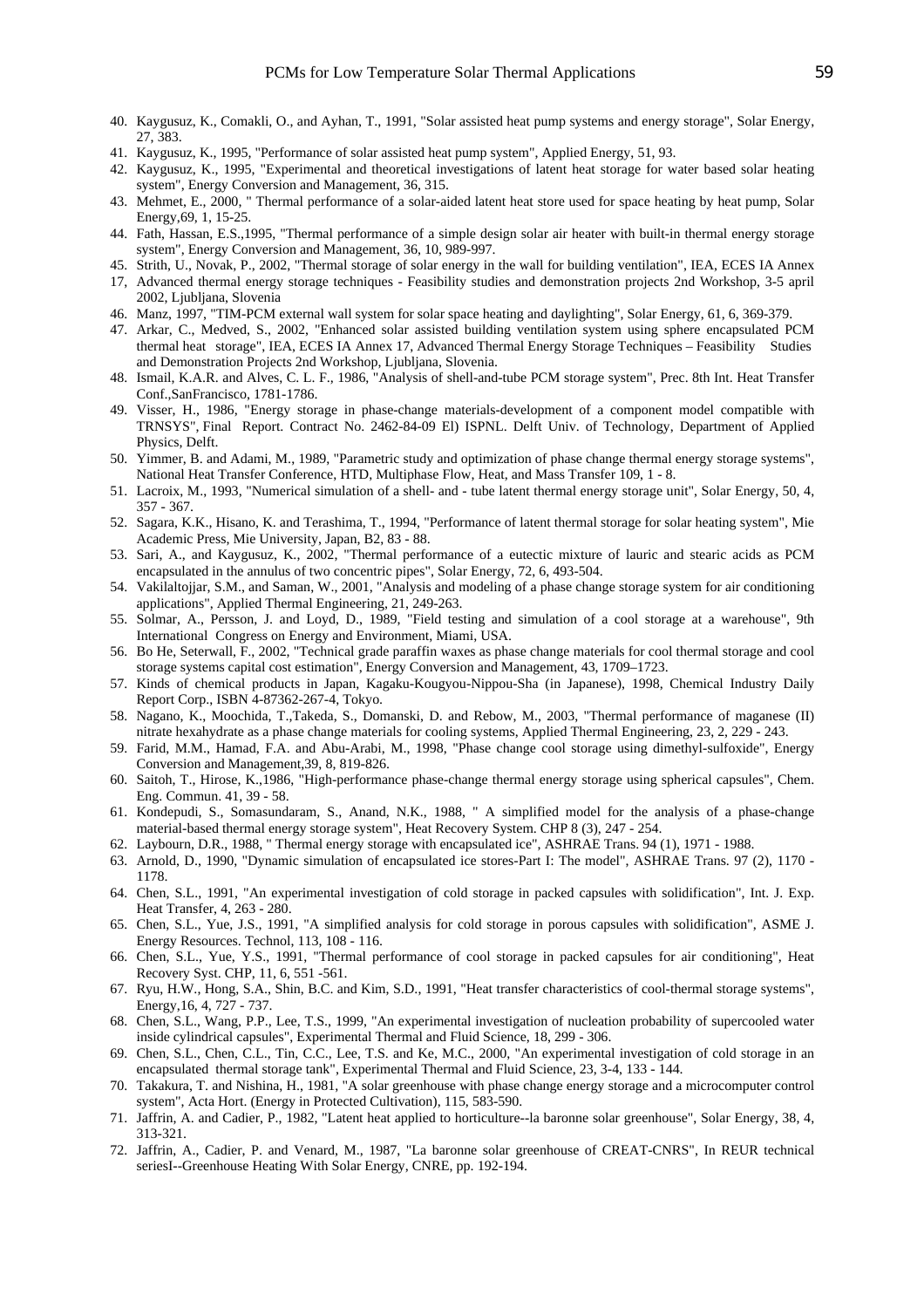- 73. Levav, N. and Zamir, N., 1987, "Phase change materials for heat storage in greenhouse", In REUR technical series l--Greenhouse Heating With Solar Energy, CNRE, 163-166.
- 74. Kern, M. and Aldrich, R. A., 1979, "Phase change energy storage in a greenhouse solar heating system", Paper presented at the summer meeting of ASAE and CSAE, June 24--27, University of Manitoba, Winnipeg.
- 75. Nishina, H. and Takakura, T., 1984, "Greenhouse heating by means of latent heat storage units", Acta Hort. (Energy in Protected Cultivation Ill), 148, 751-754.
- 76. Kfirklfi, A., Ozmerzi, A., Wheldon, A. E. and Hadley, P., 1996, "Utilization of a phase change material (PCM) for the reduction of peak temperatures in a model greenhouse", Paper presented at Agritech 96, International workshop on Greenhouse Technologies for Mild Climates, 12 15 May, BetDagan.
- 77. Kfirklti, A., Wheldon, A. E. and Hadley, P., 1997, "Use of a phase change material (PCM) for frost prevention in a model greenhouse",J. Enging. Sci. Univ. Pamukkale.
- 78. Bagetinelik, A., Demirel, Y., Paksoy, H. O. and Oztfirk, H. H., 1994, "Greenhouse heating with solar energy stored by phase change material", 15th National Agricultural Mechanisation Congress, September 20-22, Antalya, 698-705.
- 79. Telkes, M., 1959, "Solar cooking ovens", Solar Energy, 3, I, 1 11.
- 80. Hoda, M. M., 1977, Proceedings of ISES-UK Conference, London, 817.
- 81. Garg, H. P., Mann, H. S. and Thanvi, K. P., 1978, Sun: Mankind's Future Source of Energy, 3, 491.
- 82. Rommel, M., Stahl, W. and Wittwer, 1996, V., Sun at Work in Europe, l, 3.
- 83. Mullick, S. C., Kandpal, T. C. and Saxena, A. K., 1987, "Thermal test procedure for box type solar cookers", Solar Energy, 39, 4, 353-360.
- 84. Thulasi Das, T. C., Karmakar, S. and Rao, D. P., 1994, "Solar box cooker: Part 1 Modeling", Solar Energy, 52, 3, 265-272.
- 85. Abhat, A.,1980, "Short term thermal energy storage", Revue Physique Applique, 15, 477 501.
- 86. Buddhi, D.and Sharma, S.D.,2000, "Thermal performance studies of a latent heat storage unit for night cooking", TERRASTOCAL, Proc. of 8th International conference on thermal energy storage, Stuttgart, Germany, 2, 615 - 618.
- 87. Buddhi, D., and Sahoo, L.K., 1997, "Solar cooker with latent heat storage: design and experimental testing", Energy Conversion and Management, 38, 5, 493 - 498.
- 88. Domanski, R., El-Senaii, A.A., and Jaworski, M., 1995, "Cooking during off sunshine hours using as storage media", Energy,20, 7, 607 - 616.
- 89. Sharma, S.D., Buddhi, D., Sawhney, R.L. and Sharma, Atul, 2000, "Design development and performance evaluation of latent heat storage unit for evening cooking in a solar cooker". Energy Conversion and Management, 41, 1497 - 1508
- 90. Buddhi, D., Sharma, S.D., and Sharma, A., 2003, "Thermal performance evaluation of a latent heat storage unit for late evening cooking in a solar cooker having three reflectors", Energy Conversion and Management, 44, 809 - 817.
- 91. Sharma, S.D. and Sagara, K., 2004, "Solar cooker for evening cooking using latent heat storage material based on evacuated tube solar collector", IEA, ECES IA Annex 17, Advanced thermal energy storage through phase change materials and chemical reactions - feasibility studies and demonstration projects. 6th Workshop, Arvika, Sweden.
- 92. Ramadan, M.R.I., Aboul-Enein, S., and El-Sebaii, A.A., 1987,"A model of an improved low cost indoor solar cooker in Tanta", Solar &Wind Technology, 5, 4, 387 - 393.
- 93. Bushnell, DL., 1988, "Performance studies of solar energy storing heat exchanger. Solar Energy 41, 6, 503 -12.
- 94. Farid, M.M., Khudhair, A.M., Razack, S.A.K and Al-Hakkaj, S., 2004, "A review on phase change energy storage:materials and applications", Energy Conversion and Management, 45, 1597 - 1615.
- 95. Zalba, B., Marin, J.M., Cabeza, L.F. and Mehling, H., 2003, "Review on thermal energy storage with phase change:materials, heat transfer analysis and applications, Applied Thermal Engineering, 23, 251 - 283.
- 96. Sharma, S.D., 1999, "Study of thermal energy storage in phase change materials for low temperature solar applications", Ph.D. Dissertation, Devi Ahilya University, Indore, India.
- 97. Hasnain, S.M., 1998, "Review on sustainable thermal storage technologies, Part 1:Heat storage materials and techniques", Energy Conversion and Management, 39, 11, 1127 - 1138.
- 98. Hale D. V., Hoover M.J. and O'Neill, M.J., 1971, "Phase change materials Hand Book", Report no. HREC-5183-2LMSC-HREC D225138. NASA, Marshal Space Flight Center, Alabama.
- 99. http://silipids.com
- 100. Nicolas, S., "Latent heat phase change materials for thermal storage", University of Wisconsin Platteville, WI 53818.
- 101. J. Zhang, 1999, "Energy saving technology of refrigeration devices", Mechanical Industry Press, Beijing.
- 102. Ona, E. P., Zhang, X, Kyaw,K., Watanabe, F., Matsuda, H., Kakiuchi, H., Yabe, M., Chihara,S., 2001, "Relaxation of supercooling of erythritol for latent heat storage", J. Chem. Eng. Japan. 34, 3, 376 - 382.
- 103. Kakiuchi, H., Yamazaki, M., Yabe, M., Chihara, S., Terunuma, T., Sakata, Y. and Usami, T., 1998, "A study of erythritol as phase change material", IEA Annex 10- PCMs and chemical reactions for thermal energy storage, 2<sup>nd</sup> Workshop, November 11-13, Sofia, Bulgaria.
- 104. Buddhi,D., Sharma, S.D., 1999, "Measurements of transmittance of solar radiation through stearic acid: a latent heat storage material,Energy Conversion and Management 40, 1979 - 1984
- 105. Sari,A., Kaygusuz, K., 2001., "Thermal energy storage system using stearic acid as a phase change material", Solar Energy 71, 6, 365 - 376.
- 106. Nagano, K., Ogawa, K., Mochida, T., Hayashi, K. and Ogoshi, H., 2004, "Thermal characteristics of magnesium nitrate hexahydrate and magnesium chloride hexahydrate mixture as a phase change material for effective utilization of urban waste heat", Applied Thermal Engineering 24, 221 - 232.
- 107. Yagi, J. and Akiyama, T., 1995, "Storage of thermal energy for effective use of waste heat from industries", Journal of Materials Processing Technology 48, 793 - 804
- 108. Buddhi, D., 1997, "Thermal performance of a shell and tube PCM storage heat exchanger for industrial waste heat recovery", Proc. ISES Solar World Congress.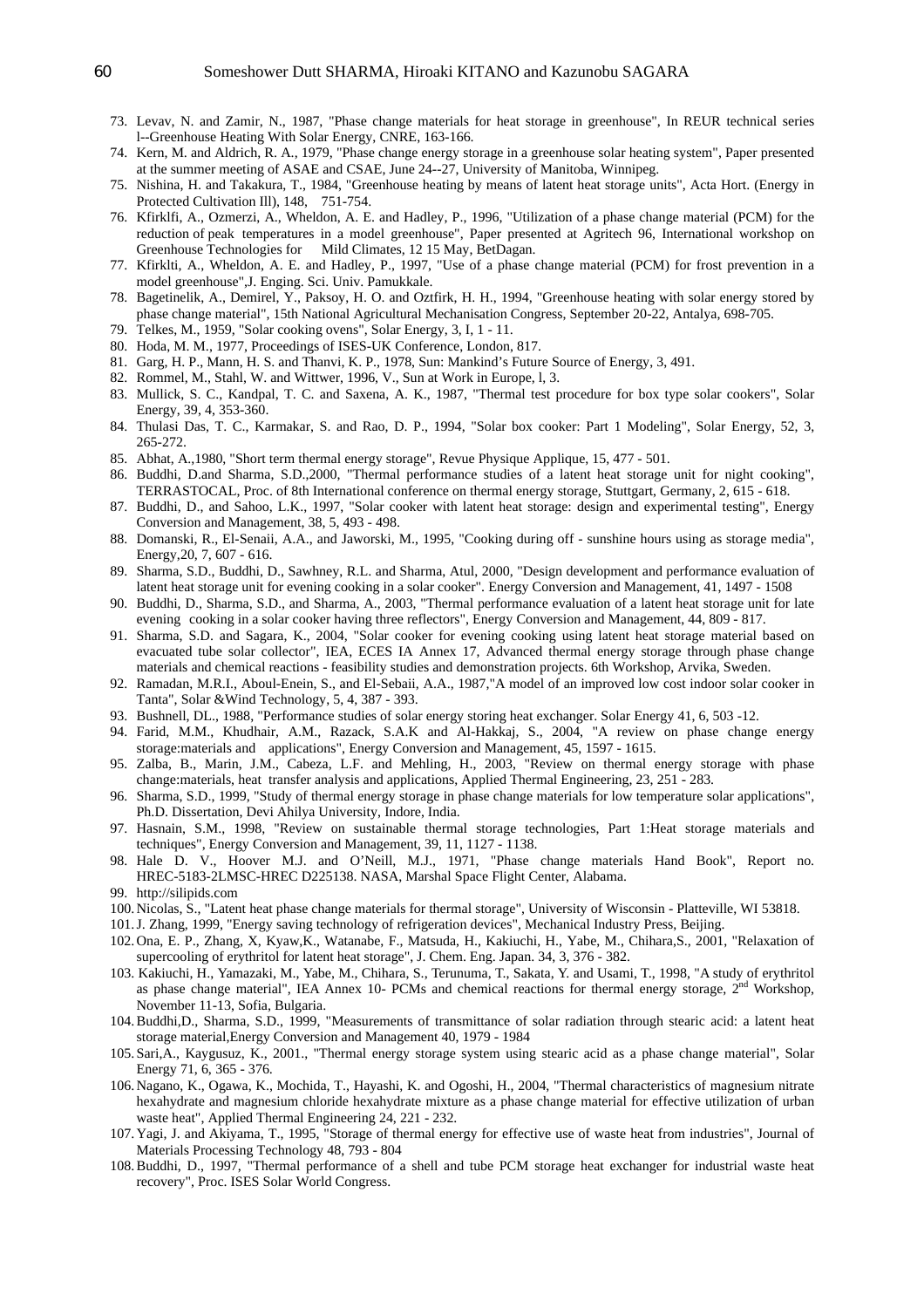- 109. Buddhi, D., 2003, "Experimental thermal performance evaluation of a heat exchanger having PCM for storage of waste heat", IEA, ECESIA Annex 17,Advanced thermal energy storage through phase change materials and chemical reactions – feasibility studies and demonstration projects, 4th Workshop, 21-24 March 2003, Indore, India.
- 110. Fath, H.E.S., 1991, "Heat exchanger performance for latent heat thermal energy storage system", Energy Conversion and Management, 31, 2, 149 - 155
- 111. Farid M. and Yacoub K., 1989, " Performance of direct contact latent heat storage unit", Solar Energy, 43, 4, 237 –51.
- 112. Abhat, A., 1988, Proc. of the l&h ASME Sol. Rnergy'Con: Cola .
- 113. Sokolov, M. and Keizman, Y., 1991, "Performance indicators for solar pipes with phase change energy storage", Solar Energy 47, 5, 339- 346.
- 114. Domanski, R., El-sayed, O.A., Jaworski, M., 1994, " Experimental study for the melting of PCM inside concentric horizontal cylindrical annuli", Proceedings of 6th International Conference on Thermal Energy Storage, Espoo, Finland, 503 - 511.
- 115. Dietz, D., 1984, "Thermal performance of a heat storage module using calcium chloride hexahydrate", Trans. ASME 106, 106 - 111.
- 116. Watanbe T, Kikuchi H, Kanzawa A., 1993, " Enhancement of charging and discharging rates in a latent heat storage system by use of PCM with different melting temperatures", Heat Recov Syst CHP, 13, 1, 57- 66.
- 117. Bansal NK, Buddhi D., 1992, "Performance equations of a collector cum storage system using phase change materials", Solar Energy 48, 3, 185 - 194.
- 118. Erk HF, Dudukovic MP., 1996, "Phase-change heat regenerators: modeling and experimental studies", AIChE, 42, 3, 791 - 808.
- 119. Lecomte, D. and Mayer, D., 1985, " Design method for sizing a latent heat store/ heat exchanger in a thermal system", Applied Energy, 21, 1, 55 - 78.
- 120. Bathelt, A.G.and Viskanta, R.,1980, "Heat transfer at the solid-liquid interface during melting from a horizontal cylinder", International Journal of Heat and Mass Transfer, 23, 11, 1493 - 1503.
- 121. Saxena, S., Subrahmaniyam, S. and Sarkar, M.K., 1982, " A preliminary model for phase change thermal energy storage in a shell and tube heat exchanger", Solar Energy, 29, 3, 257 - 263.
- 122. El-Kassaby, M.M. and Ahmed, A.E., 1993, " Modeling of a heat exchanger utilizing a phase change material for short-term storage",Renewable Energy, 3, 8, 857 - 865.
- 123. Kamimoto, M., Abe, Y., Sawata, A., Tani, T. and Ozawa, T., 1986, " Latent thermal storage unit using form-stablepolyethylene; part II: performance of the storage unit". ASME Journal of Solar Energy Engineering, 108, 287- 290.
- 124. Bellecci, C. and Conti, M., 1993, " Phase change thermal storage: transient behaviour analysis of a solar receiver/storage using the enthalpy method", International Journal of Heat and Mass Transfer, 36, 2157- 2163.
- 125. Gong, Z. X. and Mujumdar, A.S., 1997, " Finite-Element Analysis Of Cyclic Heat Transfer In A Shell-And-Tube Latent Heat Energy Storage Exchanger", Applied Thermal Engineering, 17, 6, 583-591.
- 126. Hasan, A., 1994, " Thermal energy storage system with stearic acid as phase change material", Energy Conversion and Management, 35, 10, 843 - 856.
- 127. He, Q. and Zhang, W., 2001, " A study on latent heat storage exchangers with the high-temperature phase-change material", International Journal of Energy Research, 25, 331 - 241.
- 128. Banaszek, J., Domanaski, R., Rebow, M. and El-Sagier, F., 1999, " Experimental study of solid liquid phase change in a spiral thermal energy storage unit", Applied Thermal Engineering 19, 1253 - 1277.
- 129. Qarnia,H. El., Lacroix, M. and Mercadier,Y., 2001, "Use of a Phase Change Material to Prevent Frosting in a Compact Cross-Flow Air Exchanger", Energy Conversion and Management 42, 1277 - 1296.
- 130. Flaherty, B., 1971, " Characterisation of waxes by differential scanning calorimetry", J. Appl. Chem. Biotechnol. 21
- 131. Giavarini, C., Pochetti,F., 1972, " Characterization of petroleum products by DSC analysis", J. Thermal Anal, 5, 83–94.
- 132. Cantor, S., 1978, "Applications of differential scanning calorimetry to the study of thermal energy storage", Thermochemica Acta, 26, 1- 3, 39 - 47.
- 133. Elder, J.P., 1980, " Thermal energy storage materials a DSC study", Thermochemica Acta, 36, 1, 67 77.
- 134. Salyer, I.O., Sircar, A.K., Chartoff, R.P., 1986, "Analysis of crystalline paraffinic hydrocarbons for thermal energy storage by differential scanning calorimetry; Part 1, Pure hydrocarbons", 15th North American Thermal Analysis Society Conference, Cincinnati, OH
- 135. Bukovec, N., Bukovec, P. and Arbanas, V., 1989, "TG and DSC investigation of CaCl<sub>2</sub>.6H<sub>2</sub>O a phase change material, Thermochemica Acta, 148, 281- 288.
- 136. Dunn, J.G., Smith, H.G. and Willix, R.L., 1984, "The supercooling of acetamide", Thermochemica Acta, 80, 343 353.
- 137. Aboul-Enein, S. and Olofa, S.A., 1991, "Thermophysical properties of heat-of-fusion storage materials for cooling applications", Renewable Energy, 1, 5 - 6, 791 - 797.
- 138. Takahashi, Y., Neigishi, A., Abe, Y., Tanaka, K. and Kamimoto, M., 1991, "Thermoanalytical Investigation Of Fluoride Composites For Latent Thermal Storage", Thermochemica Acta, 183, 299 - 311.
- 139. Babich, M.W., Hwang, S.W. and Mounts, R.D., 1992, "The search for novel energy storage materials using differential scanning calorimetery", Thermochemica Acta, 210, 83 - 88.
- 140. Richardson, M.J., 1993, "The derivation of thermodynamic properties by DSC: free energy curves and phase stability", Thermochemica Acta, 36, 1, 67 - 77.
- 141. Gibbs, B.M., Hasnain, S.M., 1995, "DSC study of technical grade phase change heat storage materials for solar heating applications", Proceedings of the 1995 ASME/JSME/JSEJ International Solar Energy. Conference. Part 2.
- 142. Feldman, D. and Banu, D., 1996, "DSC analysis for the evaluation of an energy storing wallboard", Thermochemica Acta, 272, 243 -251.
- 143. Li, W., Zhang, D., Zhang, T., Wang, T., Ruan, D, Xing, D. and Li, H., 1999, "Study of solid-solid phase change of (n-CnH2n+1NH3)2MCl4 for thermal energy storage", Thermochemica Acta, 326, 183 - 186.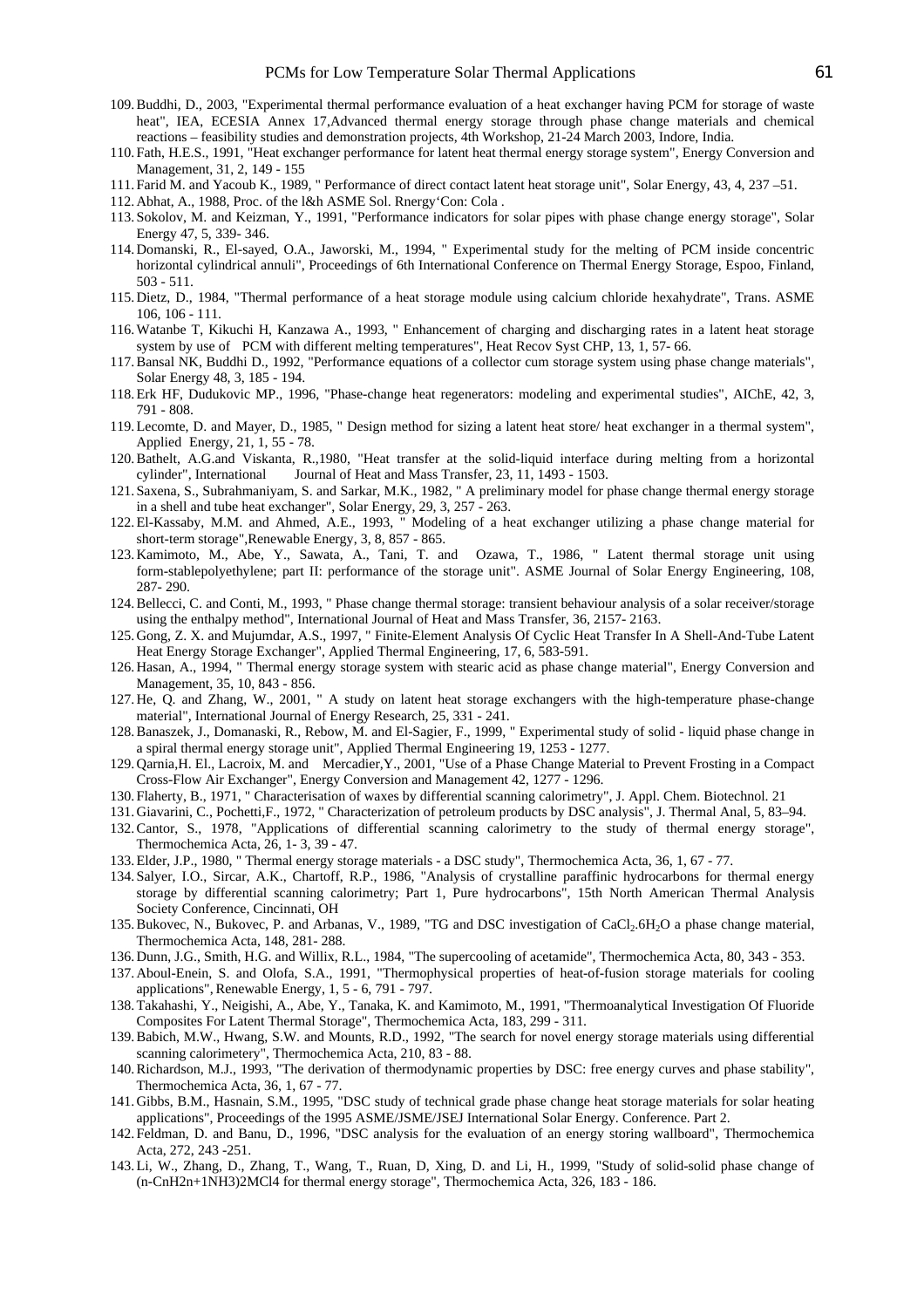- 144. Sharma, S.D.**,** Buddhi, D., Sawhney, R.L., 1998, "Accelerated thermal cycle tests of industrial grade phase change materials", Proc. National solar energy convention-97: towards commercialization of clean energy. Chennai. India. Anna University 73-77.
- 145. Sharma, A., Sharma, S.D. and Buddhi, D., 2002, " Accelerated thermal cycle test of acetamide, stearic acid and paraffin wax for solar thermal latent heat storage applications", Energy Conversion and Management, 43, 1923 - 1930.
- 146. Liu, Z. and Chung, D.D.L., 2001, "Calorimetric evaluation of phase change materials use as thermal interface materials", Thermochemica Acta, 366, 135 - 147.
- 147. Zhang Y, Jiang Y., 1999, "A simple method, the T-history method, of determining the heat of fusion, specific heat and thermal conductivity of phase-change materials", Measurement and Science Technology, 10, 201–5.
- 148. Hong,H.,Kim,S.K.and Kim, Y.S., 2004, "Accuracy improvement of T-history method for measuring heat of fusion of various materials", International Journal of Refrigeration, 27, 360–366.
- 149. Marin, J.M., Zalba, B., Cabeza, L.F. and Mehling, H., 2003, " Determination of enthalpy–temperature curves of phase change materials with the temperature-history method: improvement to temperature dependent properties", Meas. Sci. Technol, 14,184–189.
- 150. Ting, K. C., Giannakakas, P. N. and Gilbert S. G., 1987, "Durability of latent heat storage tube sheets", Solar Energy , 39, 2, 79–85.
- 151. Fernanda, G. P., 1988, "Salt hydrates used for latent heat storage: Corrosion metals and reliability of thermal performance", Solar Energy, 41, 2, 193–197
- 152. Sharma, A., Sharma, S.D., Buddhi, D. and Sawhney, R.L., 2001, "Thermal cycle test of urea for latent heat storage applications",Int. J. Energy Res, 25, 465 - 468.
- 153. Hadjieva,M., Kanev, S., Argirov,J., 1992, "Thermophysical properties of some paraffins applicable to thermal energy storage", Solar Energy Mater.Solar Cells 27, 181–187
- 154. Kimura, H., Kai, J., 1984, "Phase change stability of CaCl2.6H2O. Solar Energy 33, 557 63
- 155. Porisino, F.G., 1988, "Salt hydrates used for latent heat storage corrosion of metals and reliability of thermal performance", Solar Energy, 41, 193 - 7.
- 156. Wada, T., Yamamoto, R., Matsuo, Y., 1984, "Heat storage capacity of sodium acetate trihydrate during thermal cycling", Solar Energy,33, 3 -4, 373–375.
- 157. Hasan, A., Sayigh, A.A.M., 1994, "Some fatty acids as phase change thermal energy storage materials", Renewable Energy 4, 69 -76.
- 158. Marks, S., 1980, "An investigation of the thermal energy storage capacity of Glauber's salt with respect to thermal cycling", Solar Energy, 25, 255 - 8.
- 159. Zhang, J.J., Zhang, J.L., He, S.M., Wu, K.Z., Liu, X.D., 2001, " Thermal studies on the solid–liquid phase transition in binary systems of fatty acids", Thermochemica Acta, 369,157 - 60.
- 160. Sarı, A., Kaygusuz, K.,2003, "Some fatty acids used for latent heat storage: thermal stability and corrosion of metals with respect to thermal cycling", Renewable Energy, 28, 939 - 48.
- 161. Sarı, A., 2003, "Thermal reliability test of some fatty acids as PCMs used for solar thermal latent heat storage applications", Energy Conversion and Management, 44, 2277 - 87.
- 162. Khudhair A, Farid M, Ozkan N, Chen J., 2003, "Thermal performance and mechanical testing of gypsum wallboards with latent heat storage", In:Proceedings of Annex 17, advanced thermal energy storage through phase change materials and chemical reactions feasibility studies and demonstration projects (www.fskab.com/annex17), Indore, India.
- 163. Heine, D., 1981, "The chemical compatibility of construction materials with latent heat storage materials", Proceedings of the International Conference on Energy Storage, Brighton, UK.
- 164. Groll, M., Brost, O., Heine, D., 1990, "Corrosion of steels in contact with salt eutectics as latent heat storage materials: Influence of water and other impurities", Heat Recovery Systems & CHP 10, 567 - 72.
- 165. Cabeza, L.F., Illa, J., Roca, J., Badia,F., Mehling, H., Hiebler, S., Ziegler,F., 2001, "Immersion corrosion tests on metal-salt hydrate pairs used for latent heat storage in the 32 to 36<sup>o</sup>C temperature range", Mater. Corros, 52, 140 - 146.
- 166. Cabeza, L.F., Illa, J., Roca, J., Badia,F., Mehling, H., Hiebler, S., Ziegler,F.,2001, " Middle term immersion corrosion tests on metal-salt hydrate pairs used for latent heat storage in the  $32$  to  $36<sup>o</sup>C$  temperature range", Mater. Corros., 52, 748 - 754.
- 167. Cabeza, L.F., Badia, F., Illa, J., Roca,J., Mehling, H., Ziegler, Z., 2001, "Corrosion experiments on salt hydrates used as phase change materials in cold storage", IEA ECES IA Annex 17 Kick-off Workshop, Lleida (Spain).
- 168. Cabeza, L.F., Mehling, H., Hiebler,S. Immersion corrosion tests on metal-salt hydrate pairs used for latent heat storage in the 48 to 58 $\mathrm{^{\circ}C}$  temperature range", Mater. Corros., in press.
- 169. Sari, A., Kaygusuz, K, 2003, "Some fatty acids used for latent heat storage: thermal stability and corrosion of metals with respect to thermal cycling", Renewable Energy, 28, 939 - 948.
- 170. Velraj R, Seeniraj RV, Hafner B, Faber C, Schwarzer K., 1997, "Experimental analysis and numerical modellingof inward solidification on a finned vertical tube for latent heat storage unit",.Solar Energy, 60, 5, 281 - 290.
- 171. Morcos, V.H., 1990, "Investigation of a latent heat thermal energy storage system", Solar Wind Technol, 7, 197 202.
- 172. Costa M, Buddhi D, Oliva A., 1998, " Numerical simulation of a latent heat thermal energy storage system with enhanced heat conduction", Energy Convers Mgmt, 39, 319 - 30.
- 173. Padmanabhan, P.V., Murthy, M.V., 1986, "Outward phase change in a cylindrical annulus with axial fins on the inner tube", Int J Heat Mass Transfer, 29, 1855 - 68.
- 174. Lacroix, M., 1993, "Study of the heat transfer behavior of a latent heat thermal energy storage unit with a finned tube", Int.J. Heat Mass Transfer, 36,2083 - 2092.
- 175. Sparrow, E.M., Larsen, E.D., Ramsey, J.W., 1981, "Freezing on a finned tube for either conduction-controlled or natural convection controlled heat transfer", Int. J. Heat Mass Transfer, 24, 273 - 284.
- 176. Smith, R.N., Koch, J.D., 1982, "Numerical solution for freezing adjacent to a finned surface", Proceedings of the Seventh International Heat Transfer Conference, Munich, Germany, 69–74.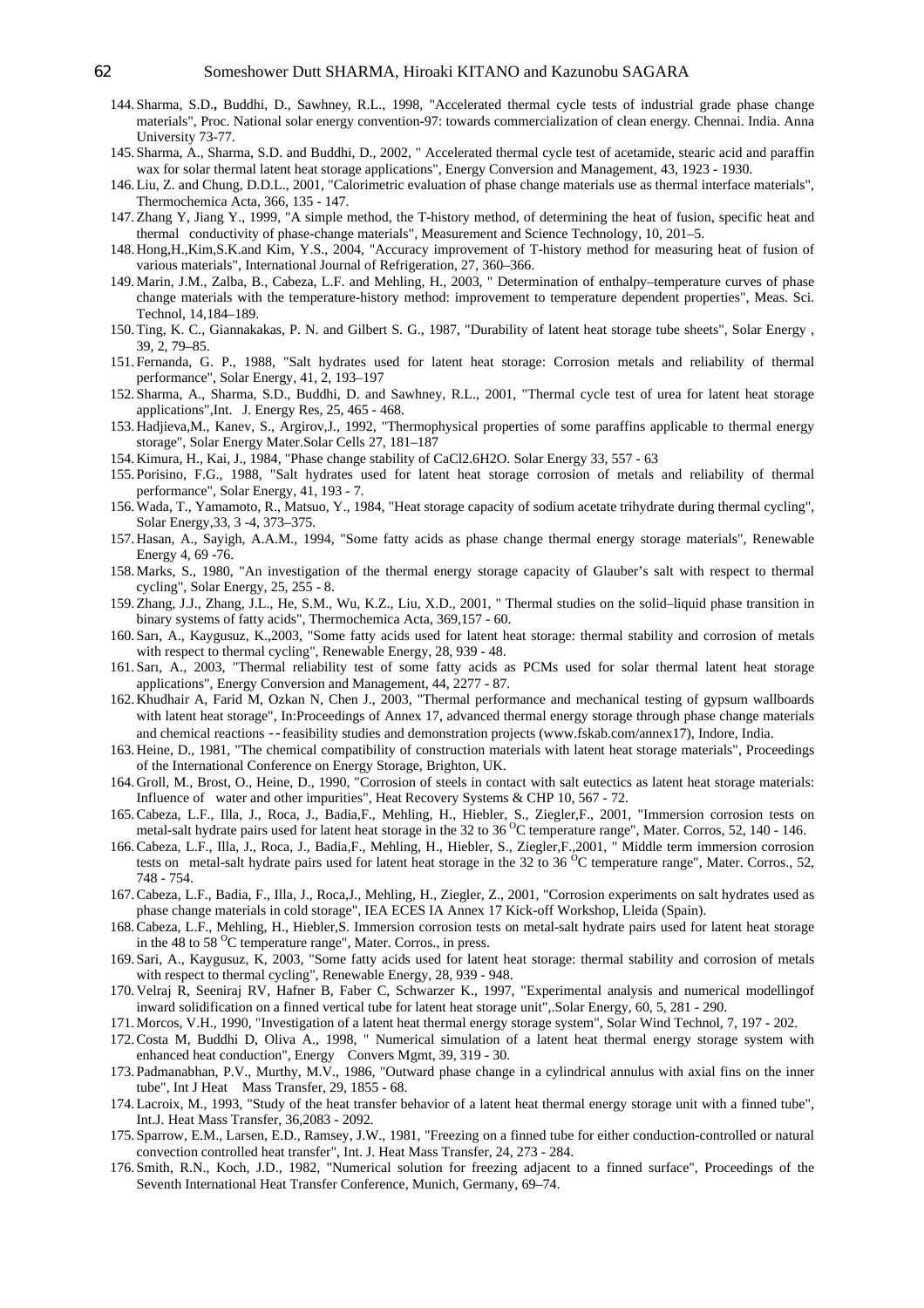- 177. Eftekhar, J., Sheikh, A.H., Lou, D.Y.S., 1984, "Heat transfer enhancement in a paraffin wax thermal storage system",J. Solar Energy Eng., 106, 299 - 306.
- 178. Choi, J.C., Kim, S.D., 1992, " Heat-transfer characteristics of a latent heat storage system using MgCl2.6H2O", Energy, 17, 8, 1153 - 64.
- 179. Bauer, C., Wirtz, R., 2000, "Thermal characteristics of a compact, passive thermal energy storage device" In: Proceedings of the 2000 ASME IMECE, Orlando, USA.
- 180. Kamimoto, M., Abe, Y., Kanari, K., Swata, S., Tani, T., Ozawa, T., 1986, "Heat transfer in latent heat thermal storage units using pentarythritol slurry thermal energy storage", World Congress of Chemical Engineering, Tokyo, Japan.
- 181. Hoogendoorn, C.J., Bart,C.C.J., 1992, " Performance and modeling of latent heat stores", Solar Energy, 48 , 53 58.
- 182. Tong, X., Khan, J., Amin, M.R., 1996, " Enhancement of heat transfer by inserting a metal matrix into a phase change material", Num Heat Trans Part A Appl, 30, 2, 125 - 41.
- 183. Khan, M.A., Rohatgi, P.K., 1994, "Numerical solution to a moving boundary problem in a composite medium", Numer.Heat Transfer, 25, 209 - 221.
- 184. Stovall, T.K., Arimilli, R.V., 1988, "Transient thermal analysis of three fast-changing latent heat storage configuration for a space-based power system", Proceedings of the 23rd Inter Society Energy Conversion Engineering Conference,Denver, Colorado,171 - 177.
- 185. Hafner, B., Schwarzer,K., 1999, "Improvement of the heat transfer in a phase-change-material storage", Proceedings of the IEA, ECES IA Annex 10, 5th Workshop, Benedikbauern, Germany.
- 186. Siegel, R., 1977, "Solidification of low conductivity material containing dispersed high conductivity particles", Int. J. Heat Mass Transfer, 20, 1087 -1089.
- 187. Mulligan, J.C., Colvin, D.P., Bryant, Y.G., 1996, "Microencapsulated phase-change material suspensions for heat transfer in spacecraft thermal systems", J. Spacecraft Rockets, 33, 2, 278 - 284.
- 188. Bedecarrats,J.P., Strub, F.P., Falcon, B., Dumas,J.P., 1996, "Phase-change thermal energy storage using spherical capsules: performance of a test plant", Int. J. Refrig., 19, 3, 187–196,
- 189. Mehling, H., Hiebler, S., Ziegler, F., 1999, "Latent heat storage using a PCM-graphite composite material: advantages and potential applications", In:Proceedings of the 4th Workshop of IEA ECES IA Annex 10, Bendiktbeuern, Germany.
- 190. Py, X., Olives, S., Mauran, S., 2001, "Paraffin/porous graphite matrix composite as a high and constant power thermal Storage material", Int J Heat Mass Transfer, 44, 2727 - 37.
- 191. Fukai, J., Hamada, Y., Morozumi, Y., Miyatake, O., 2003, "Improvement of thermal characteristics of latent heat thermal energy storage units using carbon-fiber brushes: experiments and modeling", Int. J. Heat and Mass Transfer, 46, 4513 - 4525.
- 192. Sari, A., 2004, " Form-stable paraffin/high density polyethylene composites as solid–liquid phase change material for thermal energy storage: preparation and thermal properties", Energy Conversion and Management, 45, 2033 - 2042.
- 193. Koizumi, H., 2004, " Time and spatial heat transfer performance around an isothermally heated sphere placed in a uniform, downwardly directed flow (in relation to the enhancement of latent heat storage rate in a spherical capsule)", Applied Thermal Engineering (in press)
- 194. Ettouney, H.M., Alatiqi, I., Al-Sahali, M., Al-Ali, S.A., 2004, "Heat transfer enhancement by metal screens and metal spheres in phase change energy storage systems", Renewable Energy, 29, 841 - 860.
- 195. Erk, H.F., Dudukovic, M.P., 1996, " Phase-change heat regenerators: modeling and experimental studies", AIChE, 42, 3, 791 - 808.
- 196. Leoni, N., Amon, C.H., 1997, "Transient thermal design of wearable computers with embedded electronics using phase change materials", ASME HTD, 437, 5, 241–250.
- 197. Revankar, S., 2001, Purdue University News Bulletin <http://news.uns.purdue.edu>.
- 198. John, T., David, E. and David, R. , 2000, "A novel ventilation system for reducing air conditioning in buildings: Testing and theoretical modeling", Applied Thermal Engg., 20, 1019 - 37.
- 199. Colvin, D.P. and Bryant,Y.G., 1998, " Protective clothing containing encapsulated phase change materials", Proceedings of the 1998 ASME International Mechanical Engineering Congress and Exposition, Anaheim, CA, USA, 23–32.
- 200. Cabeza, L.F., Roca, J., Nogues, M., Zalba, B., Marın, J.M., 2002, "Transportation and conservation of temperature sensitive materials with phase change materials: state of the art", IEA ECES IA Annex 17 2nd Workshop, Ljubljana (Slovenia).
- 201. Available from <www.va-q-tec.de>
- 202. Available from <www.rubitherm.de>
- 203. Available from <www.sogrigam.com>
- 204. Available from <www.tcpreliable.com>
- 205. Available from <www.pcm-solutions.com>
- 206. Vasiliev, L.L., Burak, V.S., Kulakov, A.G., Mishkinis, D.A., Bohan, P.V., 2000, "Latent heat storage modules for preheating internal combustion engines: application to a bus petrol engine", Appl. Thermal Eng., 20, 913 - 923.
- 207. Pal,D., Joshi,Y., 1996, "Application of phase change materials for passive thermal control of plastic quad flat packages: a computational study", Numer. Heat Transfer, Part A .30,19 - 34.
- 208. Pal, D., Joshi, Y.,1997, "Application of phase change materials to thermal control of electronic modules: a computation study", Trans. ASME, 119, 40 - 50.
- 209. Tan, F.L. and Tso, C.P., 2004, "Cooling of mobile electronics devices using phase change materials", Applied Thermal Engineering, 24, 159 - 169.
- 210. Ulfvengren, R., 2004, " Will PCM help athletes in the olympic games in athens 2004?", IEA ECES IA Annex 17 6th Workshop,Arvika, Sweden.
- 211. Olsson, L., 2004, " Cooling of newborn baby with PCM", IEA ECES IA Annex 17 6th Workshop, Arvika, Sweden.
- 212. Koschenz, M., Lehmann, B., 2004, "Development of a thermally activated ceiling panel with PCM for application in lightweight and retrofitted buildings", Energy and Buildings, 36, 567 - 578.